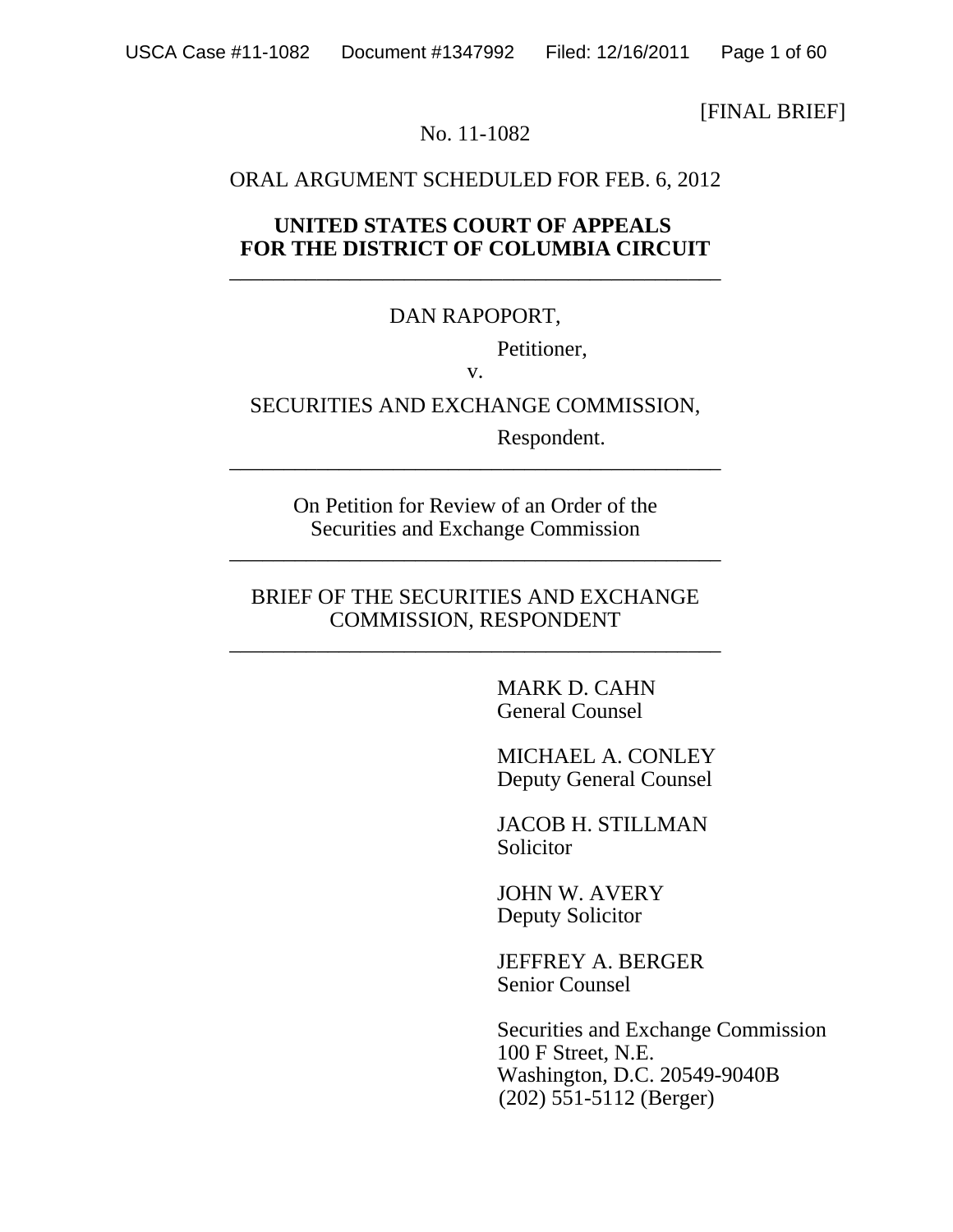## **CERTIFICATE AS TO PARTIES, RULING, AND RELATED CASES A. PARTIES**

The parties appearing before the Commission and this Court are listed in the petitioner's brief.

## **B. THE RULING UNDER REVIEW**

The ruling at issue is *In the Matter of Centreinvest, Inc. et al.*, Order of the Commission Denying Motion to Set Aside Default Order, Admin. Proc. File No. 3- 13304, Securities Exchange Act of 1934 Release No. 63744, 2011 SEC Lexis 231 (Jan. 20, 2011).

#### **C. RELATED CASES**

This case has not previously been before this Court (or any other). Counsel is not aware of any related cases currently pending in this Court (or any other).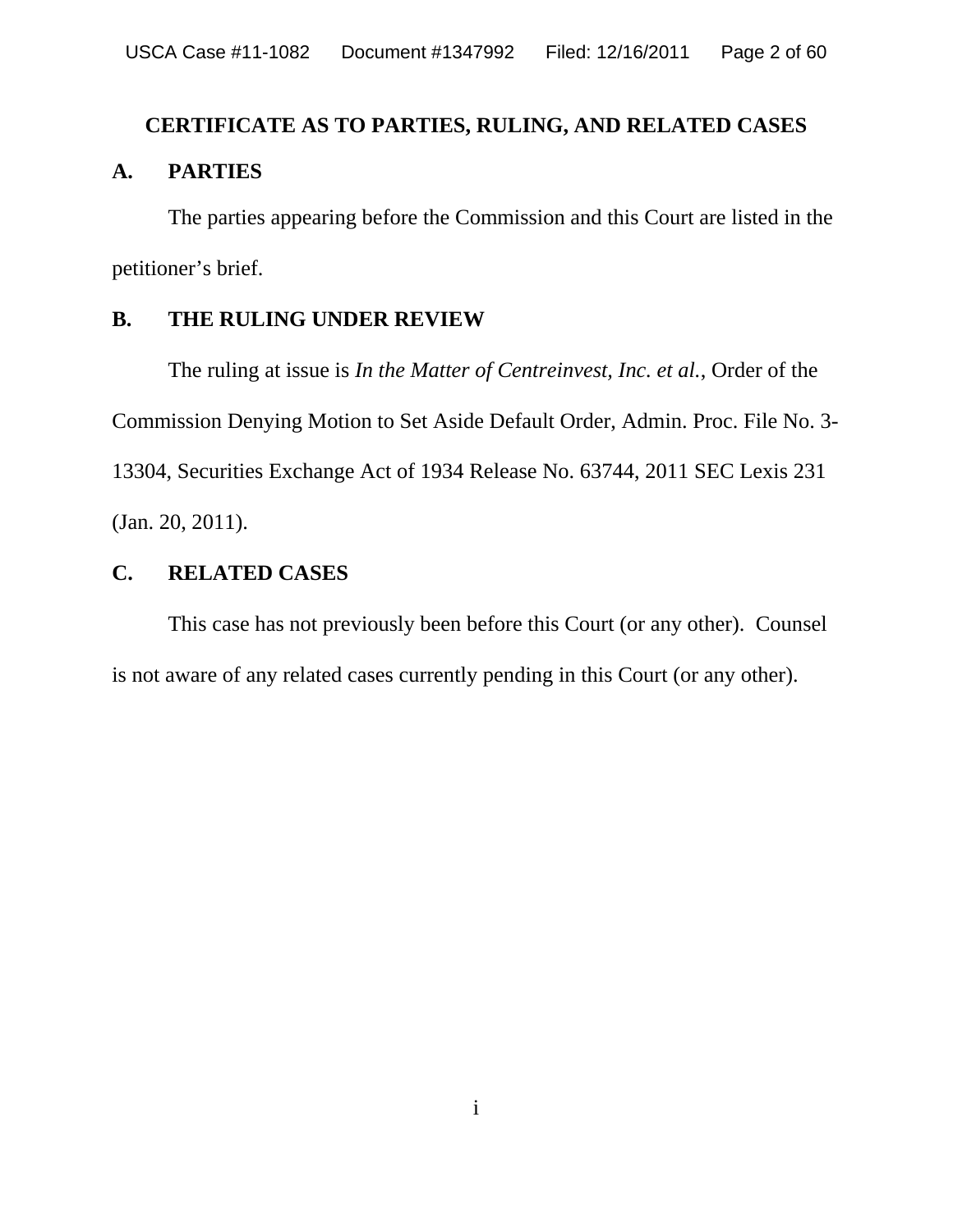## **TABLE OF CONTENTS**

|                 |                                                                        | CERTIFICATE AS TO PARTIES, RULING, AND RELATED CASES  i                                                                                                                                      |  |  |  |  |  |  |  |
|-----------------|------------------------------------------------------------------------|----------------------------------------------------------------------------------------------------------------------------------------------------------------------------------------------|--|--|--|--|--|--|--|
|                 |                                                                        |                                                                                                                                                                                              |  |  |  |  |  |  |  |
|                 |                                                                        |                                                                                                                                                                                              |  |  |  |  |  |  |  |
|                 |                                                                        |                                                                                                                                                                                              |  |  |  |  |  |  |  |
|                 |                                                                        |                                                                                                                                                                                              |  |  |  |  |  |  |  |
|                 |                                                                        |                                                                                                                                                                                              |  |  |  |  |  |  |  |
|                 |                                                                        |                                                                                                                                                                                              |  |  |  |  |  |  |  |
| A.              |                                                                        |                                                                                                                                                                                              |  |  |  |  |  |  |  |
| <b>B.</b>       | Section 15(a) requires broker-dealers to register with the Commission, |                                                                                                                                                                                              |  |  |  |  |  |  |  |
| $\mathcal{C}$ . |                                                                        |                                                                                                                                                                                              |  |  |  |  |  |  |  |
|                 | $\mathcal{I}$ .                                                        | The conduct alleged in the OIP occurred while Rapoport<br>worked at a foreign broker-dealer (CI-Moscow) that was<br>affiliated with a registered broker-dealer (CI-New York)  7              |  |  |  |  |  |  |  |
|                 | 2.                                                                     | Rapoport, who was a managing director at CI-Moscow,<br>supervised the staff and sales efforts at both CI-Moscow                                                                              |  |  |  |  |  |  |  |
| D.              |                                                                        |                                                                                                                                                                                              |  |  |  |  |  |  |  |
|                 | $\mathfrak{1}.$                                                        | The Commission initiated proceedings against Rapoport<br>in December 2008, and the ALJ ordered that service<br>of the OIP be directed through Rapoport's U.S. counsel $\dots \dots \dots 10$ |  |  |  |  |  |  |  |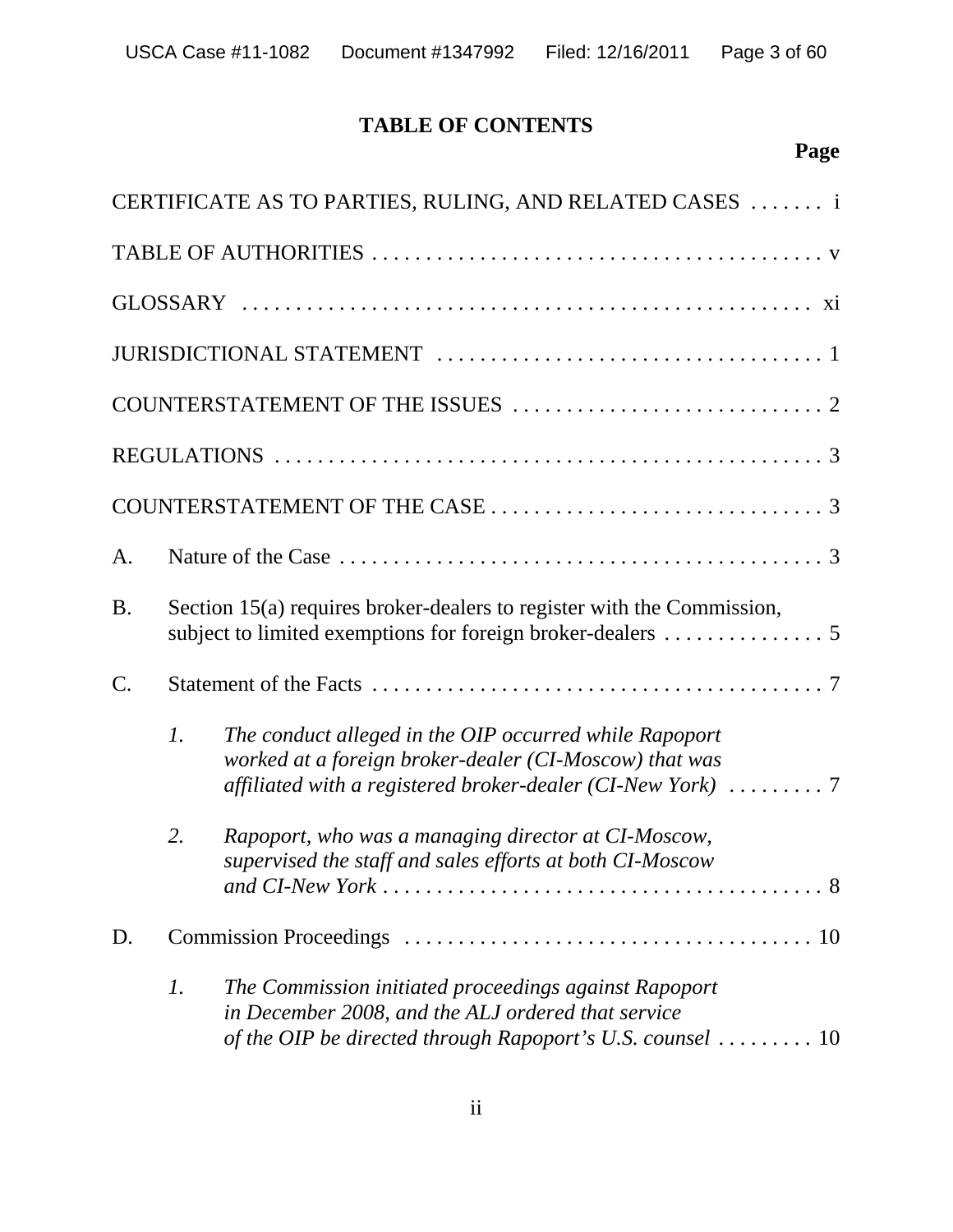|    | 2.               | After Rapoport failed to file a timely answer, the ALJ imposed                                                                                                                                                                                                                                  |
|----|------------------|-------------------------------------------------------------------------------------------------------------------------------------------------------------------------------------------------------------------------------------------------------------------------------------------------|
|    | $\mathfrak{Z}$ . | Rapoport moved to set aside the default judgment pursuant to<br><i>Commission Rule of Practice 155(b)</i> $\ldots \ldots \ldots \ldots \ldots \ldots \ldots 13$                                                                                                                                 |
|    |                  |                                                                                                                                                                                                                                                                                                 |
|    |                  |                                                                                                                                                                                                                                                                                                 |
|    |                  |                                                                                                                                                                                                                                                                                                 |
| I. |                  | The Commission acted within its discretion when it applied Rule 155(b)<br>and found that Rapoport did not show "good cause" to set aside the<br>default, regardless of any other factors such as his proposed defenses,<br>because he did not explain his failure to answer the charges against |
|    | A.               |                                                                                                                                                                                                                                                                                                 |
|    | <b>B.</b>        | The Commission's interpretation of "good cause," as used in Rule                                                                                                                                                                                                                                |
|    | C.               | The Commission properly exercised its discretion when it found that<br>there was no "good cause" because Rapoport did not justify his<br>conduct or file his motion within a reasonable time  24                                                                                                |
|    |                  | 1. Rapoport has not offered any reasonable explanation for his<br>failure to file an answer as ordered $\ldots \ldots \ldots \ldots \ldots \ldots 24$                                                                                                                                           |
|    |                  | Rapoport did not file his Rule 155(b) motion within a<br>2.<br>reasonable time because he waited five months<br>to seek relief $\ldots \ldots \ldots \ldots \ldots \ldots \ldots \ldots \ldots \ldots \ldots \ldots 28$                                                                         |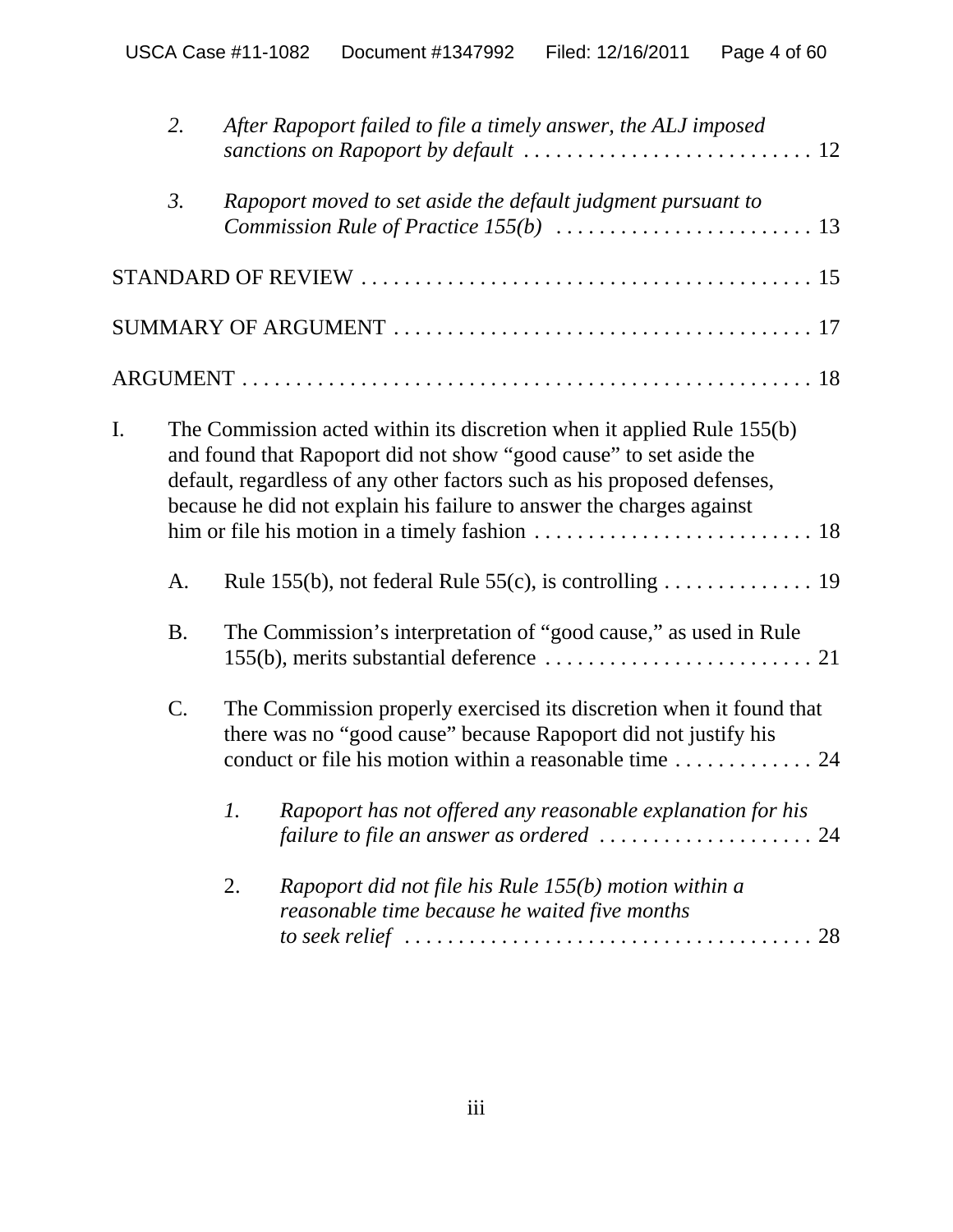| II. | Even if the Commission were required to consider the "meritorious defense"<br>and "prejudice" factors, and balance them against the willful nature of<br>Rapoport's default and the untimeliness of his Rule 155(b) motion, the<br>Commission's failure to do so was harmless because his only proposed |                                                                                                                                                                                                                                        |  |  |  |  |  |  |
|-----|---------------------------------------------------------------------------------------------------------------------------------------------------------------------------------------------------------------------------------------------------------------------------------------------------------|----------------------------------------------------------------------------------------------------------------------------------------------------------------------------------------------------------------------------------------|--|--|--|--|--|--|
|     | A.                                                                                                                                                                                                                                                                                                      | Rapoport has not shown that his proposed defense—an exemption                                                                                                                                                                          |  |  |  |  |  |  |
|     | <b>B.</b>                                                                                                                                                                                                                                                                                               |                                                                                                                                                                                                                                        |  |  |  |  |  |  |
| Ш.  |                                                                                                                                                                                                                                                                                                         | The Commission properly exercised its discretion when it upheld the<br>sanctions imposed by the ALJ, including the sanctions corresponding to<br>conduct in 2003–2005 and the second-tier penalties $\dots \dots \dots \dots \dots$ 34 |  |  |  |  |  |  |
|     | A.                                                                                                                                                                                                                                                                                                      | The Commission adequately addressed, and rejected, Rapoport's                                                                                                                                                                          |  |  |  |  |  |  |
|     | <b>B.</b>                                                                                                                                                                                                                                                                                               | The OIP supported the imposition of sanctions for conduct that<br>occurred in 2003-2005 because the OIP alleged that Rapoport<br>violated Section 15(a) during that time $\dots \dots \dots \dots \dots \dots \dots \dots$ 36          |  |  |  |  |  |  |
|     | C.                                                                                                                                                                                                                                                                                                      | The OIP supported the imposition of second-tier penalties<br>because it charged Rapoport with deliberately or recklessly                                                                                                               |  |  |  |  |  |  |
|     | D.                                                                                                                                                                                                                                                                                                      |                                                                                                                                                                                                                                        |  |  |  |  |  |  |
|     |                                                                                                                                                                                                                                                                                                         |                                                                                                                                                                                                                                        |  |  |  |  |  |  |
|     |                                                                                                                                                                                                                                                                                                         | <b>CERTIFICATE OF COMPLIANCE</b>                                                                                                                                                                                                       |  |  |  |  |  |  |
|     |                                                                                                                                                                                                                                                                                                         | <b>CERTIFICATE OF SERVICE</b>                                                                                                                                                                                                          |  |  |  |  |  |  |

## REGULATORY ADDENDUM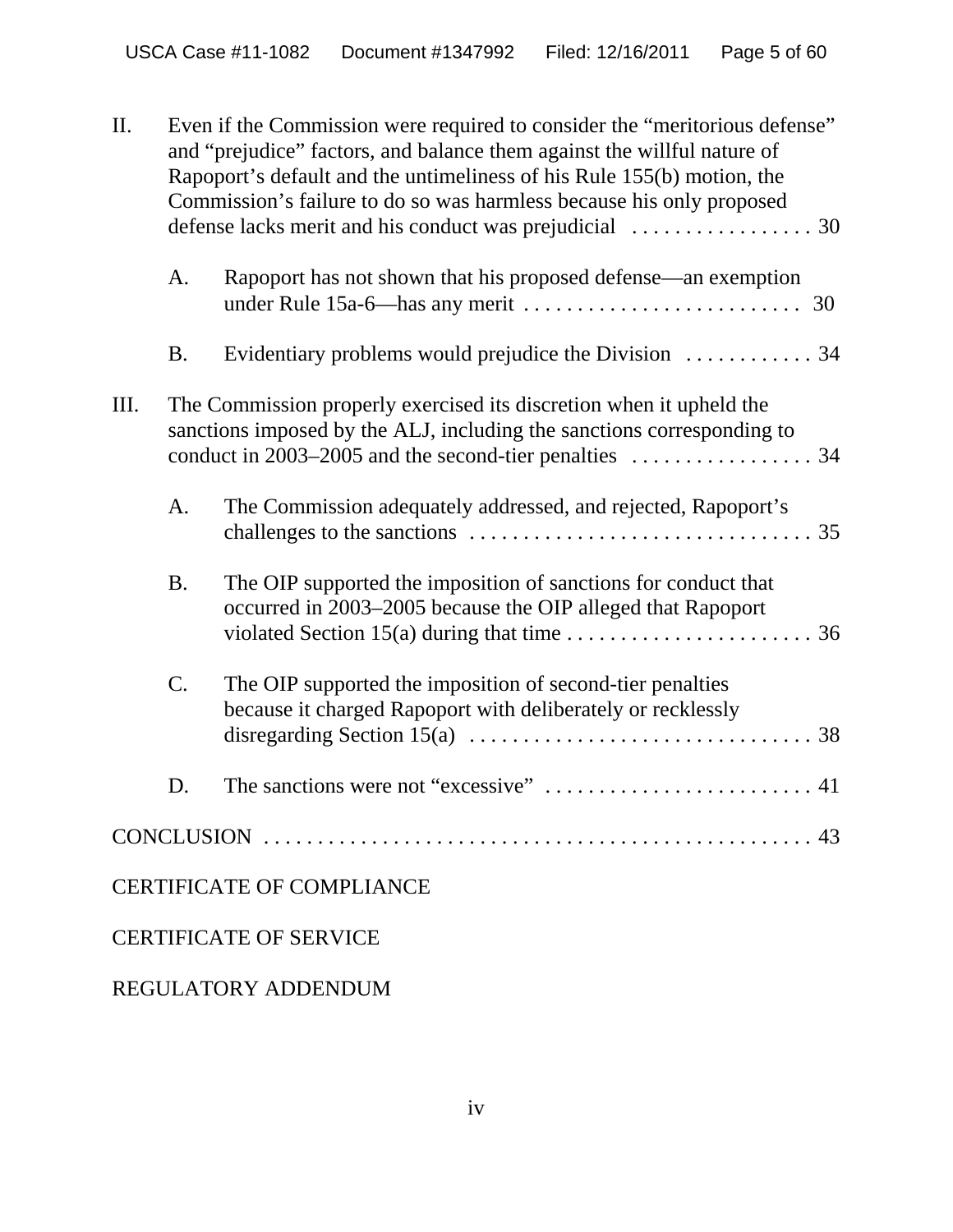## **TABLE OF AUTHORITIES**

| <b>CASES</b>                                                                                                   | Page |
|----------------------------------------------------------------------------------------------------------------|------|
|                                                                                                                |      |
| American Ass'n of Naturopathic Physicians v. Hayhurst, 227 F.3d 1104                                           |      |
| American Metals Service Export Co. v. Ahrens Aircraft, Inc., 666 F.2d 718                                      |      |
| Arista Records LLC v. Media Servs. LLC, 2008 U.S. Dist. Lexis 16485                                            |      |
|                                                                                                                |      |
| Association of Bus. Advocating Tariff Equity v. Hanzlik, 779 F.2d 697                                          |      |
| Blackmon-Malloy v. United States Capitol Police Bd., 575 F.3d 699                                              |      |
|                                                                                                                |      |
| Bowman Transp. Inc. v. Arkansas-Best Freight Sys., Inc., 419 U.S. 281                                          |      |
| <i>In re Bullard,</i> 1995 SEC Lexis 3049 (Nov. 9, 1995) $\ldots \ldots \ldots \ldots \ldots \ldots \ldots$ 21 |      |
| Butz v. Glover Livestock Comm'n, 411 U.S. 182 (1973)  16                                                       |      |
| Central Operating Co. v. Utility Workers of Am., 491 F.2d 245                                                  |      |

<sup>\*</sup> Authorities upon which we chiefly rely are marked with asterisks.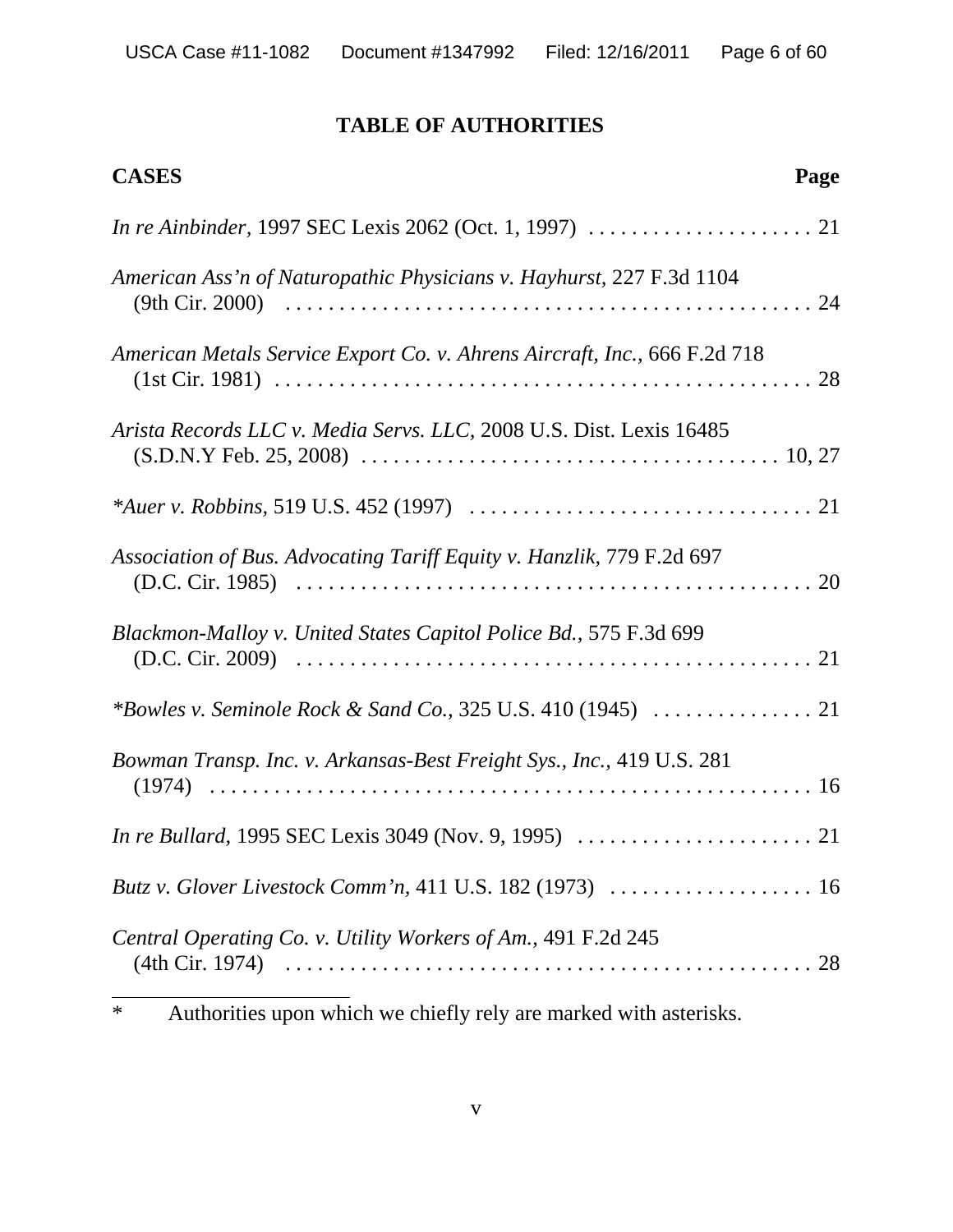| Cases (cont'd)<br>Page                                                                                                                 |
|----------------------------------------------------------------------------------------------------------------------------------------|
| Compania Interamericana Export-Import v. Compania Dominicana de                                                                        |
|                                                                                                                                        |
| *In re Dierschke, 975 F.2d 181 (5th Cir. 1992) $\ldots \ldots \ldots \ldots \ldots \ldots \ldots \ldots$ 22, 23                        |
|                                                                                                                                        |
| Eastern Carolinas Broadcasting v. FCC, 762 F.2d 95 (D.C. Cir. 1985)  16                                                                |
|                                                                                                                                        |
|                                                                                                                                        |
| Forum Financial Group v. President & Fellows of Harvard College,                                                                       |
|                                                                                                                                        |
|                                                                                                                                        |
| Gucci America, Inc. v. Gold Ctr. Jewelry, 158 F.3d 631 (2d Cir. 1998)  24                                                              |
| Guttman v. Silverberg, 167 Fed. Appx. 1 (10th Cir. 2005)  24                                                                           |
| <i>In re Hellen,</i> 55 S.E.C. 248 (2001) $\ldots \ldots \ldots \ldots \ldots \ldots \ldots \ldots \ldots \ldots \ldots \ldots 21, 28$ |
|                                                                                                                                        |
| Intermountain Ins. Serv. of Vail v. Comm'r, $650$ F.3d $691$ (D.C. Cir. 2011)  21                                                      |
|                                                                                                                                        |
|                                                                                                                                        |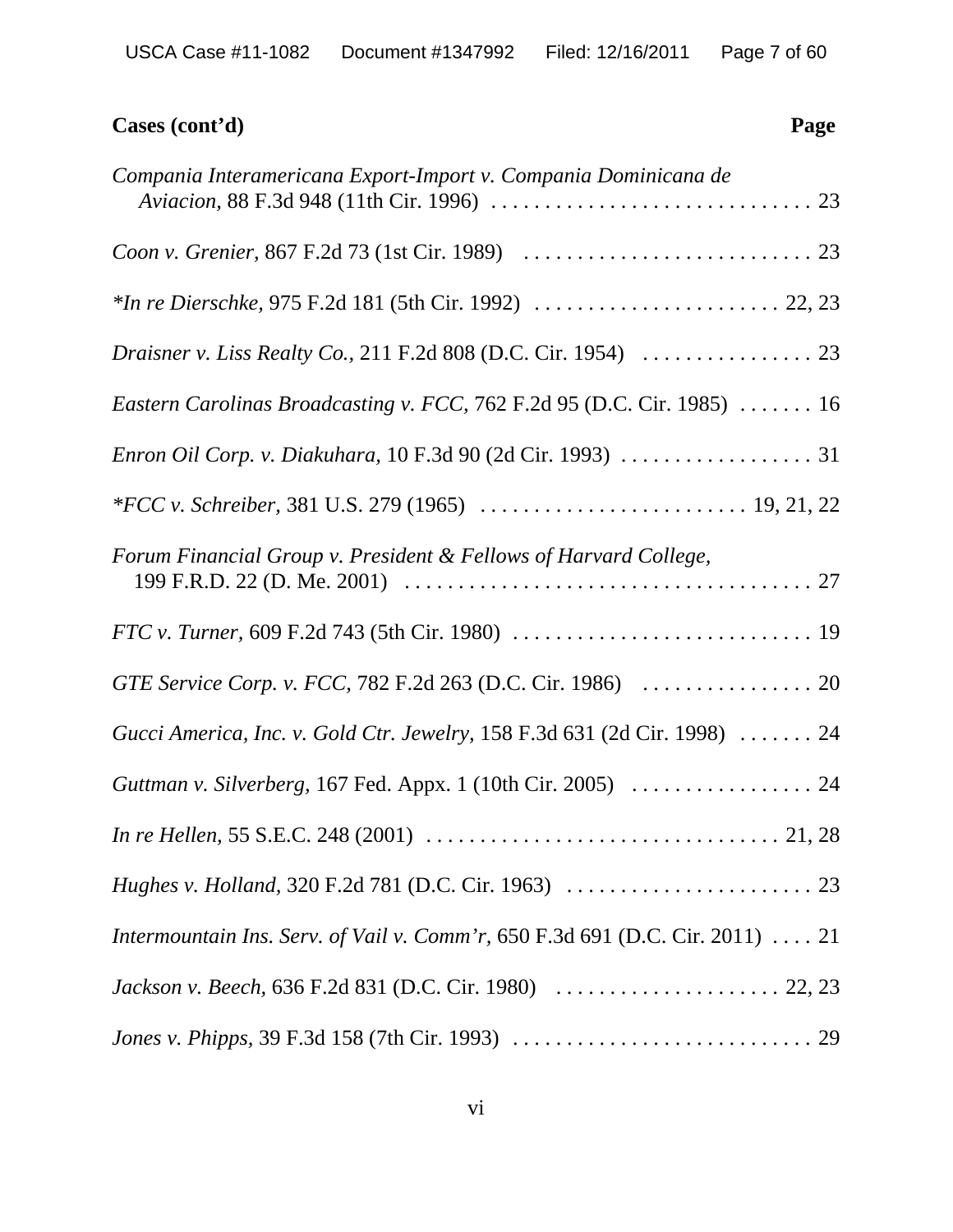| Cases (cont'd)<br>Page                                                                   |
|------------------------------------------------------------------------------------------|
| Kagan v. Caterpillar Tractor Co., 795 F.2d 601 (7th Cir. 1986)  28                       |
| Keegel v. Key West & Carribean Trading Co., 627 F.2d 372                                 |
|                                                                                          |
| KPS & Assocs. v. Designs by FMC, Inc., 318 F.3d 1 (1st Cir. 2003)  24                    |
| Lepkowski v. United States Dep't of Treasury, 804 F.2d 1310                              |
| <i>Massachusetts Financial Services, Inc. v. SIPC, 411 F. Supp. 411 (D. Mass.),</i>      |
| McClelland v. Andrus, 606 F.2d 1278 (D.C. Cir. 1979)  19                                 |
| Mister Discount Stockbrokers, Inc. v. SEC, 768 F.2d 875                                  |
| Mohamad v. Rajoub, 634 F.3d 604 (D.C. Cir. 2011)  16                                     |
|                                                                                          |
| NLRB v. USA Polymer Corp., 272 F.3d 289 (5th Cir. 2001)  16                              |
|                                                                                          |
| <i>Nuance Communs., Inc. v. Abbyy Software House, 626 F.3d 1222</i>                      |
|                                                                                          |
| <i>In re RDM Sports Group, Inc., 2009 SEC Lexis 3631 (Nov. 3, 2009)</i> $\dots \dots 28$ |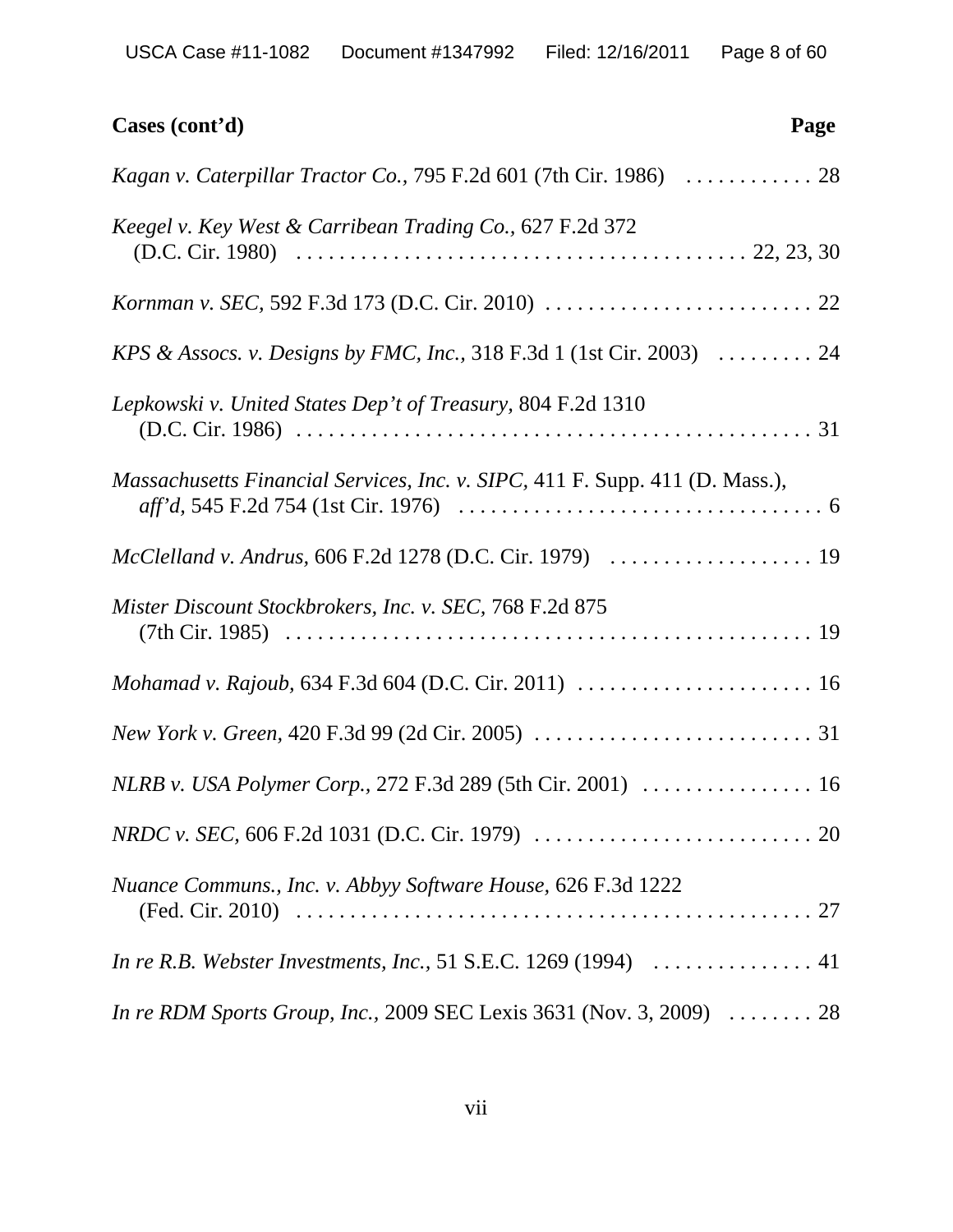| Cases (cont'd)<br>Page                                                                                       |
|--------------------------------------------------------------------------------------------------------------|
| Regional Properties, Inc. v. Financial & Real Estate Consulting Co.,                                         |
|                                                                                                              |
| <i>*Roth v. SEC</i> , 22 F.3d 1108 (D.C. Cir. 1994) $\ldots \ldots \ldots \ldots \ldots \ldots \ldots 5, 42$ |
| RSM Prod. Corp. v. Fridman, 2007 U.S. Dist. Lexis 58194                                                      |
| SEC v. Savoy Indus., Inc., 665 F.2d 1310 (D.C. Cir. 1981)  40                                                |
|                                                                                                              |
|                                                                                                              |
|                                                                                                              |
| Security Mut. Cas. Co. v. Century Cas. Co., 621 F.2d 1062                                                    |
|                                                                                                              |
|                                                                                                              |
|                                                                                                              |
|                                                                                                              |
|                                                                                                              |
| United States v. 3,888 Lbs. Atlantic Sea Scallops, 857 F.2d 46                                               |
| United States v. Kayser-Roth Corp., 272 F.3d 89 (1st Cir. 2001) $\ldots \ldots \ldots$ 31                    |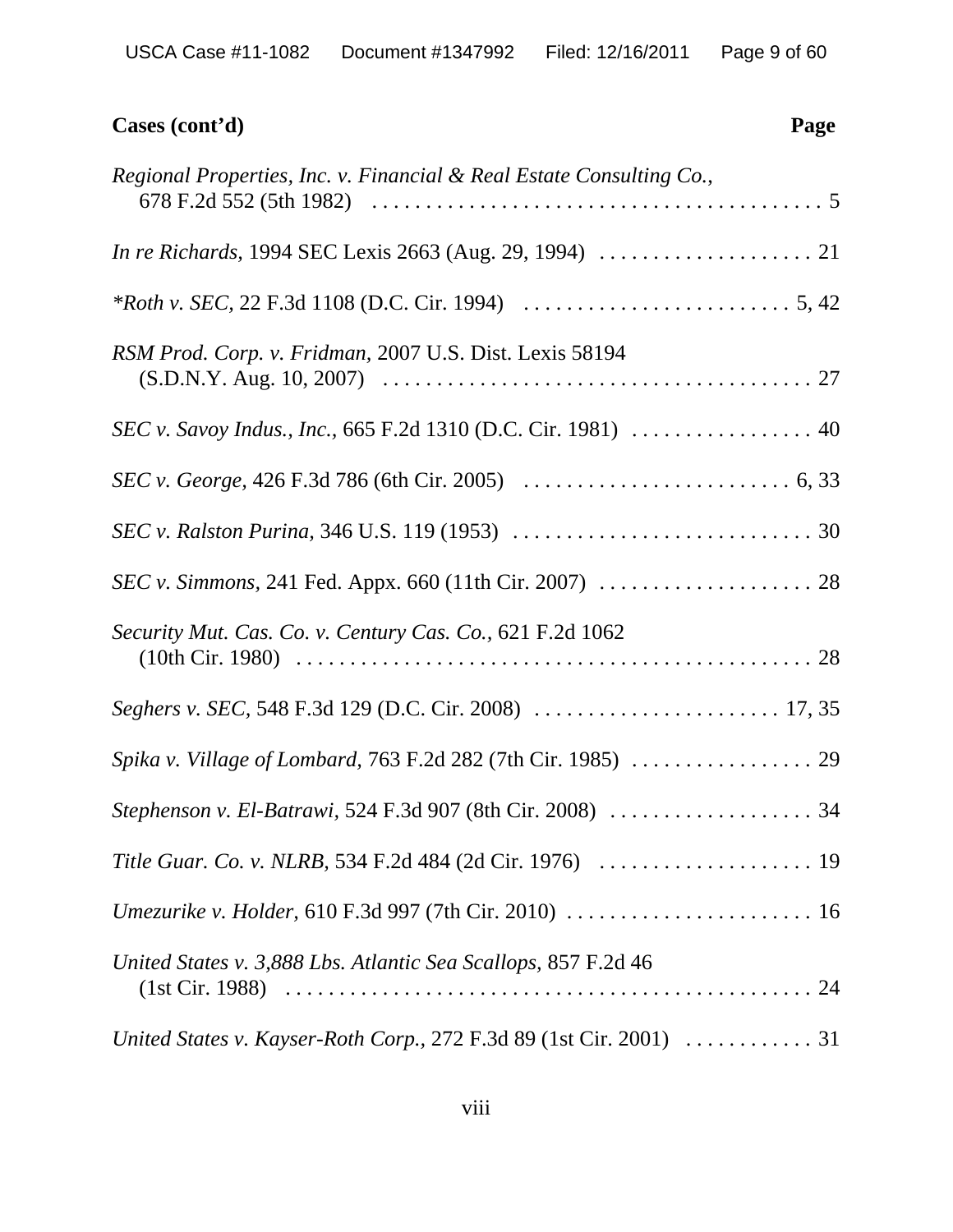## **Cases (cont'd) Page** *\*Vermont Yankee Nuclear Power Corp. v. NRDC,* 435 U.S. 519 (1978) . . . . . . 19 *Waifersong, Ltd. v. Classic Music Vending,* 976 F.2d 290 (6th Cir. 1992) . . . . . 24 *Whelan v. Abell,* 48 F.3d 1247 (D.C. Cir. 1995) . . . . . . . . . . . . . . . . . . . . . . . . . 34 *Wonsover v. SEC,* 205 F.3d 408 (D.C. Cir. 2000) . . . . . . . . . . . . . . . . . . . . . . . . 16

*Zacharias v. SEC,* 569 F.3d 458 (D.C. Cir. 2009) . . . . . . . . . . . . . . . . . . . . . . . . 30

*Zamot v. Merit Sys. Protection Bd.,* 332 F.3d 1374 (Fed. Cir. 2003) . . . . . . . . . 16

*Zhu v. Gonzales,* 411 F.3d 292 (D.C. Cir. 2005) . . . . . . . . . . . . . . . . . . . . . . . . . 16

#### **STATUTES, REGULATIONS, AND RULES**

Securities Exchange Act of 1934, 15 U.S.C. 78a, et seq.

| 35, 36, 38, 40, 42 |
|--------------------|
|                    |
|                    |
|                    |
|                    |
|                    |
|                    |
|                    |

#### Rules under the Securities Exchange Act of 1934, 17 C.F.R. 240.0-1, et seq.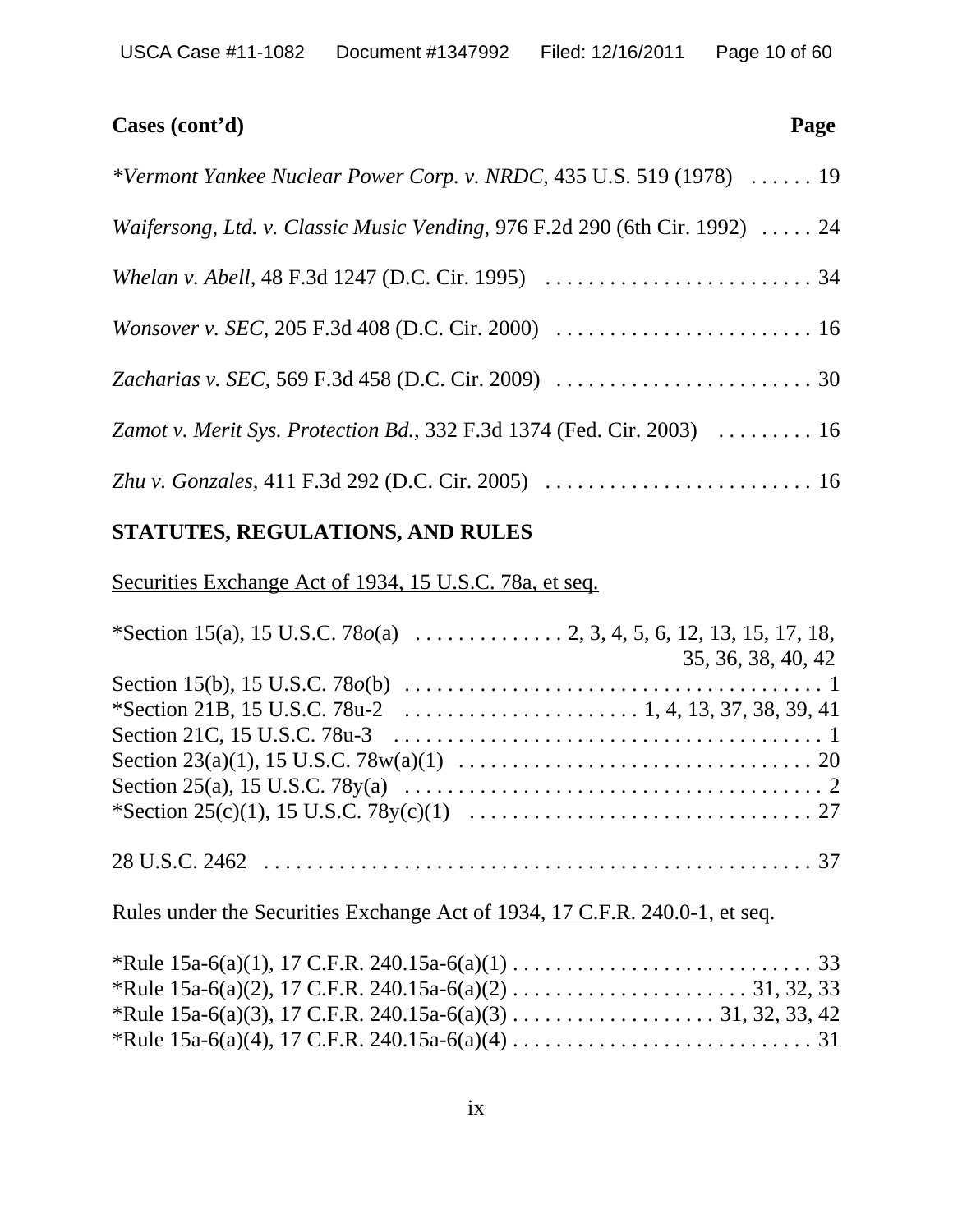#### **Page**

## Commission Rules of Practice, 17 C.F.R. 201.01, et seq.

| 20, 21, 22, 23, 26, 27, 28, 29, 35 |
|------------------------------------|
|                                    |

## Federal Rules of Civil Procedure

| FED. R. CIV. P. 55(c) $\ldots$ $\ldots$ $\ldots$ $\ldots$ $\ldots$ $\ldots$ $\ldots$ $\ldots$ 16, 17, 18, 19, 20, 22, 23, 24, 26 |  |  |  |  |  |  |  |  |  |  |  |
|----------------------------------------------------------------------------------------------------------------------------------|--|--|--|--|--|--|--|--|--|--|--|

## **MISCELLANEOUS**

| Amendments to Rules with Respect to Default Procedures, 1964 SEC Lexis 92 |
|---------------------------------------------------------------------------|
| Exemption of Certain Foreign Brokers or Dealers,                          |
| <i>*Registration Requirements for Foreign Broker-Dealers,</i>             |
| <i>Rules of Practice, 60 Fed. Reg. 32738 (Jun. 23, 1995) </i> 20, 27      |
|                                                                           |
| 10A Charles Alan Wright & Arthur R. Miller, FED. PRAC. & PROC. § 2697     |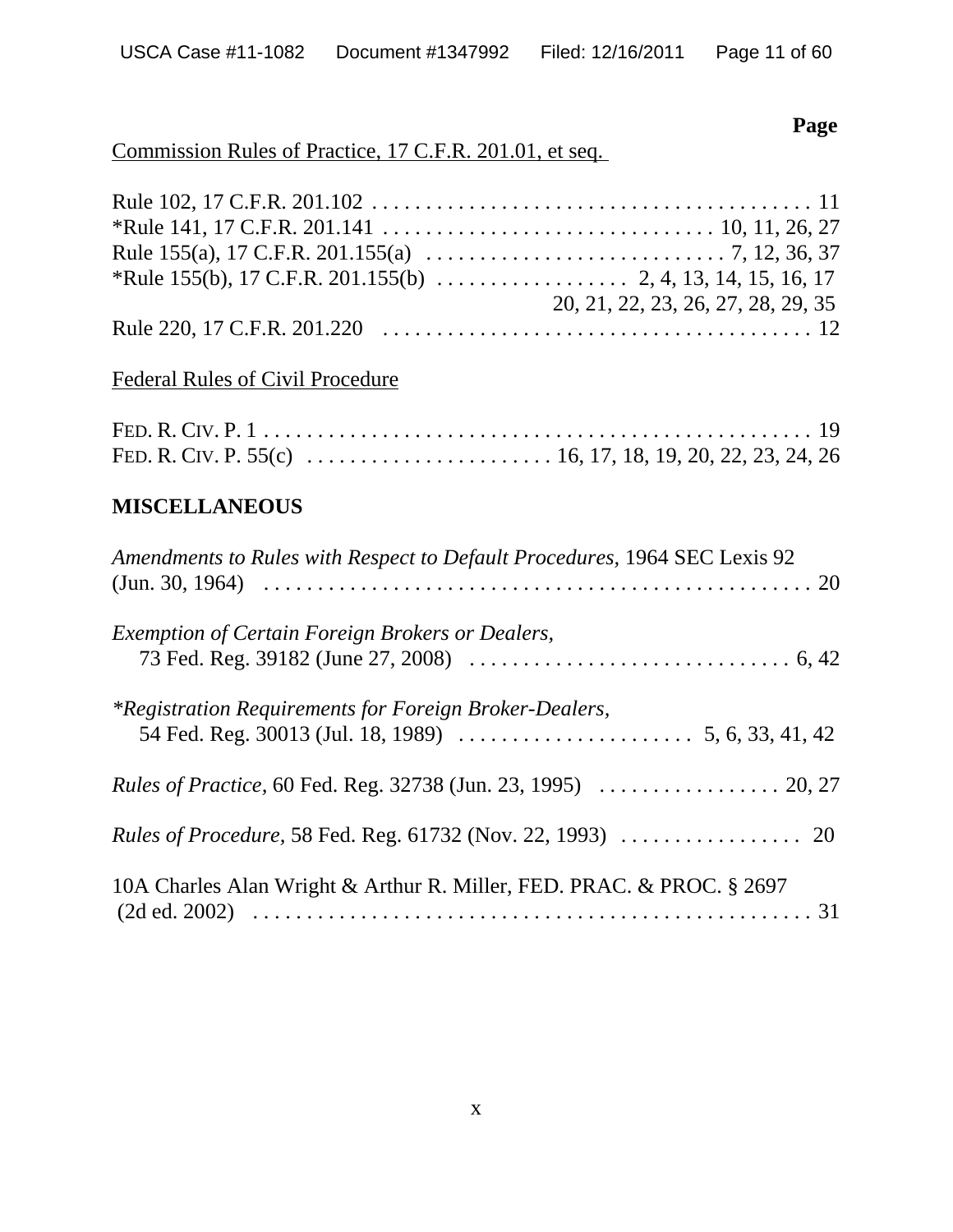## **GLOSSARY**

| <b>ALJ</b>          | Administrative Law Judge              |
|---------------------|---------------------------------------|
| Br.                 | Petitioner's opening brief at page __ |
| Chekholko           | Vladimir Chekholko                    |
| <b>CI-Moscow</b>    | <b>OOO</b> Centreinvest Securities    |
| <b>CI-New York</b>  | CentreInvest, Inc.                    |
| Division            | The Division of Enforcement           |
| <b>Exchange Act</b> | Securities Exchange Act of 1934       |
| Herlyn              | William Herlyn                        |
| <b>OIP</b>          | <b>Order Instituting Proceedings</b>  |
| $R_{-}$             | Certified Index, document number      |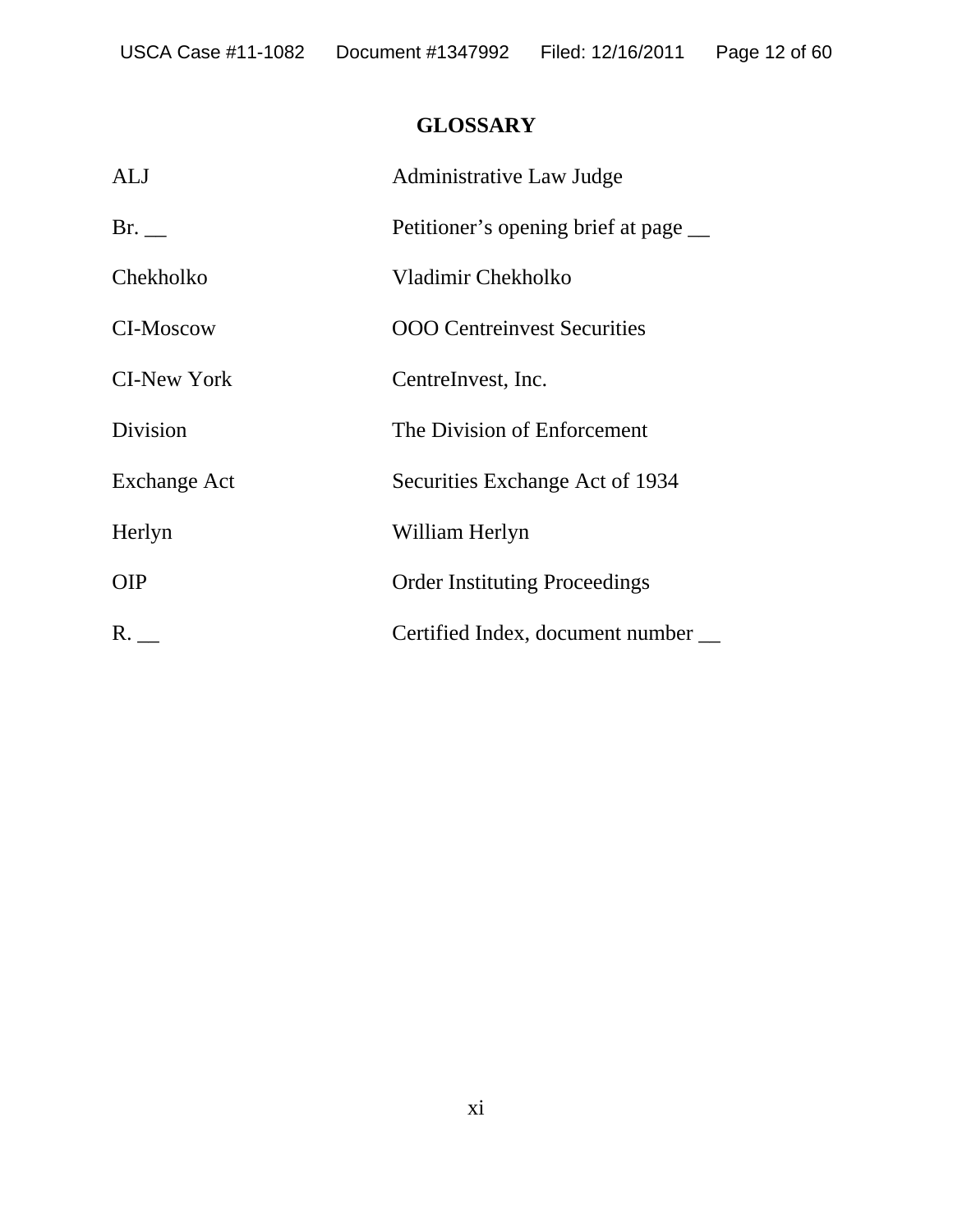No. 11-1082

## **UNITED STATES COURT OF APPEALS FOR THE DISTRICT OF COLUMBIA CIRCUIT**

\_\_\_\_\_\_\_\_\_\_\_\_\_\_\_\_\_\_\_\_\_\_\_\_\_\_\_\_\_\_\_\_\_\_\_\_\_\_\_\_\_\_\_\_\_

#### DAN RAPOPORT,

Petitioner,

v.

SECURITIES AND EXCHANGE COMMISSION,

Respondent.

On Petition for Review of an Order of the Securities and Exchange Commission

\_\_\_\_\_\_\_\_\_\_\_\_\_\_\_\_\_\_\_\_\_\_\_\_\_\_\_\_\_\_\_\_\_\_\_\_\_\_\_\_\_\_\_\_\_

\_\_\_\_\_\_\_\_\_\_\_\_\_\_\_\_\_\_\_\_\_\_\_\_\_\_\_\_\_\_\_\_\_\_\_\_\_\_\_\_\_\_\_\_\_

BRIEF OF THE SECURITIES AND EXCHANGE COMMISSION, RESPONDENT

\_\_\_\_\_\_\_\_\_\_\_\_\_\_\_\_\_\_\_\_\_\_\_\_\_\_\_\_\_\_\_\_\_\_\_\_\_\_\_\_\_\_\_\_\_

#### **JURISDICTIONAL STATEMENT**

On December 8, 2008, the Securities and Exchange Commission initiated an administrative proceeding against petitioner Dan Rapoport pursuant to Sections 15(b), 21B, and 21C of the Securities Exchange Act of 1934, 15 U.S.C. 78*o*(b), 78u-2, 78u-3. Rapoport failed to answer the charges, and an Administrative Law

Judge (ALJ) found Rapoport in default and imposed sanctions against him.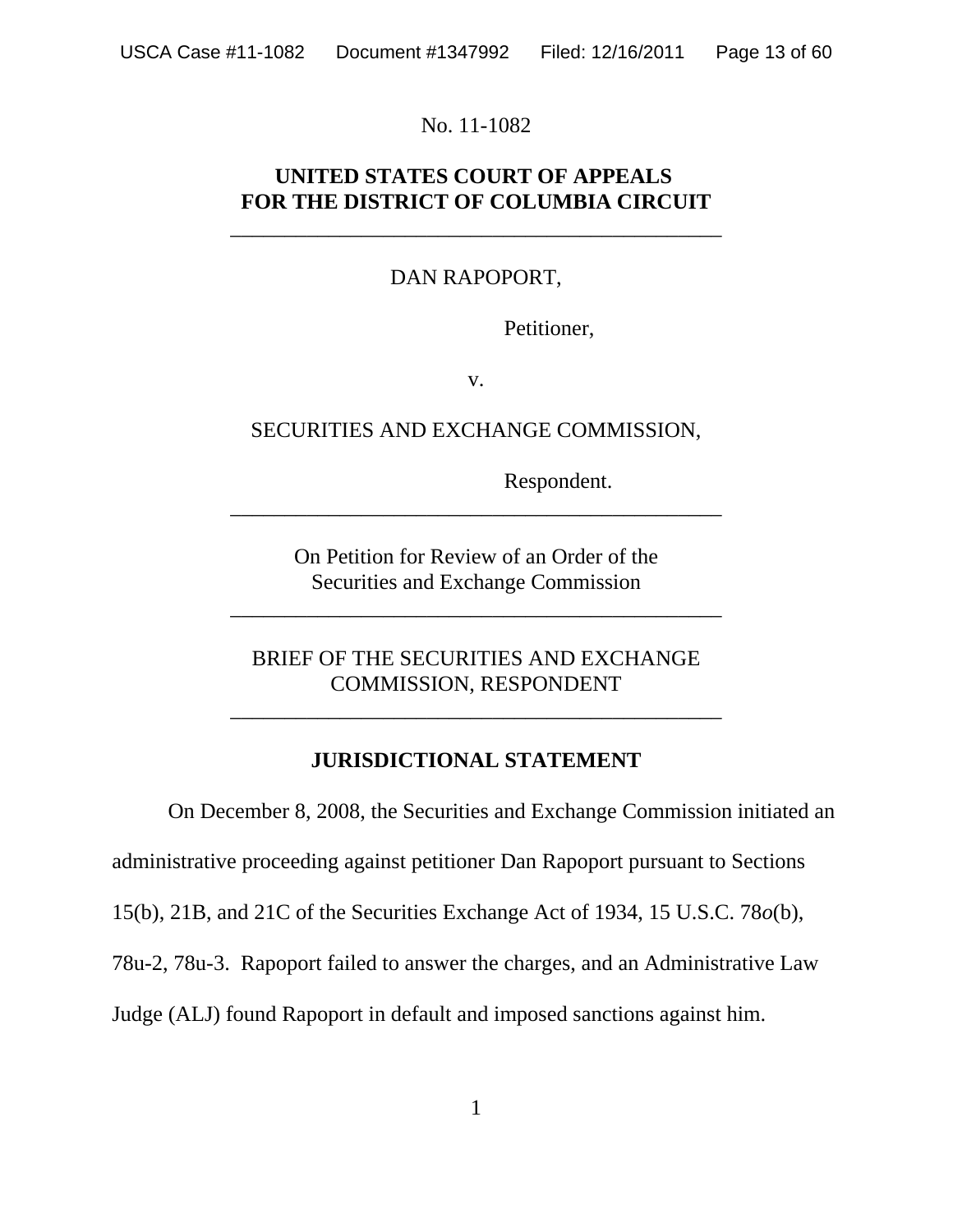Rapoport filed a motion to set aside the default judgment pursuant to Commission Rule of Practice 155(b), which the Commission denied on January 20, 2011. Rapoport filed a timely petition for review on March 17, 2011. This Court has jurisdiction pursuant to Section 25(a) of the Exchange Act, 15 U.S.C. 78y(a).

#### **COUNTERSTATEMENT OF THE ISSUES**

The Commission charged that Rapoport violated Section 15(a) of the Exchange Act, 15 U.S.C. 78*o*(a), by effecting securities transactions for U.S. investors without registering as a broker-dealer. After Rapoport failed to answer these charges, an ALJ found Rapoport in default and imposed sanctions, including "second-tier" money penalties. Five months later, Rapoport moved to set aside the default judgment pursuant to Commission Rule 155(b). The Commission denied the motion without addressing Rapoport's proposed defenses or the prejudice caused by his conduct because it found that the default was willful, that the Rule 155(b) motion was untimely, and that the sanctions were just. The issues are:

(1) Whether the Commission, which is bound by its own procedural rules and not the Federal Rules of Civil Procedure, acted within its discretion when, given the circumstances of Rapoport's willful default and his untimely Rule 155(b) motion, it denied that motion without considering his proposed defenses or the prejudice caused by his conduct.

2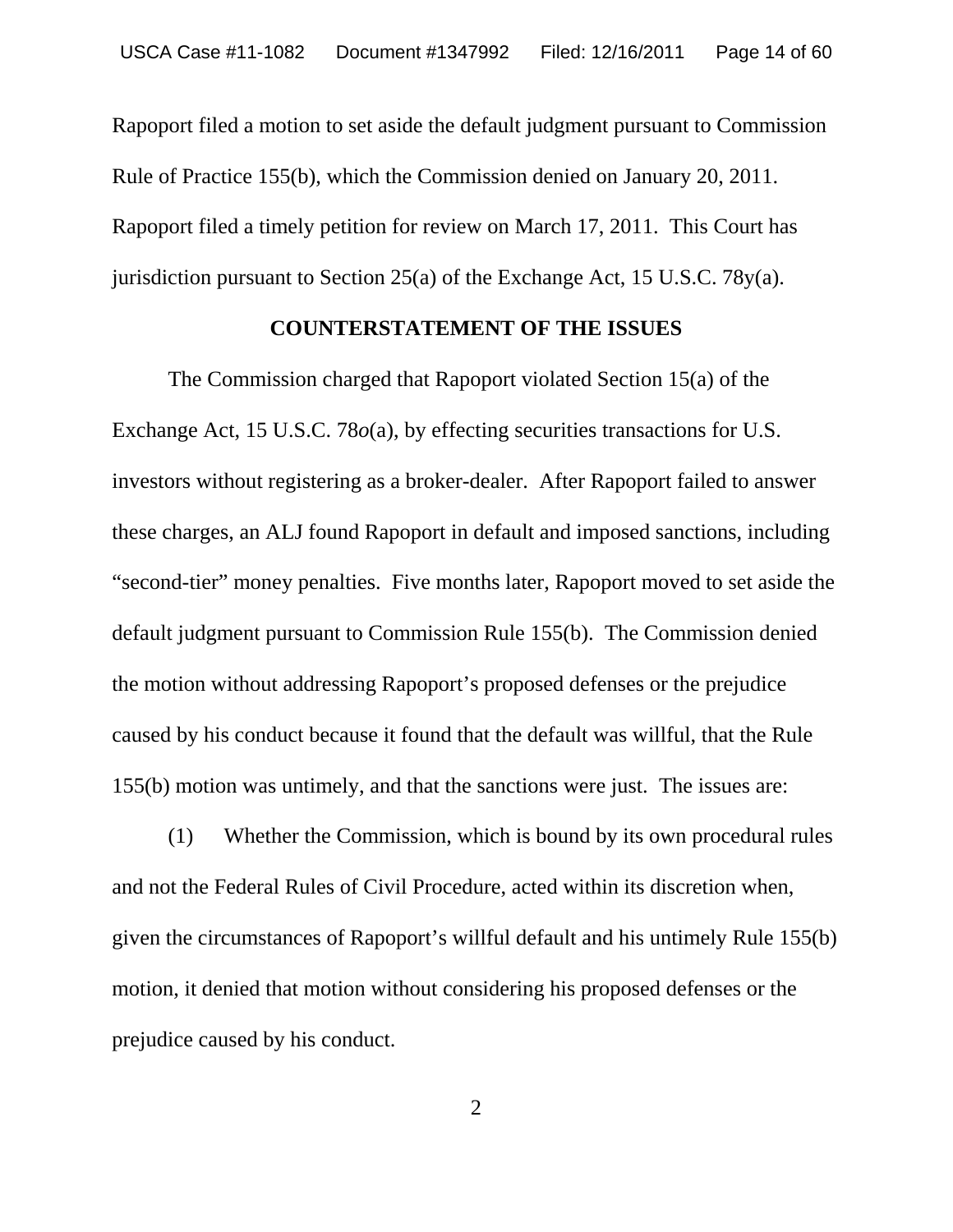(2) Whether, even assuming that the Commission should have considered his proposed defenses and prejudice, not doing so was harmless error because he has not shown that Rule 15a-6 could exempt him from Section 15(a) and because his conduct increased the risk of evidentiary difficulties.

(3) Whether the Commission properly exercised its discretion when it found that the allegations against Rapoport, which are accepted as true on default, supported the ALJ's choice of sanctions, including money penalties.

#### **REGULATIONS**

Relevant regulations not included in the petitioner's addendum are reprinted in an addendum to this brief.

#### **COUNTERSTATEMENT OF THE CASE**

#### **A. Nature of the Case**

In December 2008, the Commission issued an Order Instituting Proceedings (OIP) against Rapoport and several other respondents, alleging that Rapoport's solicitation of U.S. investors violated Section 15(a) of the Exchange Act because he was not registered as a broker-dealer with the Commission. Rapoport resides in Russia, and because Russian authorities refuse to execute requests for service of process from the United States, the Commission's Division of Enforcement

3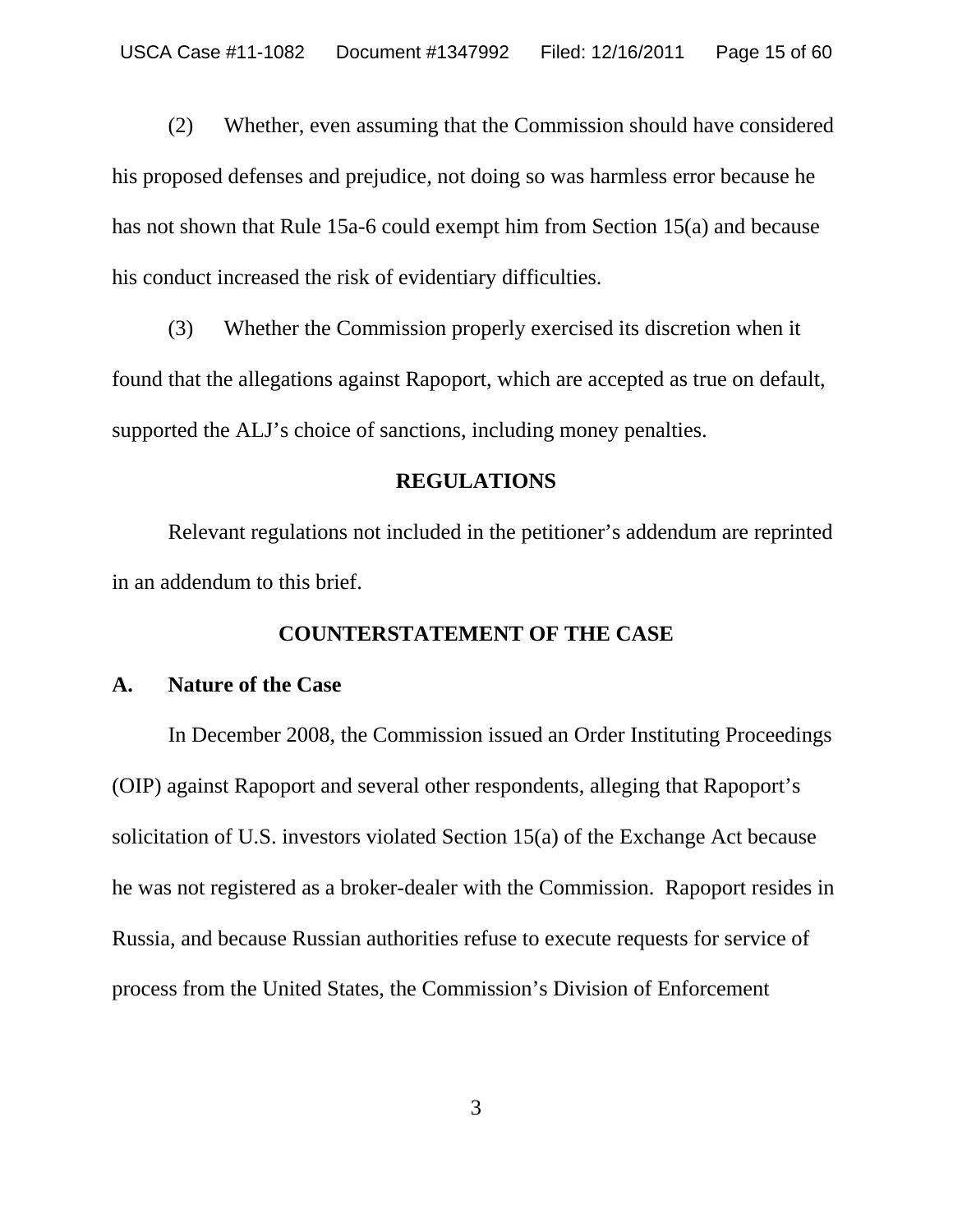(Division) filed a motion to direct service of the OIP through his U.S. attorney. The ALJ granted this motion and ordered Rapoport to answer by March 2, 2009.

 Rapoport did not comply, and the ALJ entered a default judgment against him on July 31, 2009. Based on the OIP's allegations, which are accepted as true on default, the ALJ found that Rapoport violated Section 15(a). The ALJ barred Rapoport from associating with any broker-dealer, ordered him to cease and desist from further violations of Section 15(a), and demanded an accounting for determining disgorgement. Based on its finding that Rapoport's violation was "deliberate or reckless," the ALJ ordered Rapoport to pay \$315,000 in second-tier money penalties. *See* Section 21B(b)(2) of the Exchange Act, 15 U.S.C. 78u-2(b)(2) (authorizing "Second Tier" penalties for any "act or omission" that involves a "deliberate or reckless disregard of a regulatory requirement").

Five months later, Rapoport moved to set aside the default judgment pursuant to Commission Rule of Practice 155(b). After the ALJ denied his motion, Rapoport filed a second Rule 155(b) motion directly with the Commission, as authorized by the rule. The Commission found that Rapoport did not show "good cause" to set aside the default because he did not present adequate reasons for failing to answer the OIP, because his Rule 155(b) motion was untimely, and because the sanctions were not unjust.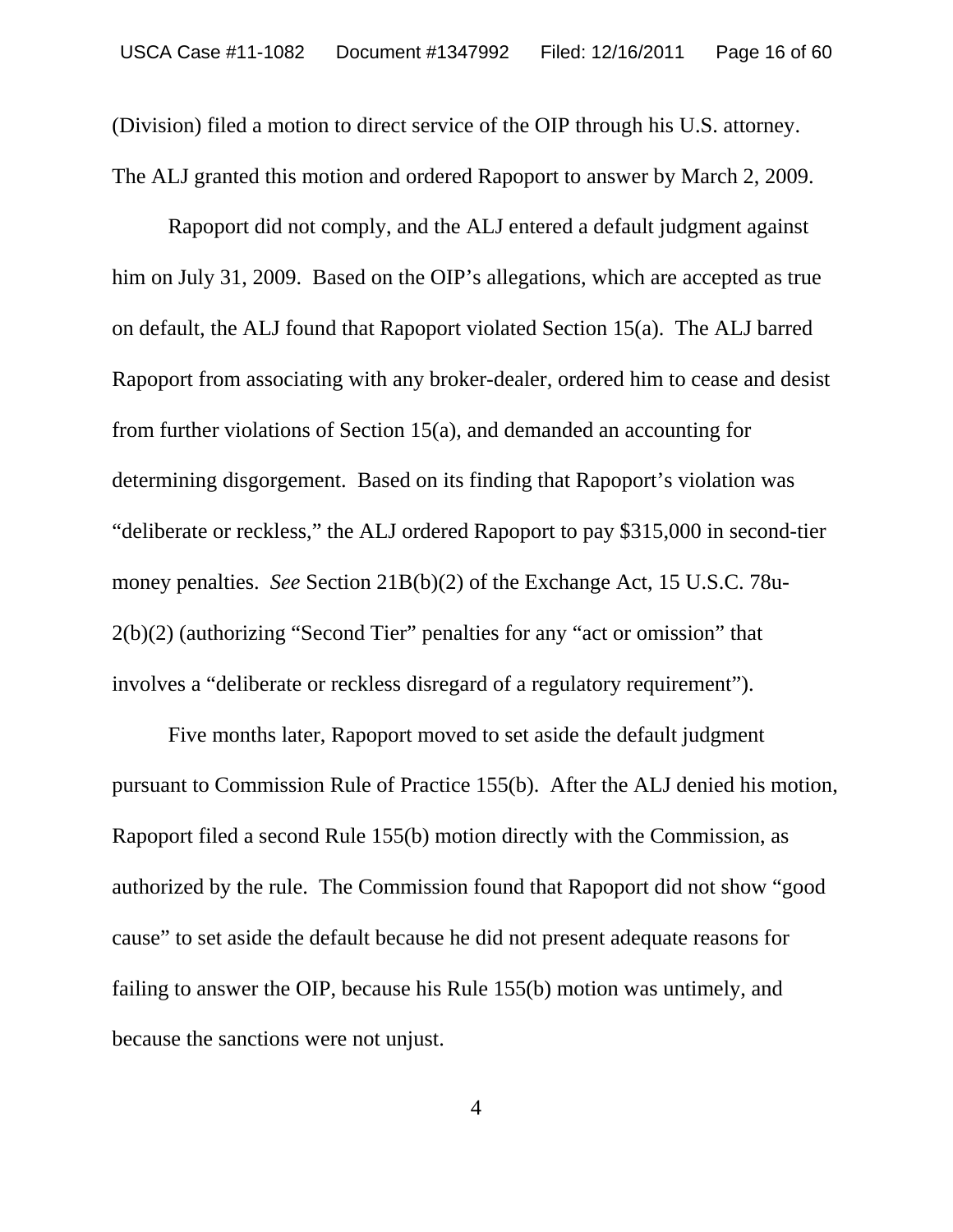#### **B. Section 15(a) requires broker-dealers to register with the Commission, subject to limited exemptions for foreign broker-dealers.**

Section 15(a) of the Exchange Act makes it "unlawful for any broker or dealer" to "effect any transactions in, or to induce or attempt to induce the purchase or sale of, any security  $* * *$  unless such broker or dealer is registered" with the Commission. 15 U.S.C. 78 $o(a)$ . This registration requirement is a critical component of the broker-dealer regulatory system that Congress created; it is "of the utmost importance," *Regional Properties, Inc. v. Financial & Real Estate Consulting Co.*, 678 F.2d 552, 561 (5th Cir. 1982), because a broker-dealer plays a critical role "as an intermediary between customers and the securities markets," *Registration Requirements for Foreign Broker-Dealers*, 54 Fed. Reg. 30013, 30014 (Jul. 18, 1989) (*Rule 15a-6 Release*). Registration binds a broker-dealer "to abide by numerous regulations designed to protect prospective purchasers of securities, including standards of professional conduct, financial responsibility requirements, recordkeeping requirements, and supervisory obligations over broker-dealer employees." *Roth v. SEC*, 22 F.3d 1108, 1109 (D.C. Cir. 1994).

Because Section 15(a) covers "a wide range of activities involving investors and securities markets," the registration requirement is broadly construed. *Rule 15a-6 Release*, 54 Fed. Reg. at 30015. Broker-dealers must register if they solicit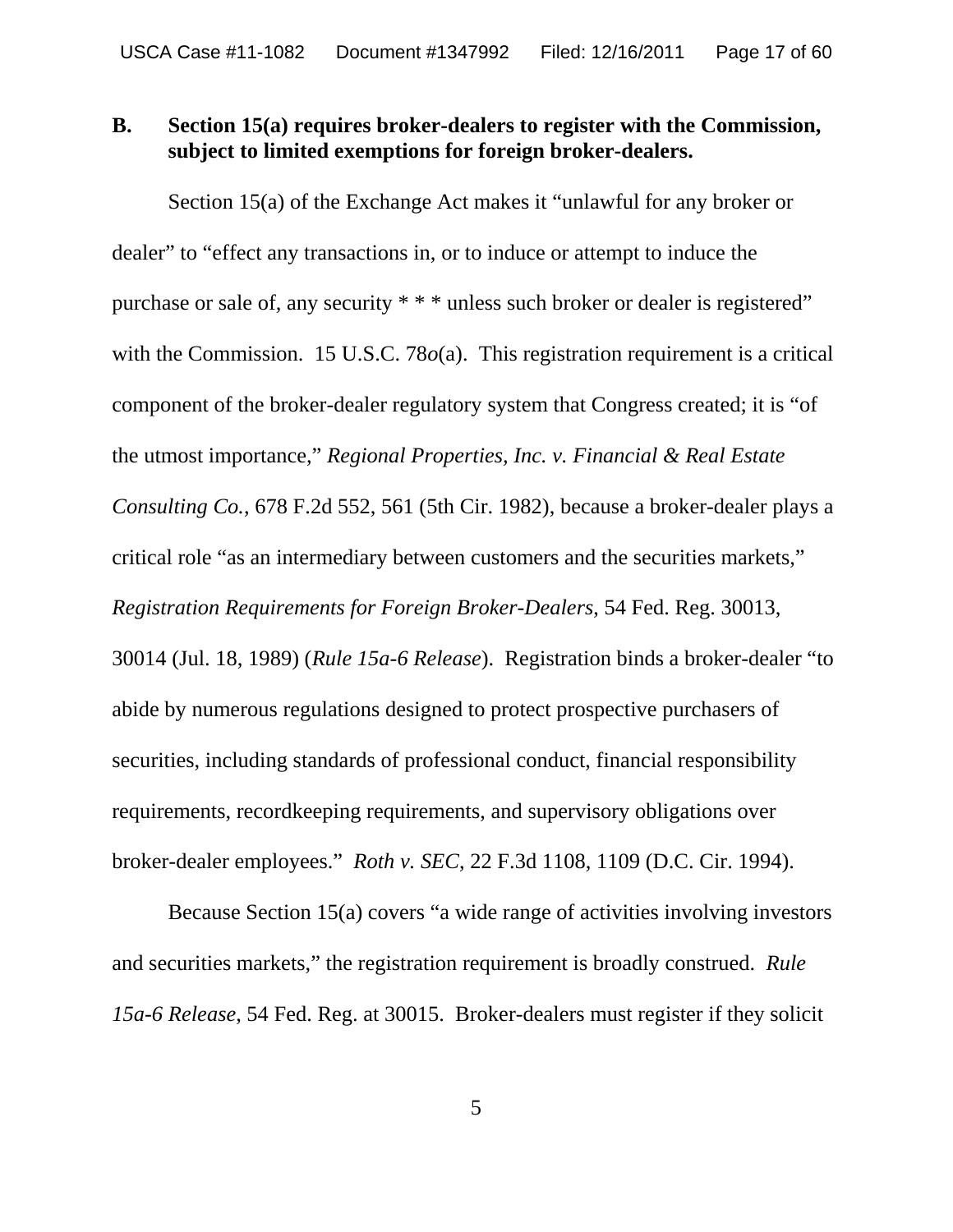investors; that is, if they are "regularly involved in communications with and recruitment of investors for the purchase of securities," *SEC v. George*, 426 F.3d 786, 797 (6th Cir. 2005), or participate in securities transactions "at key points in the chain of distribution." *Massachusetts Fin. Servs., Inc. v. SIPC*, 411 F. Supp. 411, 415 (D. Mass), *aff'd*, 545 F.2d 754 (1st Cir. 1976). In essence, registration is required when a broker-dealer makes "any affirmative effort intended to induce transactional business." *Rule 15a-6 Release*, 54 Fed. Reg. at 30017.

In 1989, the Commission adopted Rule 15a-6, which created "limited" and "conditional" exemptions from Section 15(a) for foreign broker-dealers doing business with U.S. investors. *Rule 15a-6 Release*, 54 Fed. Reg. at 30016, 30020. The rule contains exemptions for *unsolicited* transactions and *solicited* transactions effected through a registered broker-dealer that is affiliated with the foreign broker-dealer. *Id*. at 30020. The exemptions are subject to numerous conditions, including the requirement that the registered broker-dealer maintain records, that the foreign broker-dealer consents to service through the registered broker-dealer, and that the registered broker-dealer issue confirmations and safeguard funds. 17 C.F.R. 240.15a-6(a)(iii). While the Commission proposed amending Rule 15a-6 in 2008, it never adopted those changes. *Exemption of Certain Foreign Brokers or Dealers*, 73 Fed. Reg. 39182 (Jun. 27, 2008).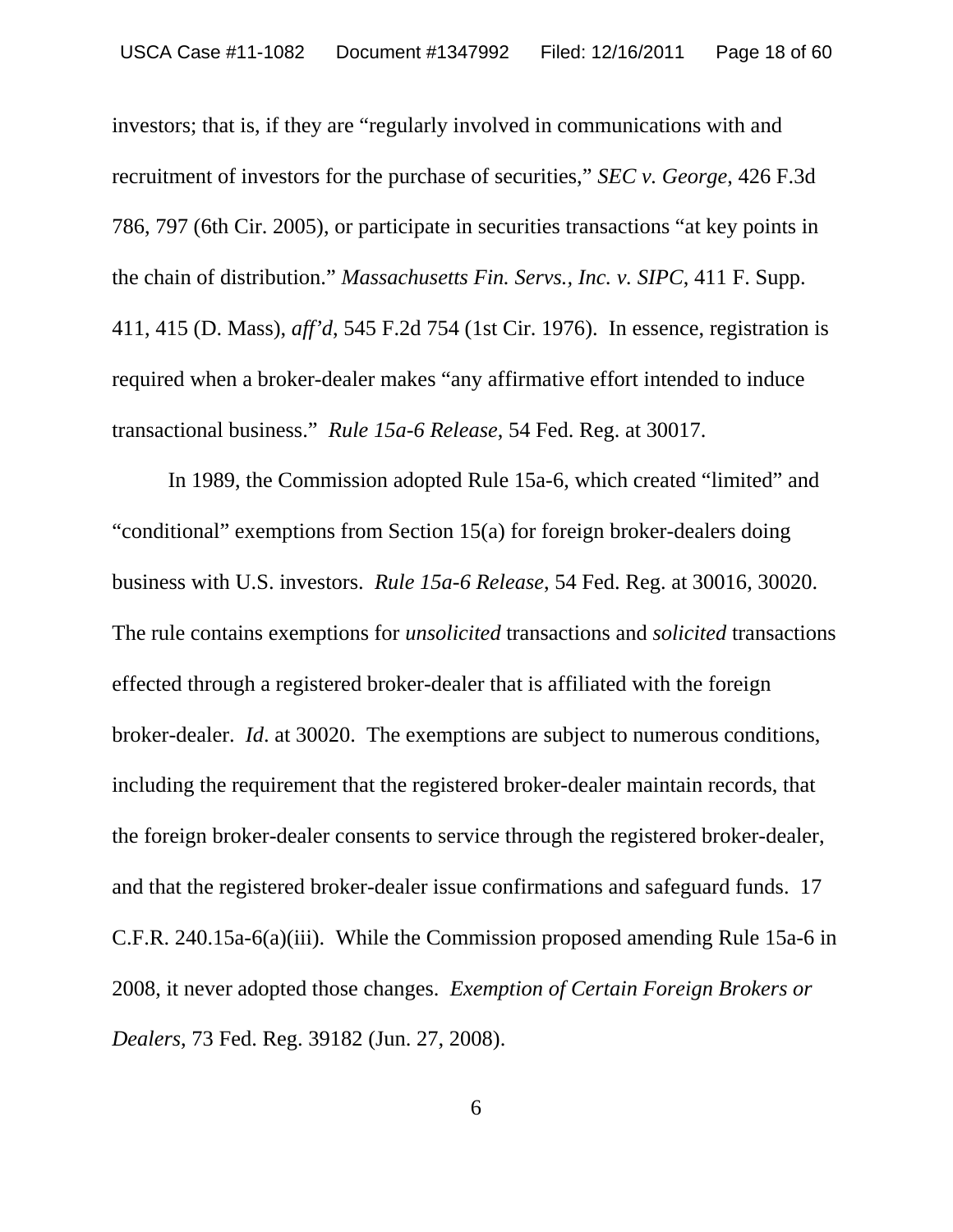#### **C. Statement of the Facts**

The following facts are based on the OIP, as well as other record documents that were before the ALJ and the Commission. *See* 17 C.F.R. 201.155(a)(2) (for defaults, the Commission or an ALJ may rule "upon consideration of the record, including the [OIP], the allegations of which may be deemed to be true"). Record documents other than the OIP, while not expressly relied upon by the Commission in the order under review, are cited below in response to the proposed defense that Rapoport asserts in his opening brief.

*1. The conduct alleged in the OIP occurred while Rapoport worked at a foreign broker-dealer (CI-Moscow) that was affiliated with a registered broker-dealer (CI-New York).*

Rapoport violated Section 15(a) while working at OOO Centreinvest Securities (CI-Moscow), a Moscow-based broker-dealer specializing in thinly traded Russian equities. CI-Moscow, which was founded under Russia law, never registered with the Commission. JA 26–27 (¶¶ 1–2). CI-Moscow was affiliated with CentreInvest, Inc. (CI-New York), a Commission-registered broker-dealer based in New York. JA 27 (¶ 3); JA 152–53, 161 (¶¶ 6, 10). CI-New York was owned by Intelsa Investments Limited, a Cypriot entity. JA 28 (¶ 8).

When employees at CI-Moscow or CI-New York solicited U.S. investors to purchase or sell Russian securities, CI-Moscow executed the transaction and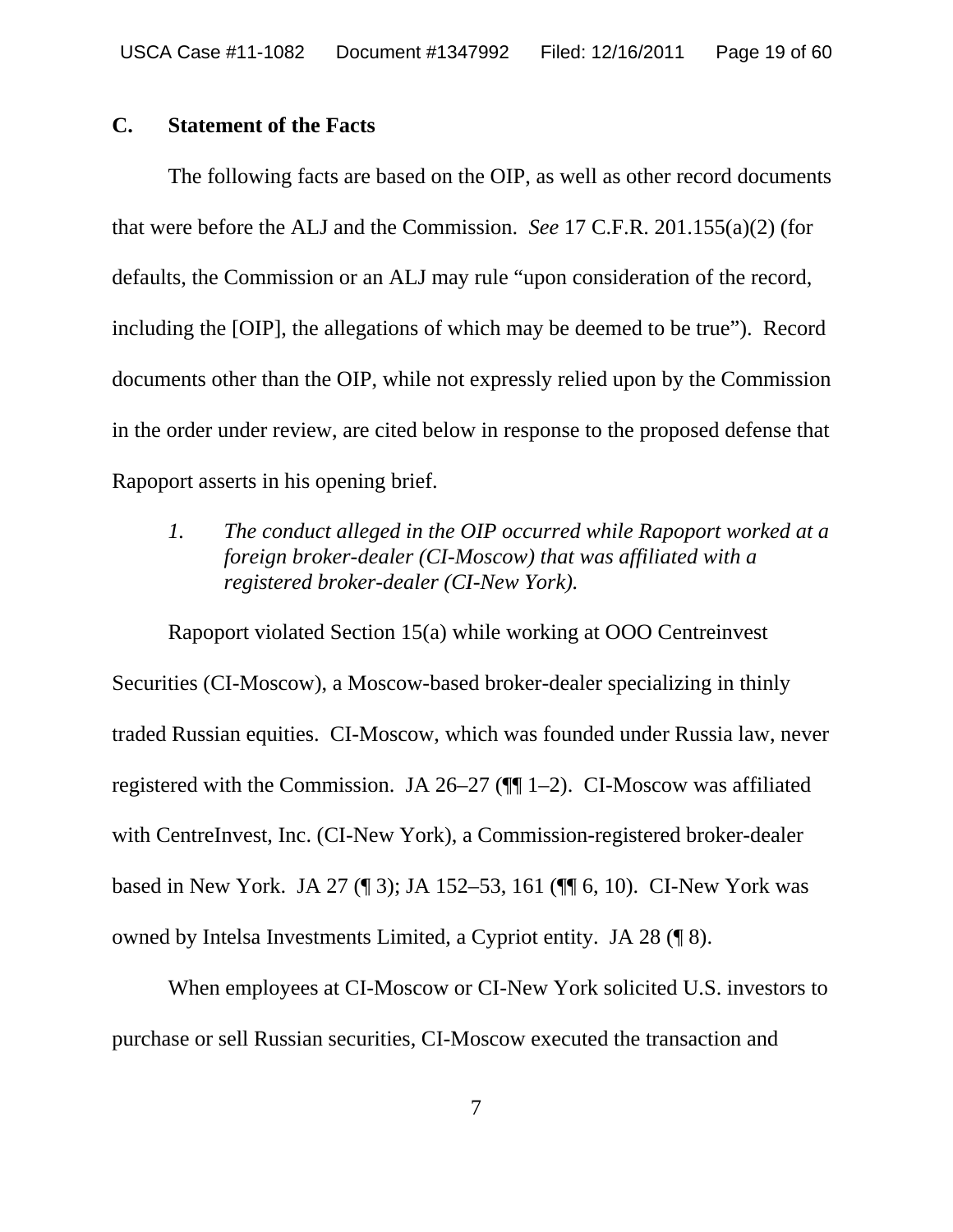performed "other administrative functions," as Rapoport concedes. Br. 3; JA 28 (¶ 10). These "functions" included issuing confirmations for transactions and maintaining custody of the securities and funds related to the transactions. JA 154–55 (¶¶ 14, 17–18), JA 192–99; JA 264–67 (¶¶ 14–24), JA 333–42; JA 374 (¶¶ 9–11); JA 398–99 (¶¶ 7–8); JA 367–68 (¶¶ 8–10). CI-New York did not maintain records concerning CI-Moscow's transactions with U.S. investors, even though CI-New York's officers had learned that this would disqualify CI-Moscow from a Rule 15a-6 exemption. JA 28, 30–32 (¶¶ 12–13, 23–25, 34–36).

*2. Rapoport, who was a managing director at CI-Moscow, supervised the staff and sales efforts at both CI-Moscow and CI-New York.*

Rapoport began working at CI-Moscow in 1995, and spent several years at CI-New York before returning to CI-Moscow in 2003. JA 27 (¶ 6). He served as managing director until he left CI-Moscow in early 2008. *Id*. In that role, Rapoport had significant responsibilities for CI-Moscow and CI-New York: he managed the sales operations and hired personnel for both entities; he approved the budget for CI-New York; and he decided compensation, including bonuses tied to transactions executed by CI-Moscow. JA 27–28 ( $\P$  $\P$ 4–7); JA 262, 264–65 ( $\P$  $\P$  $4$ , 15); JA 154 (¶ 15); JA 685–94. Rapoport also mediated disputes over sales leads,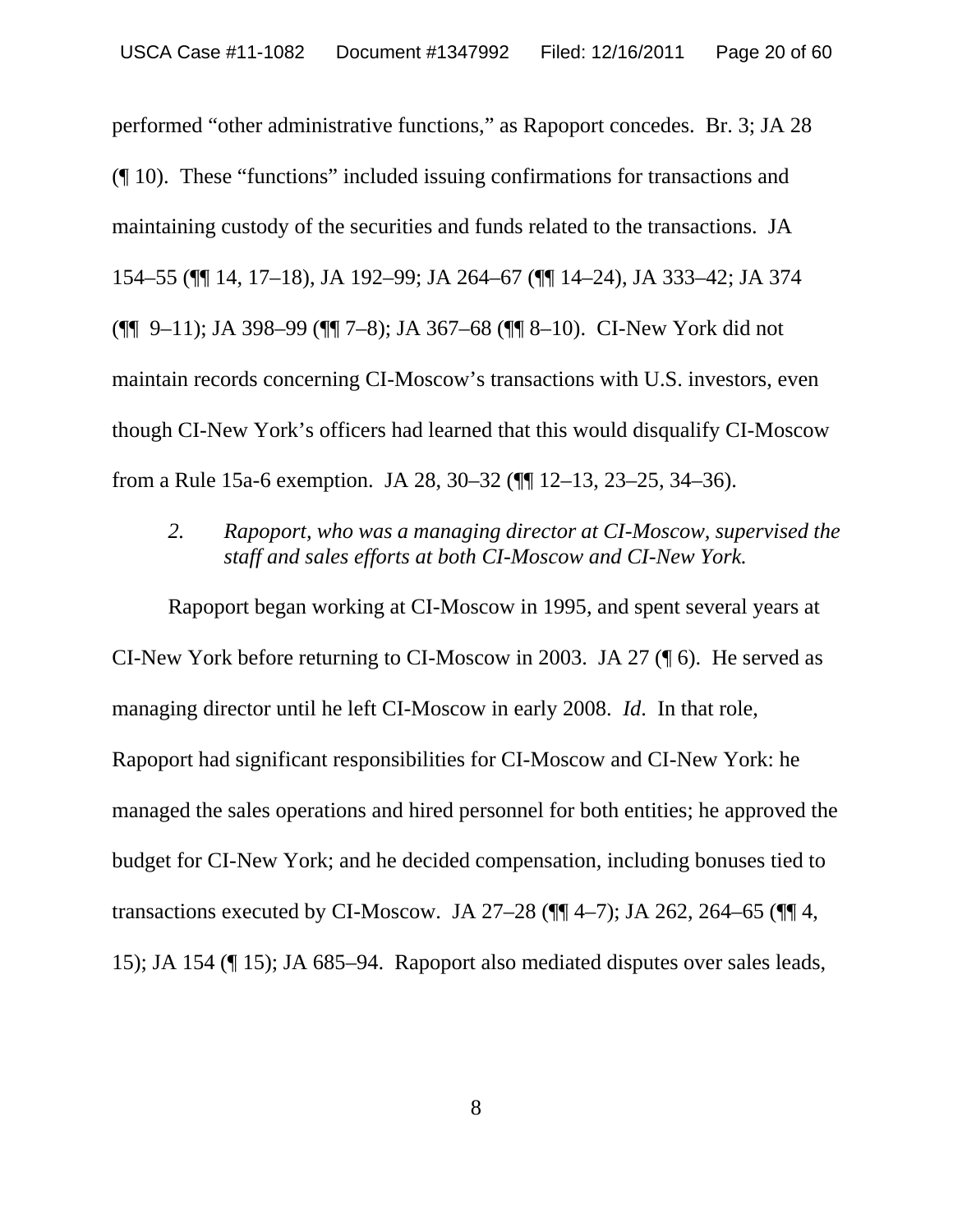deciding that CI-Moscow sales staff would solicit some U.S. investors. JA 269 (¶ 33), JA 356–59.

Between 2003 and 2007, Rapoport directly solicited U.S. investors to purchase Russian equities through CI-Moscow. JA 28 (¶¶ 9–11); JA 373–74 (¶¶ 5, 7–10), JA 377–96; JA 681–83. During the same time period, Rapoport also made other "affirmative efforts intended to induce transactional business," *Rule 15a-6 Release*, 54 Fed. Reg. at 30017, by directing CI-New York's and CI-Moscow's sales activities, JA 28–29 (¶¶ 9–10, 17). In particular, Rapoport told his staff to promote certain securities, circulated lists of U.S. investors to target, reviewed drafts of cold-call scripts and follow-up letters, and established call protocols, such as not leaving messages. JA 268 (¶¶ 26–27), JA 344–47; JA 155–57 (¶¶ 20–25), 202–55. CI-Moscow salespeople supervised by Rapoport also directly solicited U.S. investors even though they were not properly registered. JA 28 (¶ 14); JA 269 (¶¶ 31–32); JA 366-67(¶¶ 3–8).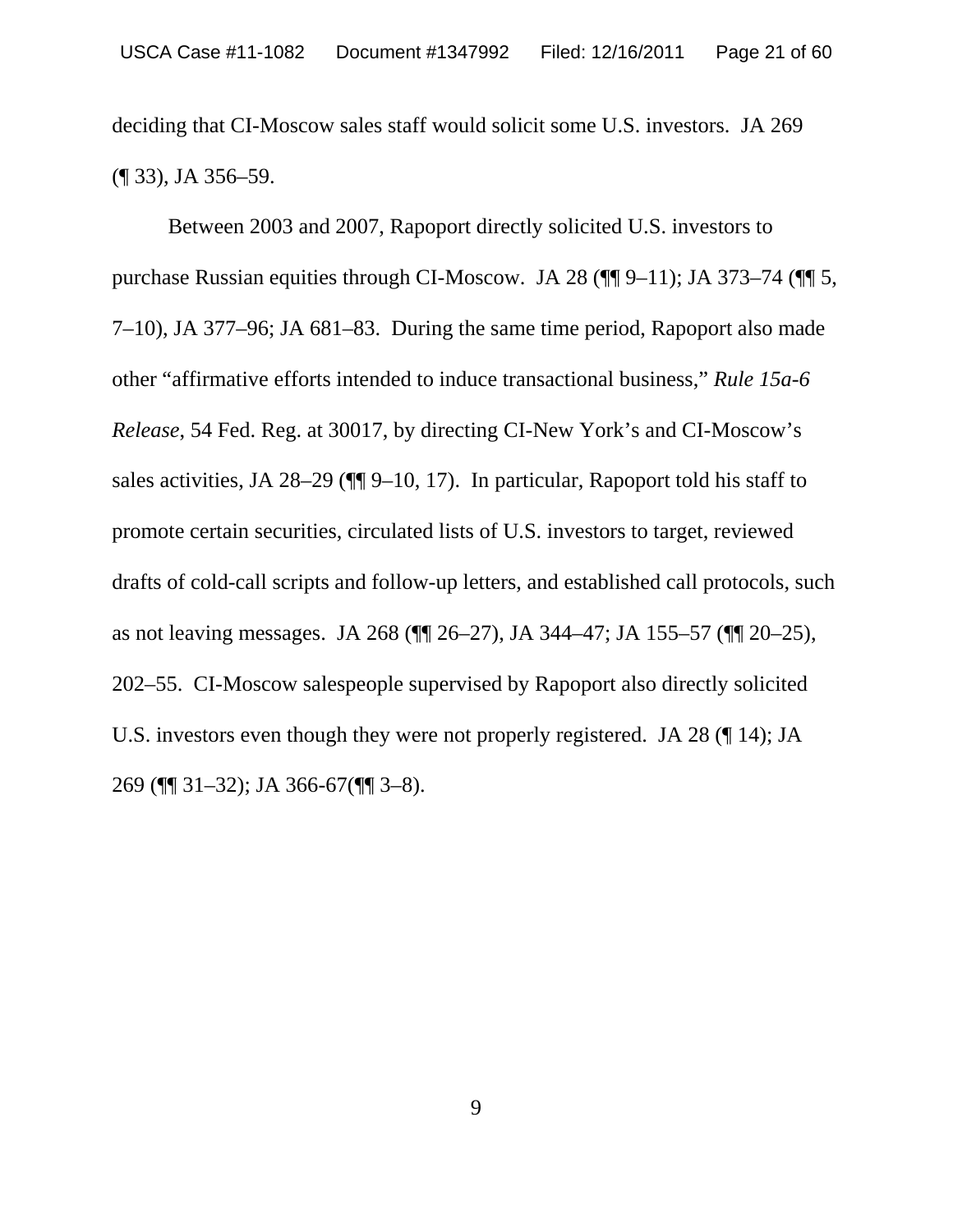#### **D. Commission Proceedings**

*1*. *The Commission initiated proceedings against Rapoport in December 2008, and the ALJ ordered that service of the OIP be directed through Rapoport's U.S. counsel.*

The Commission instituted proceedings against Rapoport (and several other respondents) on December 9, 2008.<sup>1</sup> Rapoport learned of the Division's investigation against him months earlier: he received a Wells Notice in July or August 2008, and retained Richard Kraut, a U.S. attorney, in early September 2008 to assist with a response. JA 587–605. Kraut communicated with Division counsel throughout the fall of 2008 regarding the investigation. *Id*.

A week after the Commission issued the OIP, the Division, invoking Rule of Practice 141, filed a motion requesting permission to direct service of the OIP through Kraut. The Division sought this relief because Rapoport was a Russian resident, and the Russian authorities through which requests for service must proceed refused all such requests originating from the United States. *Arista Records LLC v. Media Servs. LLC*, 2008 U.S. Dist. Lexis 16485, at \*7 (S.D.N.Y. Feb. 25, 2008). The Division argued that directed service was appropriate under

<sup>&</sup>lt;sup>1</sup> The proceedings have concluded with respect to all other respondents. Exchange Act. Rel. No. 61448 (Jan. 29, 2010) (CI-Moscow), No. 60485 (Aug. 12, 2009) (Herlyn), No. 60450 (Aug. 5, 2009) (Chekholko), No. 60413 (July 31, 2009) (CI-New York and Yenin).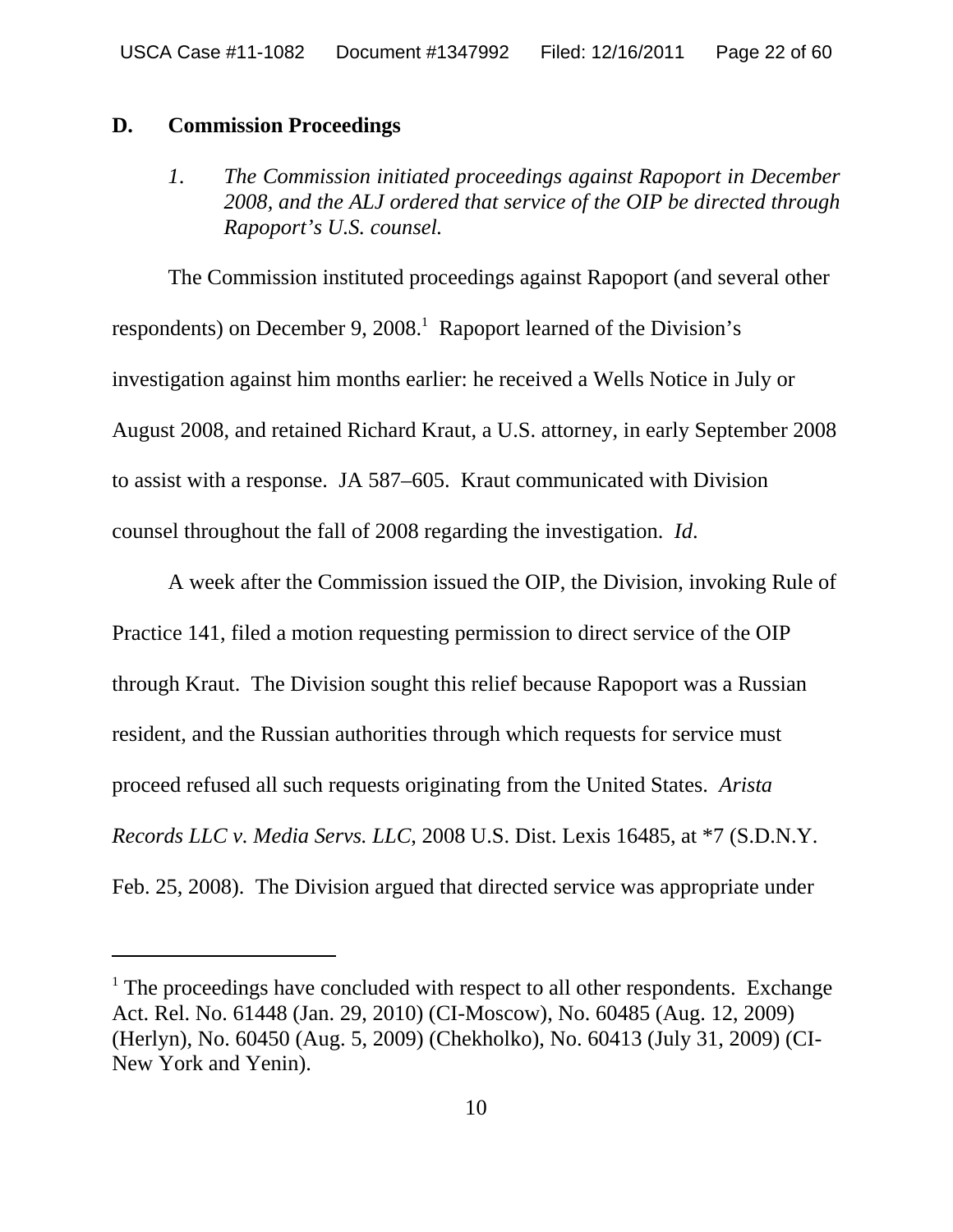these circumstances and was "reasonably calculated to give notice" since Kraut had already represented Rapoport for several months. JA 118–20; JA 1164–65; 17 C.F.R. 201.141(a)(2)(iv) (stating that notice to "a person in a foreign country" may be made by any "method reasonably calculated to give notice, provided that the method of service used is not prohibited by the law of the foreign country"). Kraut opposed the Division's motion on Rapoport's behalf.

The ALJ granted the motion on February 5, 2009, directing service of the OIP through Kraut and ordering Rapoport to answer by March 2, 2009. JA 118–20. At a status conference with the ALJ held on February 5, Kraut represented that he would bring the order directing service to Rapoport's attention. JA 113. Kraut also stated his understanding that his representation of Rapoport "terminated upon the issuance" of that order. *Id.* But Kraut did not seek to withdraw as counsel until February 12, JA 124, and his withdrawal was effective no earlier than February 17. *Compare* Br. 8 (claiming that withdrawal was "effective February 5") *with* 17 C.F.R. 201.102(d)(4) (requiring notice to be filed "at least five days before the proposed effective date of withdrawal").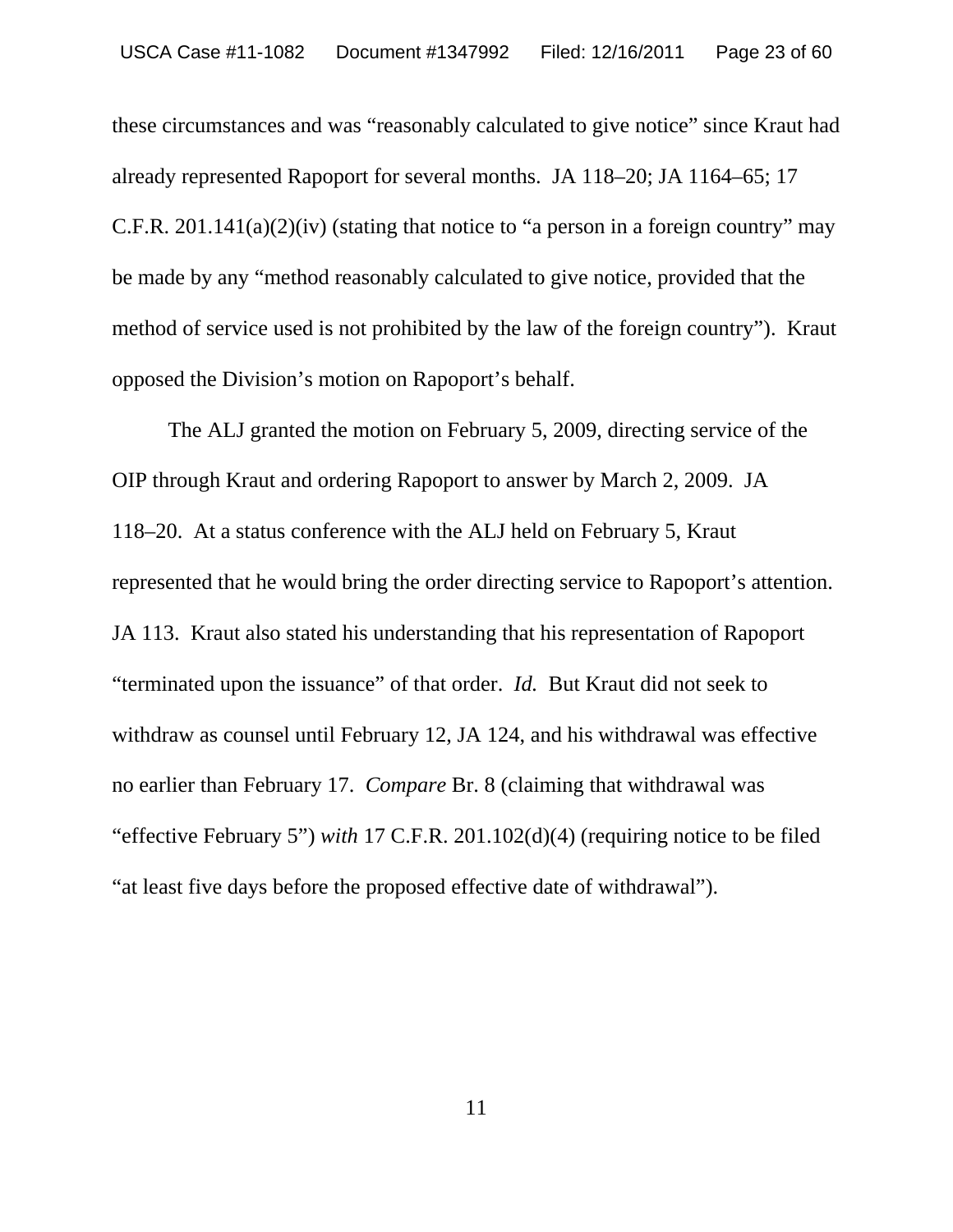*2. After Rapoport failed to file a timely answer, the ALJ imposed sanctions on Rapoport by default.*

Rapoport did not file an answer by March 2, even though the OIP warned that such conduct could result in default, in which case the ALJ could "find the allegations in the OIP to be true, and order the relief requested by the Commission." JA 33. The ALJ sent orders regarding scheduling and conferences—as well as the default order discussed below—to the address of another Moscow brokerage firm where Rapoport worked through September 2009, but Rapoport did not contact the ALJ or otherwise appear to defend the proceeding. JA 714; JA 1166 n.13.

The Division moved for a default judgment on April 8, 2009, a month after Rapoport failed to file a timely answer. R.37–38, citing 17 C.F.R. 201.155(a), 220(f) ("If a party respondent fails to file an answer required by this section within the time provided, such person may be deemed in default pursuant to Rule 155(a)."). The ALJ granted the motion almost four months later on July 31, 2009. Accepting the OIP allegations as true, the ALJ found that Rapoport knowingly violated Section 15(a) and was not exempt under Rule 15a-6. JA 457–58, 461. The ALJ further found that Rapoport's misconduct was willful and recurring, and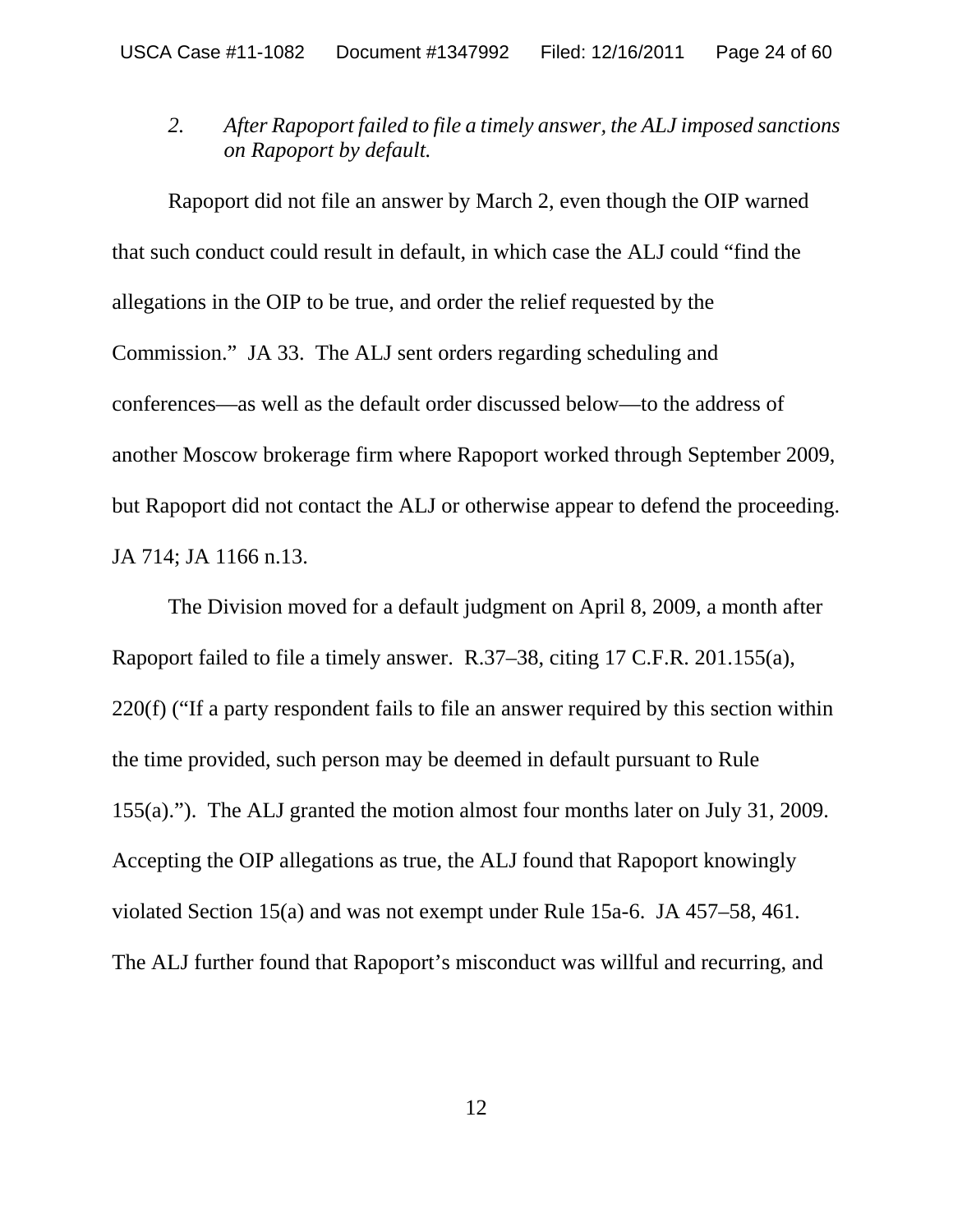that, because he did not defend the proceeding, he neither assured against future violations nor acknowledged his misconduct. JA 463.

Based on these findings, the ALJ ordered Rapoport to cease and desist from further violations of Section 15(a) and barred him from association with any broker-dealer. JA 463–64. Because Rapoport did not provide any information concerning ill-gotten gains for purposes of determining disgorgement, the ALJ ordered him to provide an accounting of his 2003–2008 income. JA 465. Finding that Rapoport deliberately or recklessly disregarded Section 15(a), the ALJ imposed second-tier penalties corresponding to one violation for each of the five years from 2003 through 2007. The ALJ imposed the maximum penalty for each violation—\$60,000 for acts that occurred in 2003–2005, and \$65,000 for acts that occurred in 2006 and 2007. JA 466–67, citing Section 21B(b)(2) of the Exchange Act, 15 U.S.C. 78u-2(b)(2), as corrected by JA 726.

*3. Rapoport moved to set aside the default judgment pursuant to Commission Rule of Practice 155(b).* 

Five months later, Rapoport, represented by his current counsel, moved to set aside the default judgment. In his initial Rule 155(b) motion, filed on December 23, 2009, Rapoport claimed that "good cause" existed because he was not obligated to answer the OIP until he was personally served. JA 484–512. He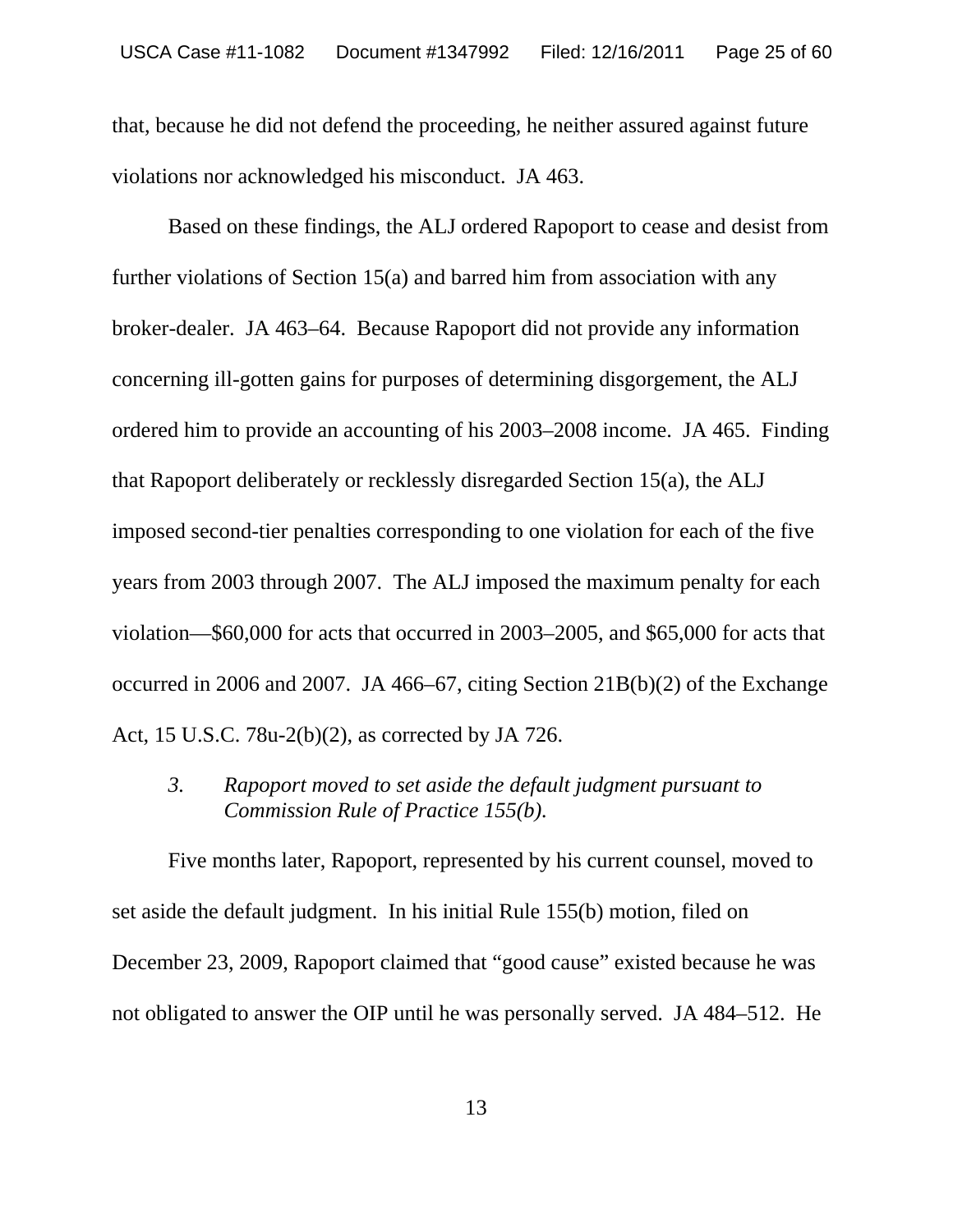claimed that this did not occur until October 23, 2009, when U.S. Customs officials detained him as he attempted to enter the United States and handed him the OIP. R.64–65; *but see* JA 983–85 (Customs official at JFK Airport declaring that he handed Rapoport the default judgment, not the OIP).

The ALJ denied Rapoport's motion on March 22, 2010, finding that Rapoport had "failed to present 'good cause'" to set aside the default judgment. JA 716. The ALJ also refused to set aside the sanctions, although it agreed that the default judgment order incorrectly summed the penalties. JA 725–26. The ALJ remedied this clerical error, revising the order to reflect the correct total of \$315,000. JA 726.

Rapoport then filed a Rule 155(b) motion directly with the Commission, as allowed under the rule. The Commission denied Rapoport's motion on January 20, 2011, finding that good cause did not exist to set aside the default judgment. $2$  The Commission rejected Rapoport's reasons for failing to answer, finding "that Rapoport could not reasonably have believed that he could wait to respond until he

 $2^2$  Rapoport alternatively styled his motion as a petition for review of the ALJ's decision, but the Commission's denial of the Rule 155(b) motion made "it unnecessary to address separately Rapoport's petition for review." JA 1167 n.20. While Rapoport asserts that the Commission denied oral argument "without explanation," Br. 11, the Commission did provide an explanation in a written order, stating its view that "the decisional process" would not be "significantly aided by oral argument in this case." JA 1161.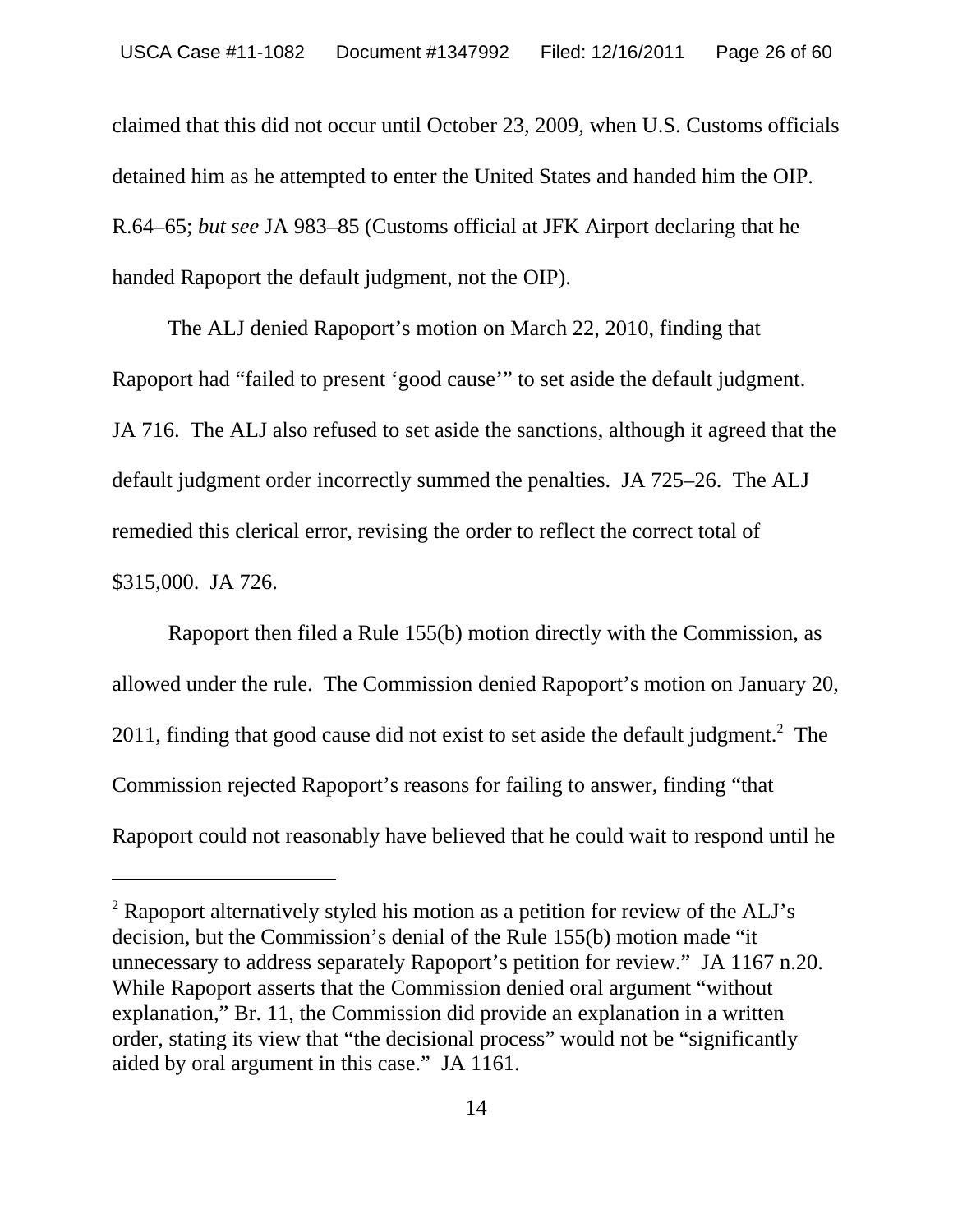was personally served" because "Rapoport knew that [the ALJ] had authorized service on him through Kraut." JA 1167, 1169. The Commission further found that Rapoport's motion to set aside was not filed "'within a reasonable time,'" as required by Rule 155(b), because he filed his motion "almost five months after the Default Order was issued and mailed to him." JA 1171. The Commission did not evaluate Rapoport's proposed defenses, stating that "[e]valuating the merits of his defenses would in effect grant him the hearing that he chose to forego by failing to defend the proceeding." JA 1172.

The Commission disagreed that the sanctions imposed by the ALJ were unjust. In response to Rapoport's contention that the OIP did not support sanctions for 2003–2005, the Commission found that the OIP indeed charged Rapoport with violating Section 15(a) during that time. Moreover, the Commission disagreed that the penalties were "'legally impermissible and factually unwarranted'" because it found that there were sufficient allegations to support the imposition of second-tier penalties, as well as the rest of the sanctions. JA 1172–73 & n.32.

#### **STANDARD OF REVIEW**

Under Commission Rule 155(b), the Commission "may for good cause shown set aside a default." 17 C.F.R. 201.155(b). Courts, including this one, apply an abuse-of-discretion standard when they review agency decisions declining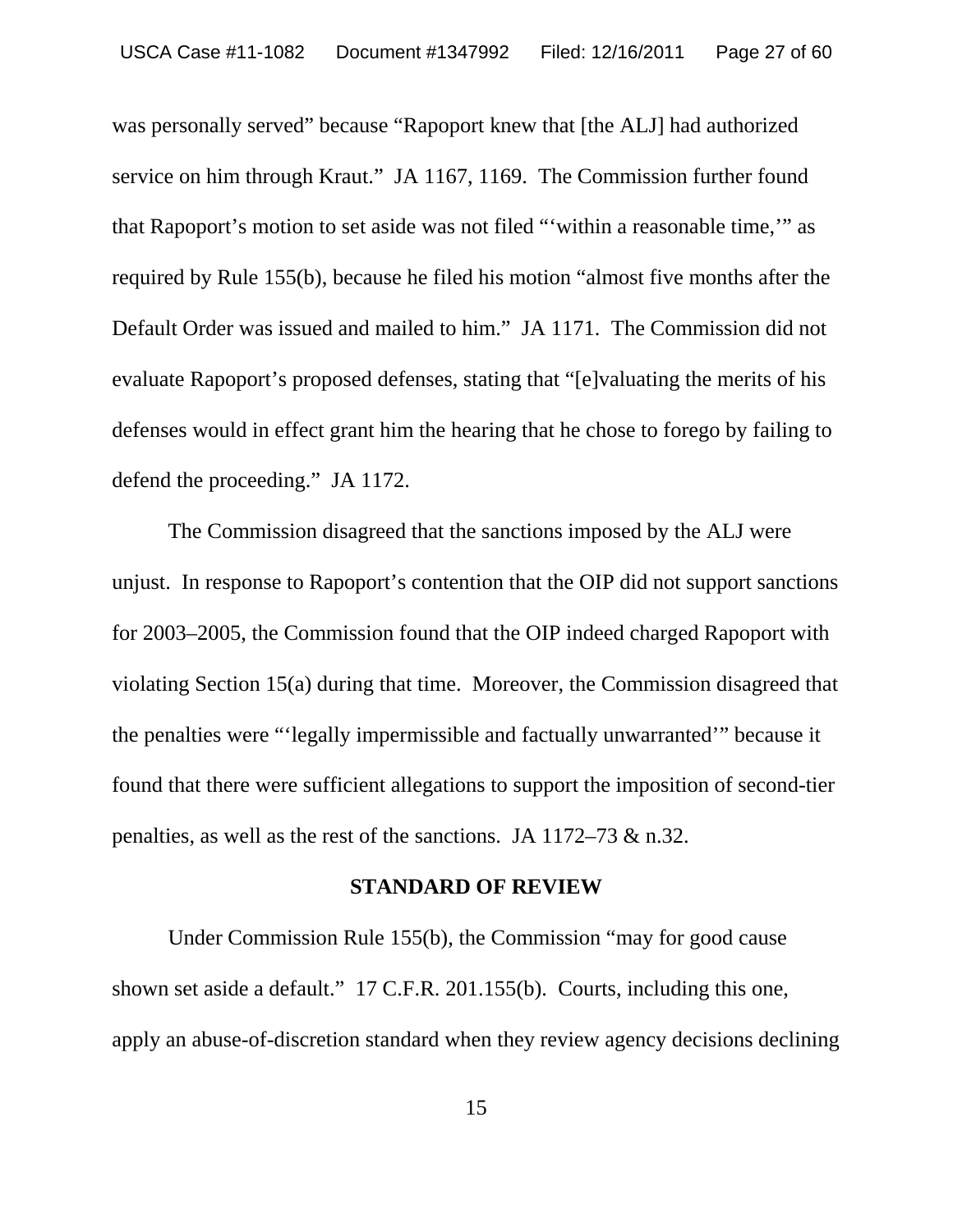to reopen or reconsider matters for failure to show "good cause." *E.g.*, *Bowman Transp. Inc*. *v. Arkansas-Best Freight Sys., Inc.*, 419 U.S. 281, 295–96 (1974); Eastern Carolinas Broadcasting v. FCC, 762 F.2d 95, 103 (D.C. Cir. 1985).<sup>3</sup> This standard is particularly fitting given that Rule 155 uses the word "may," which confers discretion. *Zhu v. Gonzales*, 411 F.3d 292, 296 (D.C. Cir 2005). Moreover, although Federal Rule of Civil Procedure 55(c) does not apply here, it is notable that this Court reviews Rule 55(c) decisions under the same, highly deferential standard. *Mohamad v. Rajoub*, 634 F.3d 604, 606 (D.C. Cir. 2011).

The Commission's determination that the sanctions imposed by the ALJ were not unjust is also reviewed for an abuse of discretion because the Commission's "choice of remedy is peculiarly a matter for administrative competence," and this Court "will reverse it only if the remedy chosen is "'unwarranted in law or \* \* \* without justification in fact.'" *Wonsover v. SEC*, 205 F.3d 408, 413 (D.C. Cir. 2000), *quoting Butz v. Glover Livestock Comm'n*, 411 U.S. 182, 185–86 (1973) (omission in original). This Court accords "great

<sup>3</sup>  *Accord Umezurike v. Holder*, 610 F.3d 997, 1001–02 (7th Cir. 2010) (reviewing agency decision denying motion to reopen proceedings for abuse of discretion); *Zamot v. Merit Sys. Protection Bd.*, 332 F.3d 1374, 1377 (Fed. Cir. 2003) (decision whether to waive time limit for "good cause" is committed to agency discretion); *NLRB v. USA Polymer Corp.*, 272 F.3d 289, 296 (5th Cir. 2001) ("The Board's action in finding lack of good cause based on excusable neglect is reviewed for abuse of discretion.")*.*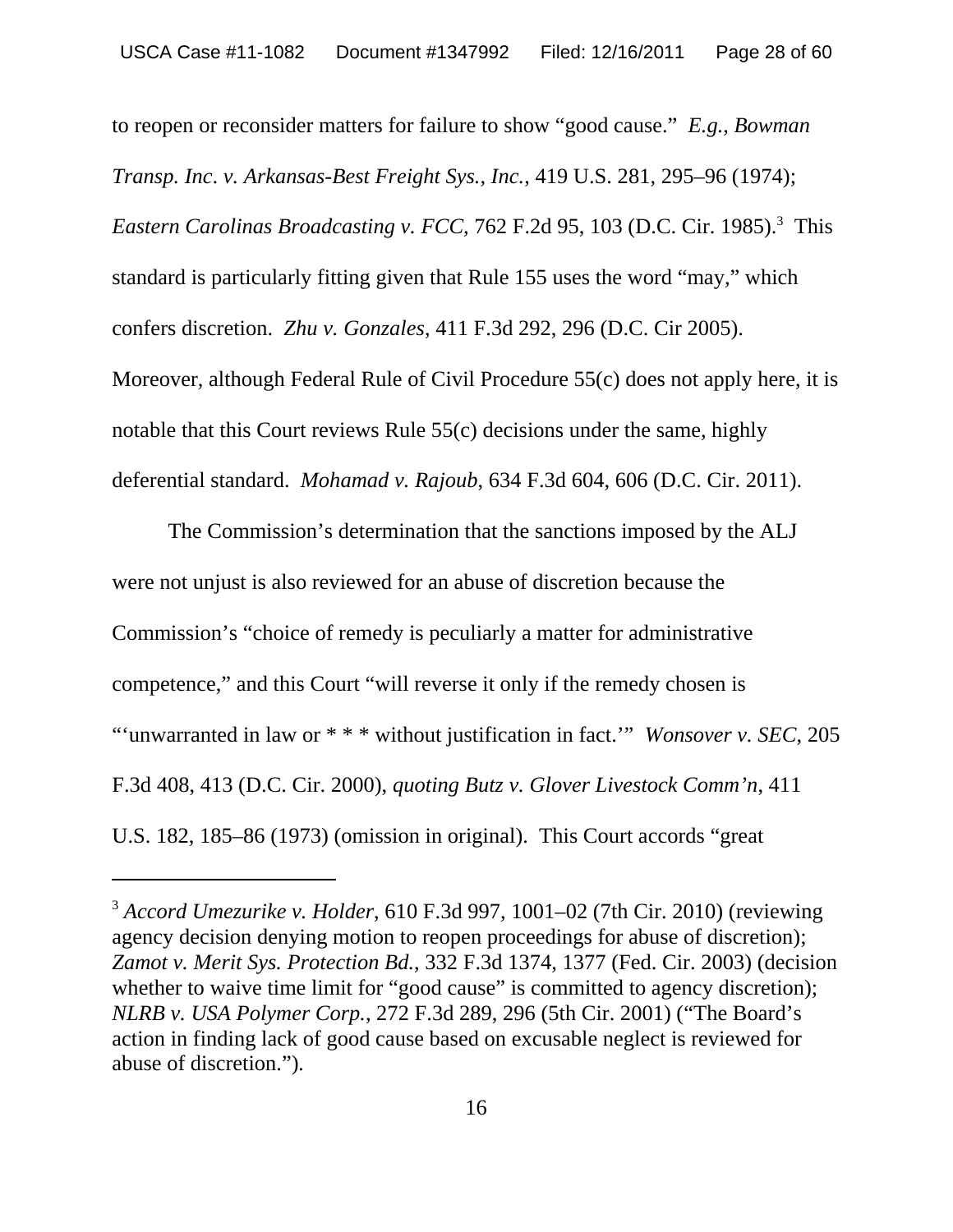deference to the SEC's decisions as to choice of sanction." *Seghers v. SEC*, 548 F.3d 129, 135 (D.C. Cir. 2008) (internal quotation marks omitted).

#### **SUMMARY OF ARGUMENT**

The Commission acted within its discretion when it found that Rapoport did not show "good cause" to set aside the default judgment because he did not explain his failure to answer the charges against him and did not file his Rule 155(b) motion within a reasonable time. The Commission's decision not to reach the "meritorious defense" and "prejudice" factors considered by some courts applying Federal Rule of Civil Procedure 55(c) was not erroneous because Commission Rule 155(b)—and not federal Rule 55(c)—governs Commission proceedings. This Court should defer to the Commission's interpretation that Rule 155(b) does not compel consideration of proposed defenses and prejudice when a default is willful or when a Rule 155(b) motion is untimely, as was the case here.

In any event, the "meritorious defense" and "prejudice" factors would not support setting aside the default judgment. Rapoport claims an exemption from Section 15(a)'s registration requirement under Rule 15a-6, but he merely asserts that the rule applies without any showing that its many conditions have been satisfied here. Moreover, Rapoport has not demonstrated that the increased risk of lost evidence would not prejudice the Division.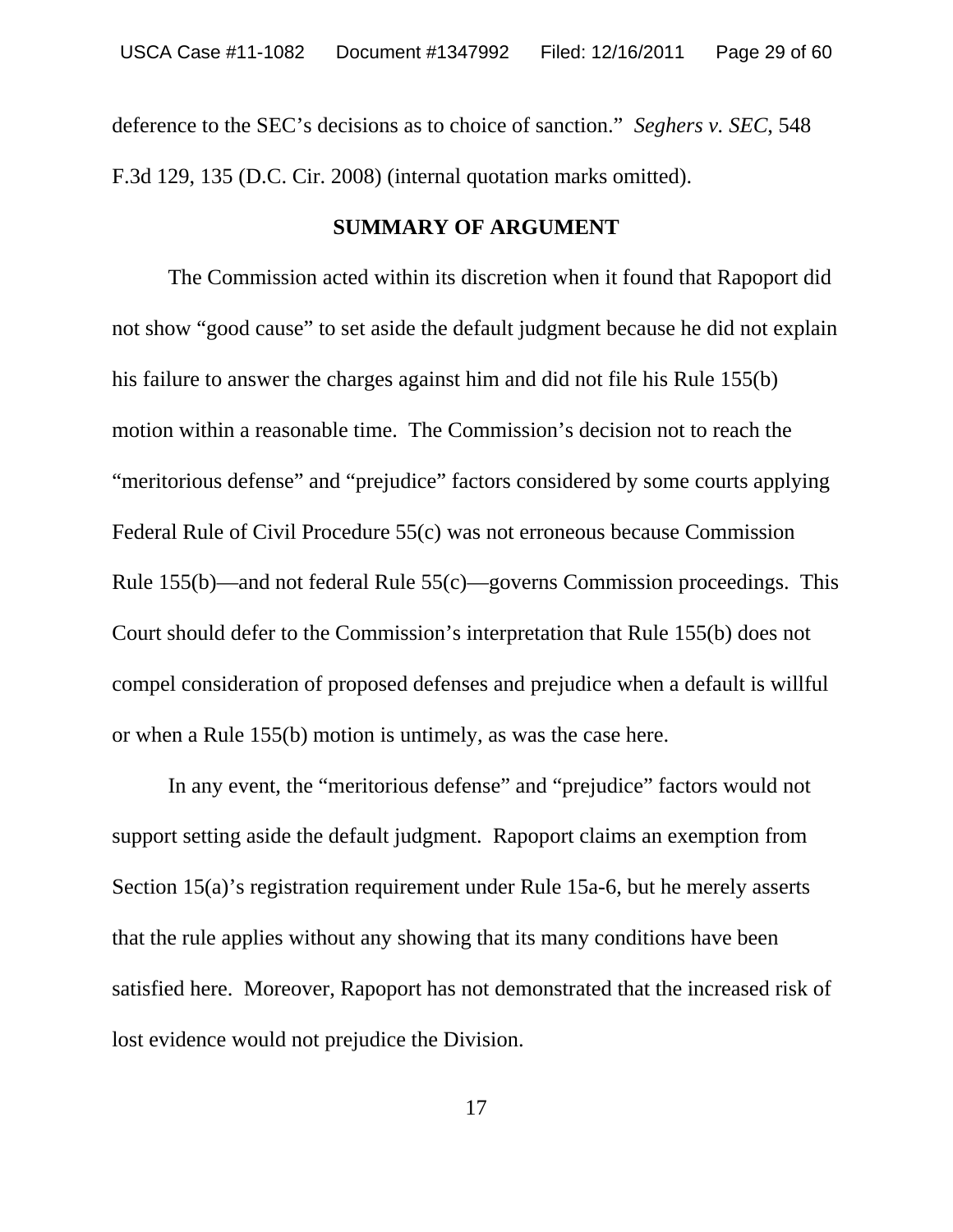The Commission also properly exercised its discretion when it upheld the sanctions imposed by the ALJ. Contrary to Rapoport's assertion, the Commission adequately explained its reasons for concluding that the sanctions were appropriate. In its order, the Commission cited allegations in the OIP, taken as true on default, charging that Rapoport deliberately and recklessly violated Section 15(a)—the requisite scienter for second-tier penalties—from 2003 to 2007. While Rapoport tries to portray the sanctions as excessive by labeling Section 15(a) an "arcane registration requirement," Section  $15(a)$  is the keystone of the entire broker-dealer regulatory system.

#### **ARGUMENT**

I. **The Commission acted within its discretion when it applied Rule 155(b) and found that Rapoport did not show "good cause" to set aside the default, regardless of any other factors such as his proposed defenses, because he did not explain his failure to answer the charges against him or file his motion in a timely fashion.** 

Rapoport claims that the Commission erred because its order was inconsistent with Federal Rule of Civil Procedure 55(c). The Commission, however, is bound by its own procedural rule, not Rule 55(c), and this Court should defer to the Commission's view that a default judgment may be upheld regardless of any proposed defenses where "good cause" is not otherwise shown. Because Rapoport did not justify his failure to answer or file his Rule 155(b)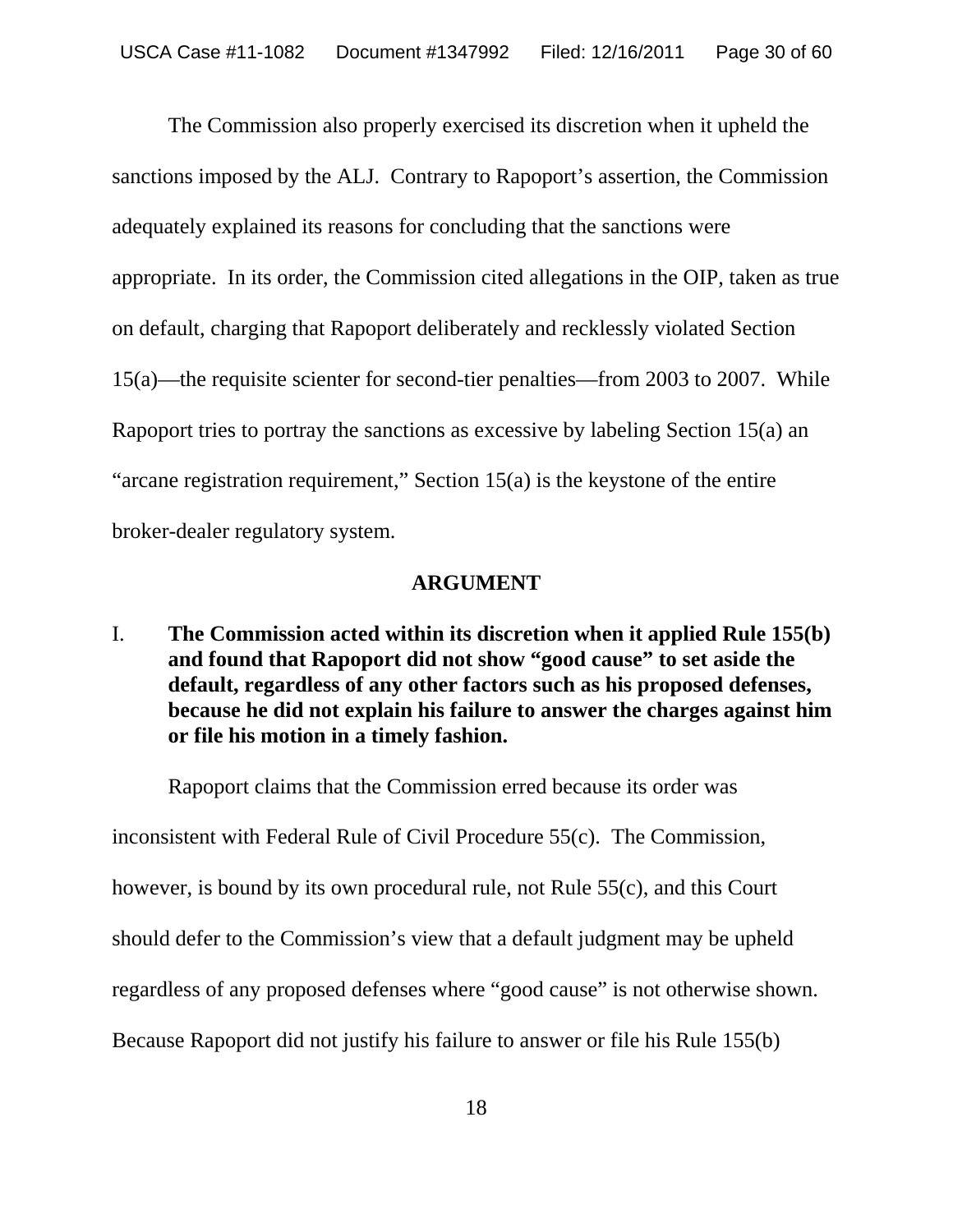motion within a reasonable time, the Commission properly determined that "good cause" did not exist to set aside the default judgment.

#### **A. Rule 155(b), not federal Rule 55(c), is controlling.**

Rapoport proceeds from the faulty premise that the Commission must follow Federal Rule of Civil Procedure 55(c). Br. 16–19. But, as its name implies, that rule applies only to federal district courts; "agencies need not observe all the rules and formalities applicable to courtroom proceedings." *McClelland v. Andrus*, 606 F.2d 1278, 1286 (D.C. Cir. 1979); *see also* FED. R. CIV. PROC. 1 ("These rules govern the procedure in all civil actions and proceedings in the United States district courts.").<sup>4</sup> Instead, an agency is "free to fashion [its] own rules of procedure," *Vermont Yankee Nuclear Power Corp. v. NRDC*, 435 U.S. 519, 544 (1978), and to tailor those rules "to the peculiarities of the industry and the tasks of the agency involved," *FCC v. Schreiber*, 381 U.S. 279, 290 & n.19 (1965). Precisely because an agency is "master of its own house," *NRDC v. SEC*, 606 F.2d 1031, 1056 (D.C. Cir. 1979), "it is too well-established to be seriously questioned

<sup>4</sup> *Accord Mister Discount Stockbrokers, Inc. v. SEC*, 768 F.2d 875, 878 (7th Cir. 1985) ("Neither the Federal Rules of Civil Procedure nor the Federal Rules of Criminal Procedure apply to administrative hearings \* \* \* ."); *FTC v. Turner*, 609 F.2d 743, 745 n.3 (5th Cir. 1980) ("[T]he Federal Rules of Civil Procedure do not bind administrative agencies in conducting purely administrative investigations."); *Title Guar. Co. v. NLRB*, 534 F.2d 484, 487 (2d Cir. 1976) (stating that the federal rules have no bearing on the NLRB's discovery procedures).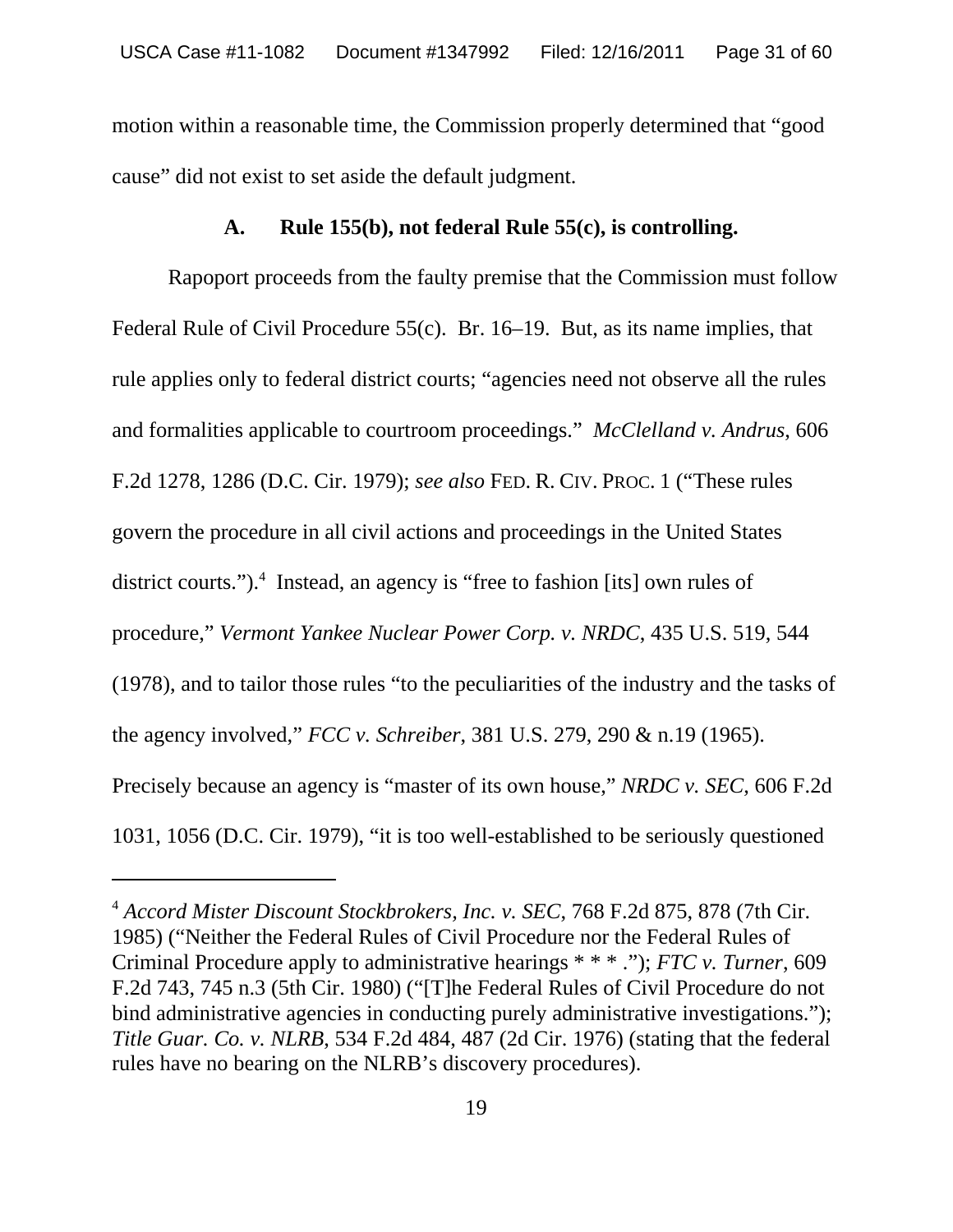that agencies are empowered to order their own proceedings and control their own dockets." *Association of Bus. Advocating Tariff Equity v. Hanzlik*, 779 F.2d 697, 701 (D.C. Cir. 1985).

The Commission adopted such procedural rules in 1995, and it addressed defaults in Rule 155. *Rules of Practice*, 60 Fed. Reg. 32738, 32752 (Jun. 23, 1995). The Commission did so pursuant to its "inherent powers" to "control its own docket," as well as authority granted by Congress. *GTE Service Corp. v. FCC*, 782 F.2d 263, 274 n.12 (D.C. Cir. 1986); Section 23(a)(1) of the Exchange Act, 15 U.S.C.  $78w(a)(1)$ .<sup>5</sup> Contrary to Rapoport's assertion, the Commission is bound only by Rule 155—neither application of Rule 55(c) nor consideration of the "three-factor balancing test" used by some federal courts applying Rule 55(c) is "mandatory" for the Commission. Br. 13, 16–18.

<sup>&</sup>lt;sup>5</sup> Unlike with other rules adopted in 1995, the Commission did not pattern Rule 155 on federal Rule 55(c) or any other federal rule. *Compare Rules of Practice*, 60 Fed. Reg. 32738, 32752 (Jun. 23, 1995) *with id.* at 32760 (stating that Rule 220, regarding answers, is based on Federal Rules of Civil Procedure 8 and 12). Rule 155(b) retained the "good cause" standard articulated in prior default rules, which were also adopted without reference to the federal rules. *See Amendments to Rules with Respect to Default Procedures*, 1964 SEC Lexis 92, at \*11–12 (Jun. 30, 1964) (creating former Rule 12(d)); *Rules of Procedure*, 58 Fed. Reg. 61732, 61741 (Nov. 22, 1993) (moving former Rule 12(d) to former Rule  $9(g)$ ).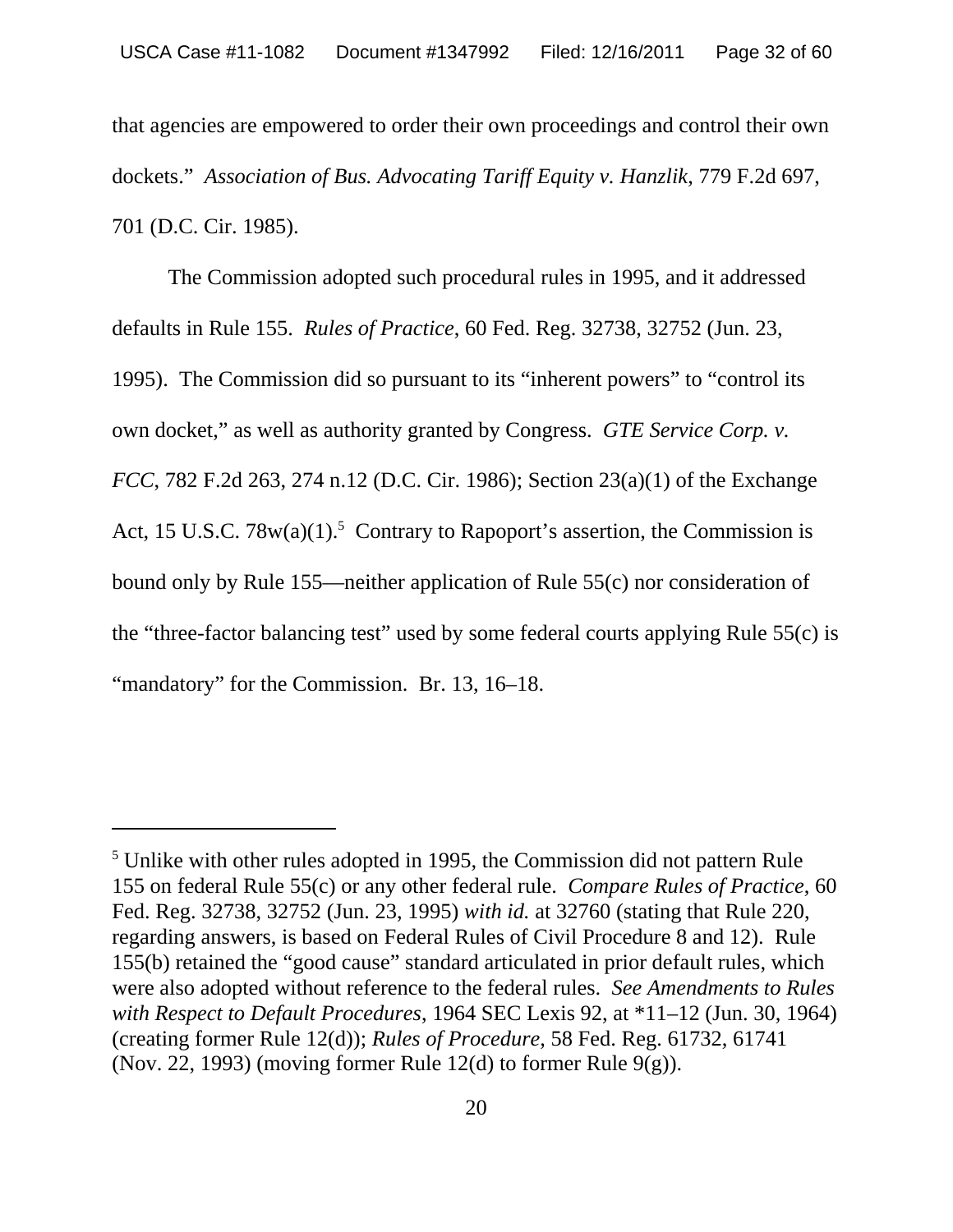#### **B. The Commission's interpretation of "good cause," as used in Rule 155(b), merits substantial deference.**

Under the Commission's interpretation of its own rule, presentation of proposed defenses is a necessary, but not sufficient, condition to their consideration. A Rule 155(b) motion must specify "the nature of the proposed defense," "be made within a reasonable time," and "state the reasons for the failure to appear or defend." 17 C.F.R. 201.155(b). But, as this case demonstrates, the Commission has declined to consider proposed defenses when defaulting parties cannot justify their failure to answer or do not timely move to set aside the default. JA 1172; *In re Hellen*, 55 S.E.C. 248 (2001); *In re Ainbinder*, 1997 SEC Lexis 2062 (Oct. 1, 1997); *In re Bullard*, 1995 SEC Lexis 3049 (Nov. 9, 1995); *In re Richards*, 1994 SEC Lexis 2663 (Aug. 29, 1994).

The Commission's interpretation of its own rules receives "the highest level of deference," *Intermountain Ins. Serv. of Vail v. Comm'r*, 650 F.3d 691, 708 (D.C. Cir. 2011), and must be upheld unless it is "plainly erroneous or inconsistent with the regulation," *Auer v. Robbins*, 519 U.S. 452, 461 (1997); *Bowles v. Seminole Rock & Sand Co.*, 325 U.S. 410, 414 (1945). Because Rule 155(b) is procedural, this deference is at its apex. *Blackmon-Malloy v. United States Capitol Police Bd.*, 575 F.3d 699, 710 (D.C. Cir. 2009); *Schreiber*, 381 U.S. at 290–91 ("Congress has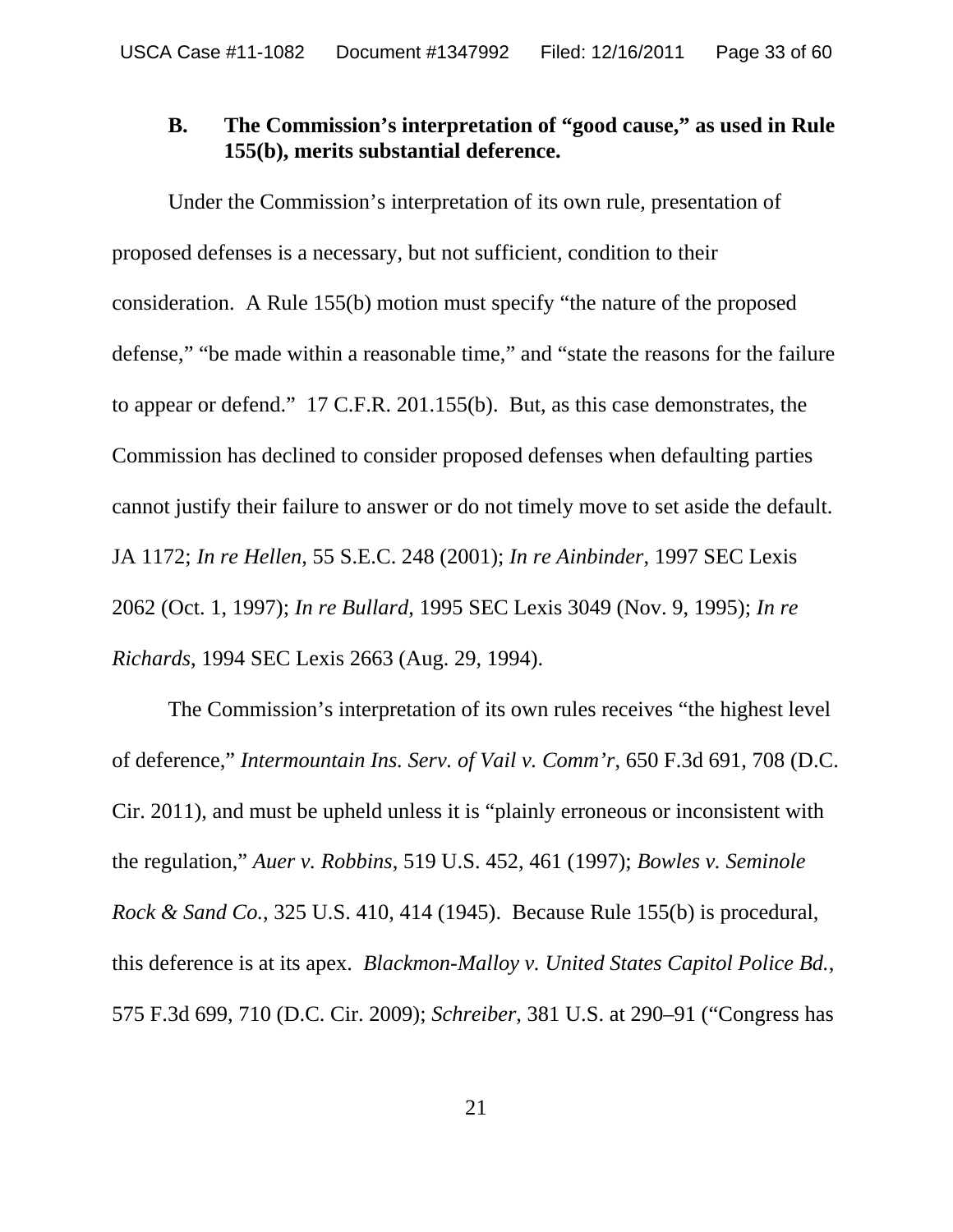not empowered" courts "to substitute their judgment for" an agency's interpretation of its own procedural rule); *Kornman v. SEC*, 592 F.3d 173, 181–82 (D.C. Cir. 2010) (deferring to the Commission's interpretation of Rule 250).

The Commission's interpretation of Rule 155(b) is consistent with the rule and must be upheld. Nothing in the rule text compels the Commission to analyze proposed defenses after it finds that a default was willful or a Rule 155(b) motion was untimely. Nor does Rule 155(b) define "good cause" in a way that would mandate such analysis, in large part because that term "is not susceptible of precise definition." *In re Dierschke*, 975 F.2d 181, 183 (5th Cir. 1992).

Rapoport does not suggest that the Commission's interpretation is somehow inconsistent with Rule 155, arguing instead that the Commission acted "contrary to settled law" because it did not analyze all three factors of a test cited by courts interpreting Rule 55(c). Br. 18. Interpretations of Rule 55(c), however, are not binding here, and the law concerning Rule  $55(c)$  is not nearly as "settled" as Rapoport claims. The decisions of this Court that he cites do not hold that failure to consider proposed defenses is error under all circumstances. *Keegel v. Key West & Carribean Trading Co.*, 627 F.2d 372 (D.C. Cir. 1980); *Jackson v. Beech*, 636 F.2d 831, 835 (D.C. Cir. 1980). Rather, in each case, the Court reversed district courts that failed to analyze any factors, including willfulness. *Keegel*, 627 F.2d at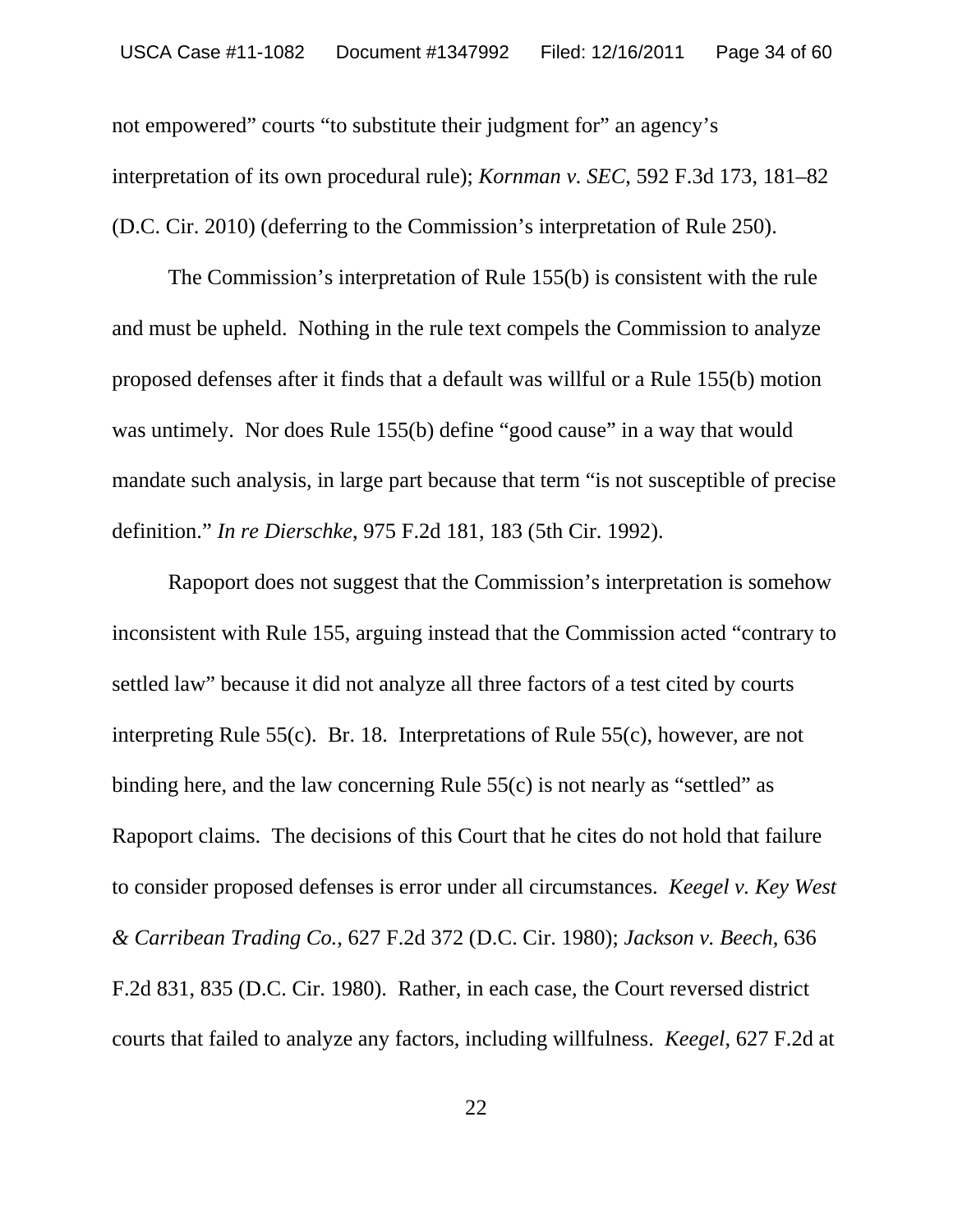374 ("Consideration of the [three] criteria is not reflected in the district court's memorandum."); *Jackson*, 636 F.2d at 837 (criticizing the district court for not considering any of the factors). In other cases, this Court affirmed decisions denying Rule 55(c) motions without any discussion of proposed defenses. *Hughes v. Holland*, 320 F.2d 781, 782 (D.C. Cir. 1963); *Draisner v. Liss Realty Co.*, 211 F.2d 808, 809 (D.C. Cir. 1954).

Decisions like *Hughes* and *Draisner* demonstrate that the three-factor test is "not talismanic." *Dierschke*, 975 F.2d at 184. Rather, when a court finds that a defendant intentionally failed to answer, "there need be no other finding" because wilfulness "alone may constitute sufficient cause" to deny a Rule 55(c) motion. *Dierschke*, 975 F.2d at 184–85. It is precisely because "'[g]ood cause' is a mutable standard, varying from situation to situation," *Compania Interamericana Export-Import v. Compania Dominicana de Aviacion*, 88 F.3d 948, 951 (11th Cir. 1996)*,* that federal courts applying Rule 55(c) have assigned willfulness greater weight—and sometimes dispositive weight—in comparison to the other two factors, *Coon v. Grenier*, 867 F.2d 73, 76 (1st Cir. 1989). The Commission's interpretation of Rule 155(b) can hardly be erroneous when it accords with the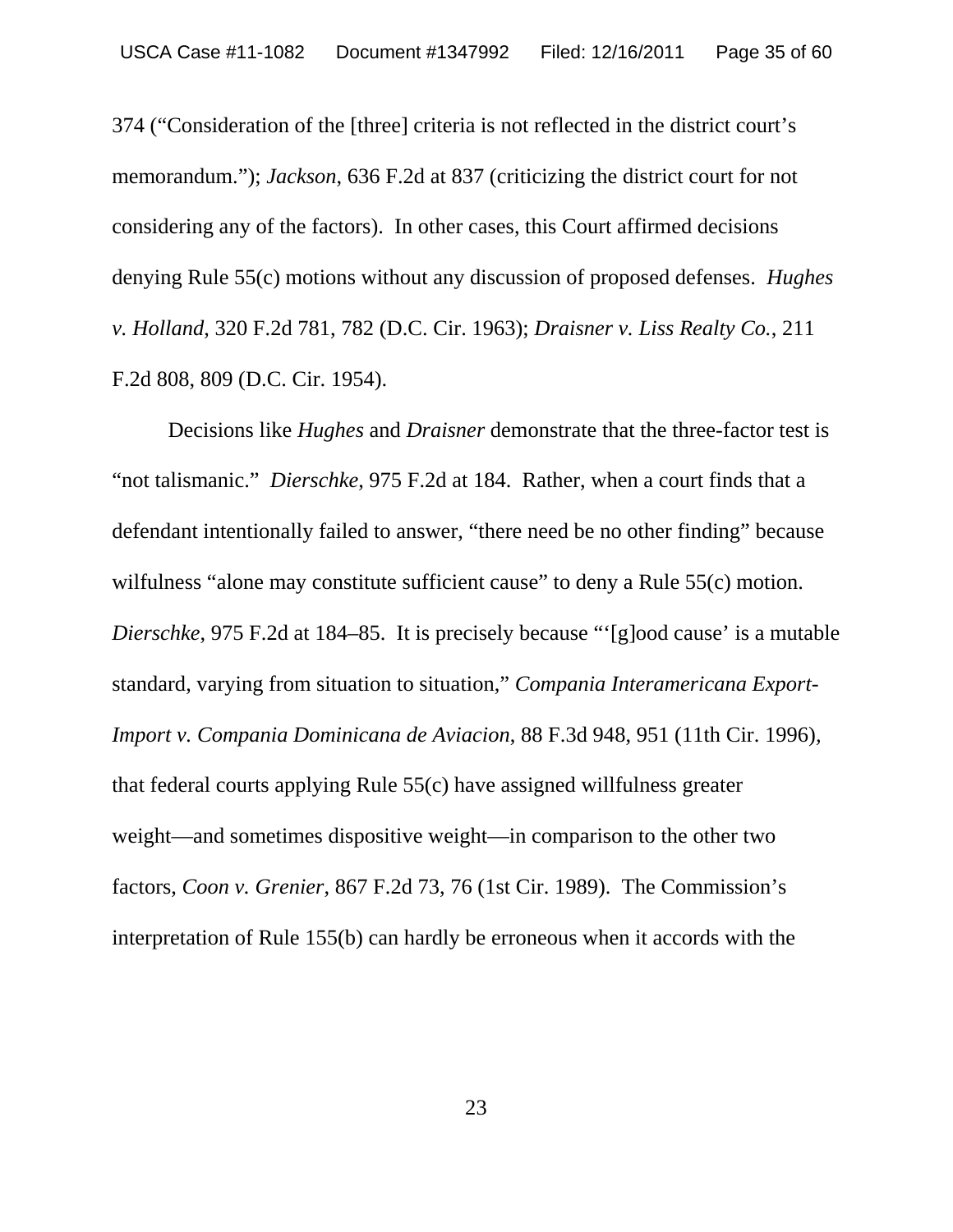decisions of numerous courts that have declined to consider other factors after finding that a default was willful.6

## C. **The Commission properly exercised its discretion when it found that there was no "good cause" because Rapoport did not justify his conduct or file his motion within a reasonable time.**

*1. Rapoport has not offered any reasonable explanation for his failure to file an answer as ordered.* 

Rapoport did not justify his conduct to the Commission, and he provides no reasonable explanation here. He dedicates only two paragraphs of his brief to this issue, citing inapplicable Rule 55(c) decisions and contending that the Commission did not account for "mitigating factors" or "resolve doubts in Rapoport's favor." Br. 21–22. The record, however, leaves no doubt that Rapoport lacked an acceptable reason for failing to file an answer by March 2.

 Rapoport learned about the Division's investigation no later than August 2008, when he received the Wells Notice that prompted him to retain his attorney, Kraut, and he learned about the OIP no later than December 2008, when he asked

 $6$  Appellate decisions affirming a Rule 55(c) denial without consideration of defenses include, in addition to those cited in the text, *Guttman v. Silverberg*, 167 Fed. Appx. 1 (10th Cir. 2005) (unpublished); *KPS & Assocs. v. Designs by FMC*, *Inc.*, 318 F.3d 1, 12 (1st Cir. 2003); *American Ass'n of Naturopathic Physicians v. Hayhurst*, 227 F.3d 1104 (9th Cir. 2000); *Gucci Am., Inc. v. Gold Ctr. Jewelry*, 158 F.3d 631 (2d Cir. 1998); *Waifersong, Ltd. v. Classic Music Vending*, 976 F.2d 290 (6th Cir. 1992); *United States v. 3,888 Lbs. Atlantic Sea Scallops*, 857 F.2d 46 (1st Cir. 1988).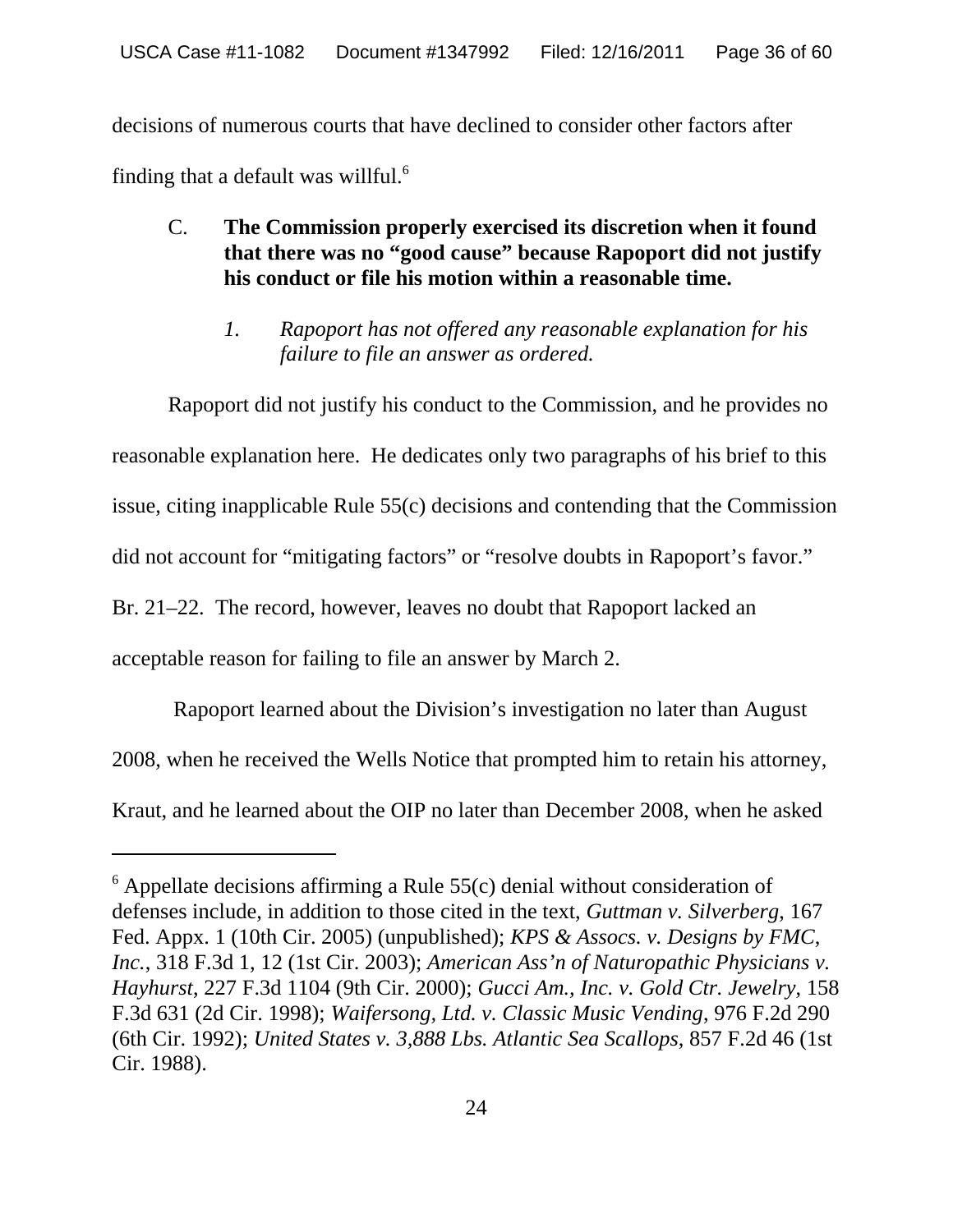Kraut to oppose the Division's motion for directed service. JA 587–605; JA 518–19 (¶¶ 14–16). When the ALJ ordered Rapoport to answer by March 2, Kraut said that he would bring that order to Rapoport's attention, JA 116–20; JA 113, and Rapoport has never produced an affidavit in which Kraut denies notifying him, JA 1169 n.25. Thus, despite knowing about the investigation and the OIP—and, as the Commission found, knowing about the order directing service and the March 2 deadline—Rapoport did not answer, even though he had been warned that default could result.

If Rapoport did not know about that March 2 deadline, as he implies, his ignorance was intentional. Br. 21–22. It defies belief that Rapoport ordered Kraut to oppose the Division's motion but never learned the outcome, although Rapoport's arrangement with Kraut suggests this, in fact, may have been the objective: Rapoport hired Kraut to oppose directed service "with the understanding that Kraut would cease to represent [him] after he filed those legal papers." JA 518–19 (¶ 16); *see also* Br. 8 (reiterating this arrangement). Rapoport thus admits that he hired Kraut to oppose directed service, but planned to terminate the representation if the ALJ directed service through Kraut. This should be construed as a blatant (albeit futile) attempt to avoid service that deprives Rapoport of the benefit of any purported doubt. Br. 22.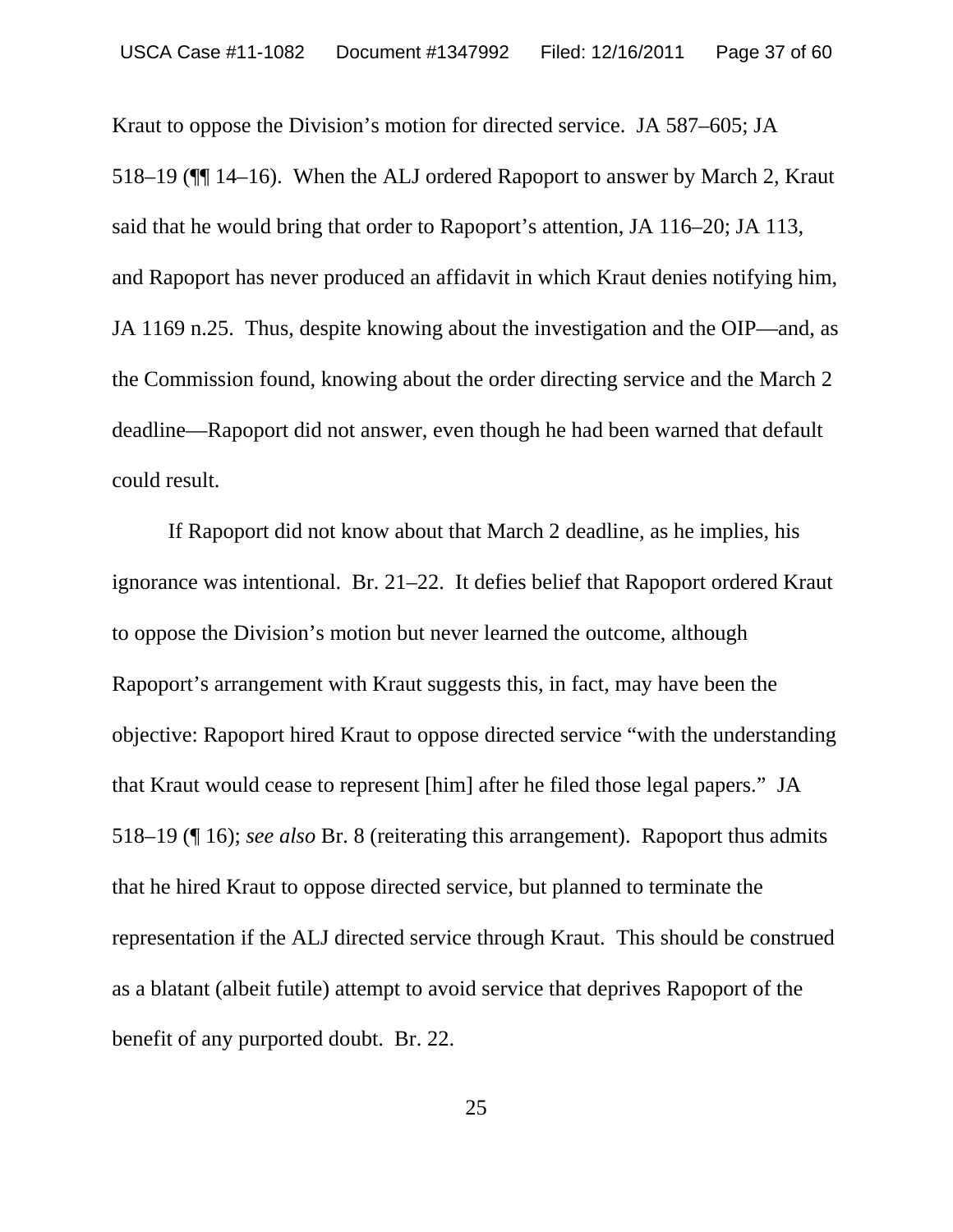Rapoport's claimed belief that only personal service triggered his duty to respond is equally unconvincing. Br. 21. If Rapoport had believed only personal service would be effective, there would have been no need to oppose the Division's motion. JA 1169 ("Rapoport's active engagement in arguing against directed service is inconsistent with his asserted belief that he did not have to respond unless personally served."). In any event, Rapoport's belief has no legitimate basis because Rule 141 permits service by any "method reasonably calculated to give notice." 17 C.F.R. 201.141(a)(2)(iv). Rapoport has never denied knowing about the OIP or claimed that service through Kraut would have been insufficient to give notice. JA 1171 n.30 (noting that Rapoport did not dispute that he received actual notice of the OIP).

 Rapoport's belated decision to defend himself is not a "mitigating factor." Br. 21–22. If the mere act of filing a Rule 155(b) motion were enough to justify setting aside the default judgment, there would be no need to consider willfulness (or any of the other factors cited by Rapoport). Rule 155(b)—and Rule 55(c) for that matter—require more: the desire to avoid the consequences of a default judgment does not make the conduct that led to the default judgment less willful. Rapoport's reappearance nearly ten months after he missed the deadline to answer—perhaps upon the realization that the sanctions and any federal judgments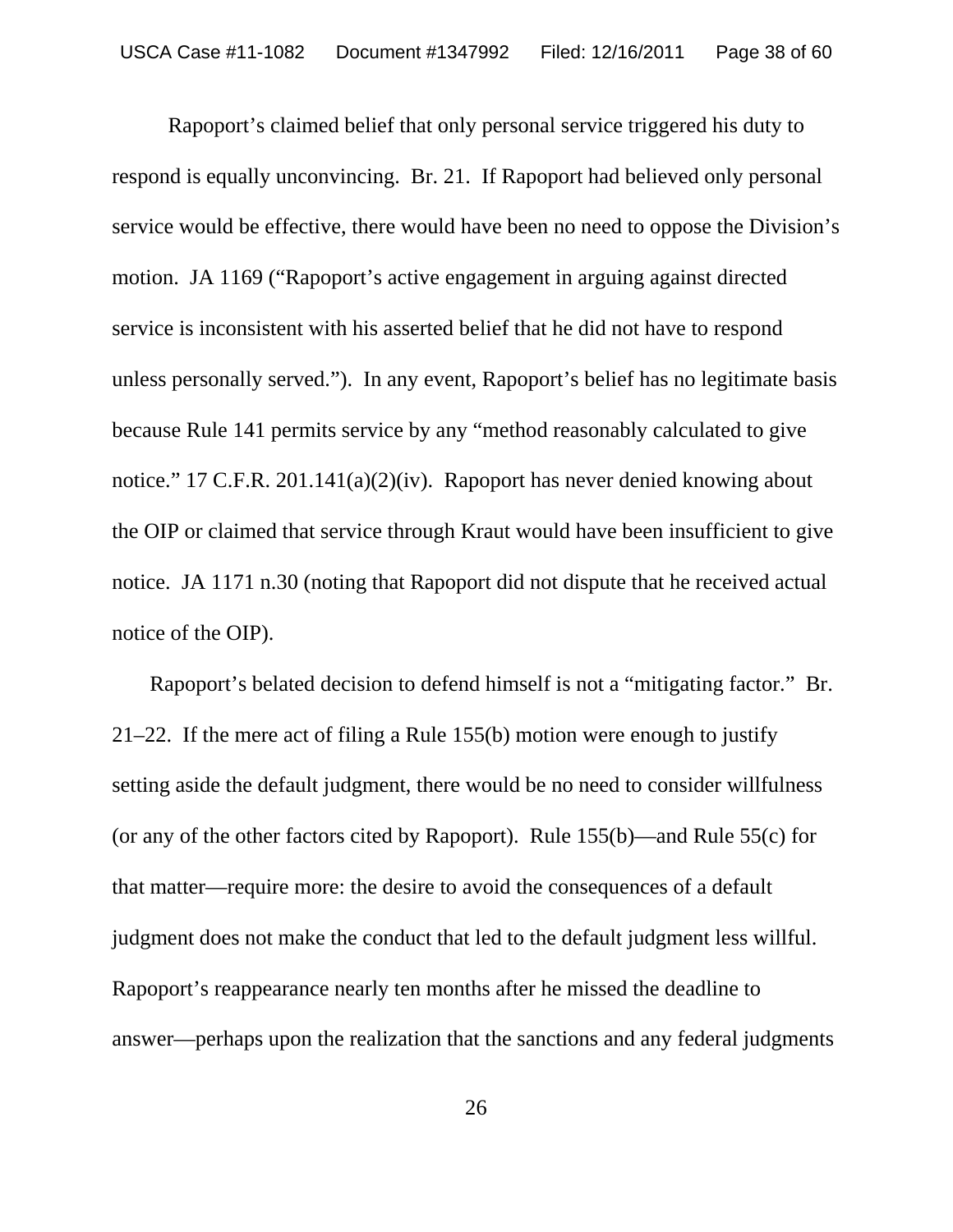executing on those sanctions would remain in force the next time he visited the U.S.—does not justify his refusal to answer in the first place.

Rapoport points to purported errors in the ALJ's application of Rule 141 as an excuse (Br. 8, 22 & nn.5, 13), but Rapoport did not raise this argument before the Commission, and he has thus waived it. Section 25(c)(1) of the Exchange Act, 15 U.S.C. 78y(c)(1). The ALJ's ruling was proper in any event: Rule 141 authorizes alternative service, such as directed service, on foreign respondents so long as it is not "prohibited by the law" of their home country. 17 C.F.R.  $201.141(a)(2)(iv)$ . Rapoport has never demonstrated that Russian law prohibited service through Kraut. To the contrary, federal courts have ordered directed service through counsel for Russian litigants—regardless of whether counsel is authorized to accept service—without any suggestion that doing so violates Russian law. *Nuance Communs., Inc. v. Abbyy Software House*, 626 F.3d 1222, 1239 (Fed. Cir. 2010); *accord Arista Records*, 2008 U.S. Dist. Lexis 16485, at \*8–10; *RSM Prod. Corp. v. Fridman*, 2007 U.S. Dist. Lexis 58194, at \*8–18 (S.D.N.Y. Aug. 10, 2007); *Forum Fin. Group v. President & Fellows of Harvard College*, 199 F.R.D. 22, 24–25 (D. Me. 2001).7

<sup>&</sup>lt;sup>7</sup> Unlike Rule 155, Rule 141 was expressly patterned after a federal rule, namely Federal Rule of Civil Procedure 4(f). *Rules of Practice*, 60 Fed. Reg. at 32750.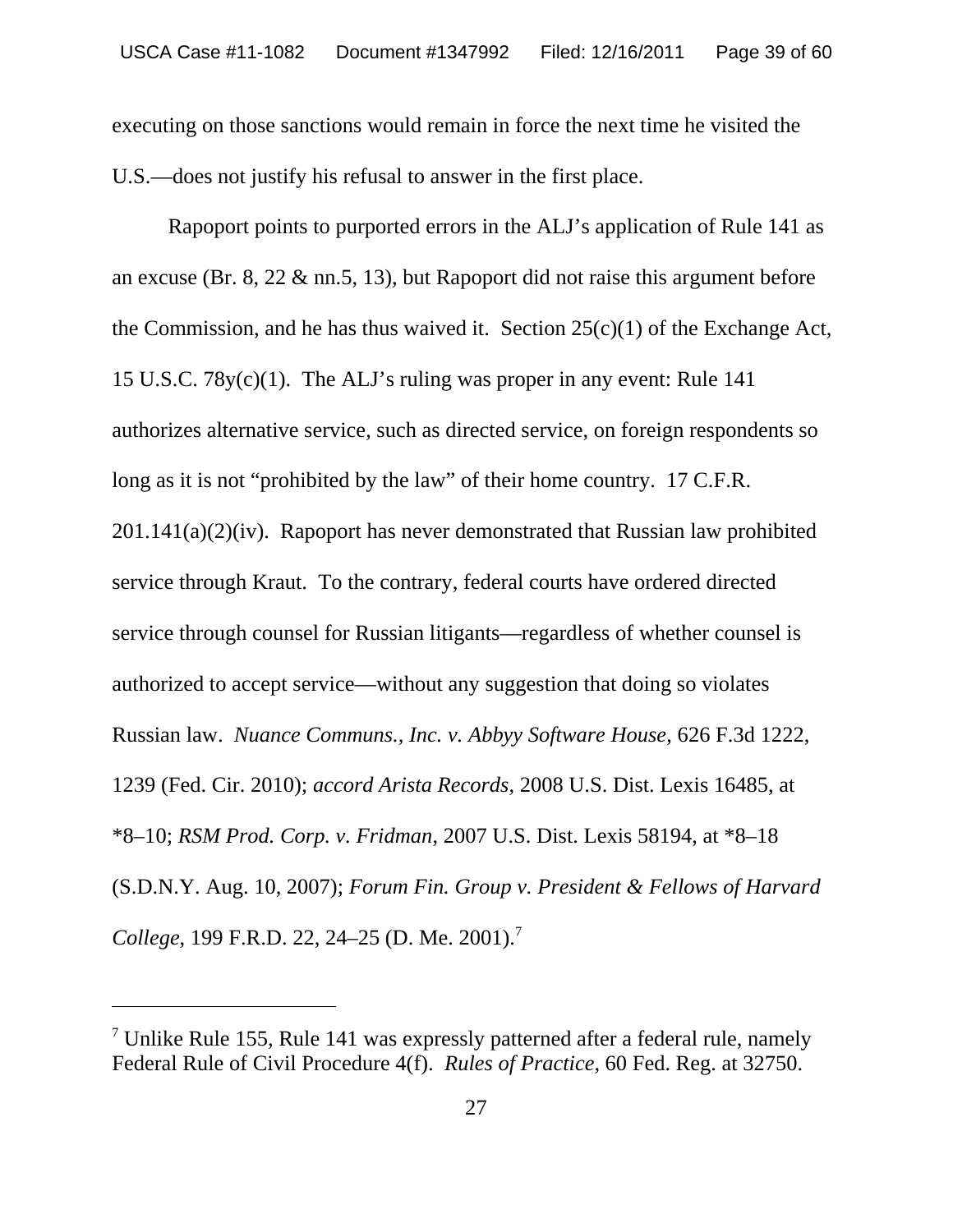#### 2. *Rapoport did not file his Rule 155(b) motion within a reasonable time because he waited five months to seek relief.*

Although Rapoport does not mention it in his brief, the Commission denied his Rule 155(b) motion in part because it was untimely. JA 1171. Rapoport did not seek relief until December 23, 2009, almost five months after the July 31 default judgment, and the Commission did not err when it found that this gap was unreasonable. *Compare In re Hellen*, 55 S.E.C. 248, 251 (2001) (finding that a 10 month gap was not "reasonable" and denying motion) *with In re RDM Sports Group*, 2009 SEC Lexis 3631, at \*4–5 (Nov. 3, 2009) (finding that an 11-day gap was "reasonable" but denying motion on other grounds)*.* While cases interpreting what constitutes a "reasonable time" under the federal rules are not binding here, it is instructive that many courts consider five-month gaps (or less) to be unreasonable.<sup>8</sup>

Rapoport overstates his promptness when he asserts, in connection with other arguments in his brief, that he filed his Rule 155(b) motion "almost

<sup>8</sup>  *SEC v. Simmons*, 241 Fed. Appx. 660, 664 (11th Cir. 2007) (unpublished) (per curiam) (four-month delay); *Kagan v. Caterpillar Tractor Co.*, 795 F.2d 601, 610–11 (7th Cir. 1986) (four-month delay); *American Metals Service Export Co. v. Ahrens Aircraft, Inc*., 666 F.2d 718, 721 (1st Cir. 1981) (five-month delay); *Security Mut. Cas. Co. v. Century Cas. Co.*, 621 F.2d 1062, 1067–68 (10th Cir. 1980) (four-month delay); *Central Operating Co. v. Utility Workers of Am*., 491 F.2d 245, 253 (4th Cir. 1974) (four-month delay).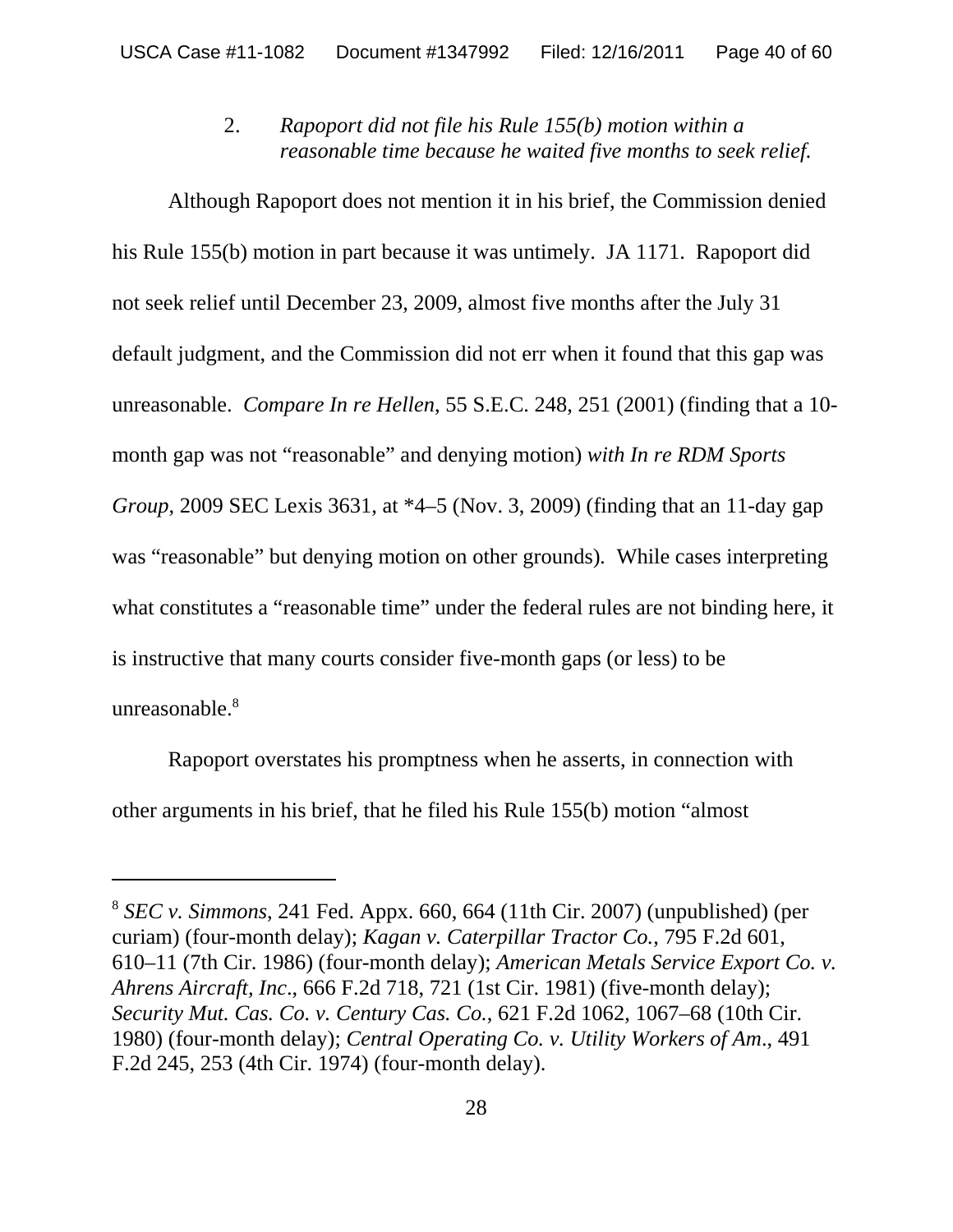immediately" after receiving the default judgment order on October 23, 2009. Br. 21. The relevant time period is the gap between the default judgment in July 2009 and the Rule 155(b) motion in December 2009, *cf. Jones v. Phipps*, 39 F.3d 158, 165 (7th Cir. 1993), but even by Rapoport's measure, he did not file his Rule 155(b) motion until *two months* after he received the default judgment order and he does not explain why he did not file sooner given what was at stake.

The existence of this five-month gap also indicates that Rapoport apparently made no effort to monitor the Commission proceeding. He knew about the OIP's existence by December 2008, and even after Kraut withdrew in February 2009, the ALJ sent case documents, including the default judgment order, to Rapoport at the address of the firm that employed him through September 2009. JA 714; JA 1166 n.13. Yet, Rapoport claims to have remained ignorant of the proceedings and the default judgment until October 2009. It was, at the very least, reckless for Rapoport to believe that the proceeding would just go away, and his decision to ignore matters until late December 2009 further supports the Commission's finding that he did not seek relief "within a reasonable time." *Cf. Spika v. Village of Lombard*, 763 F.2d 282, 285–86 (7th Cir. 1985) (reversing order granting relief from default judgment because movant failed to check case status for six months).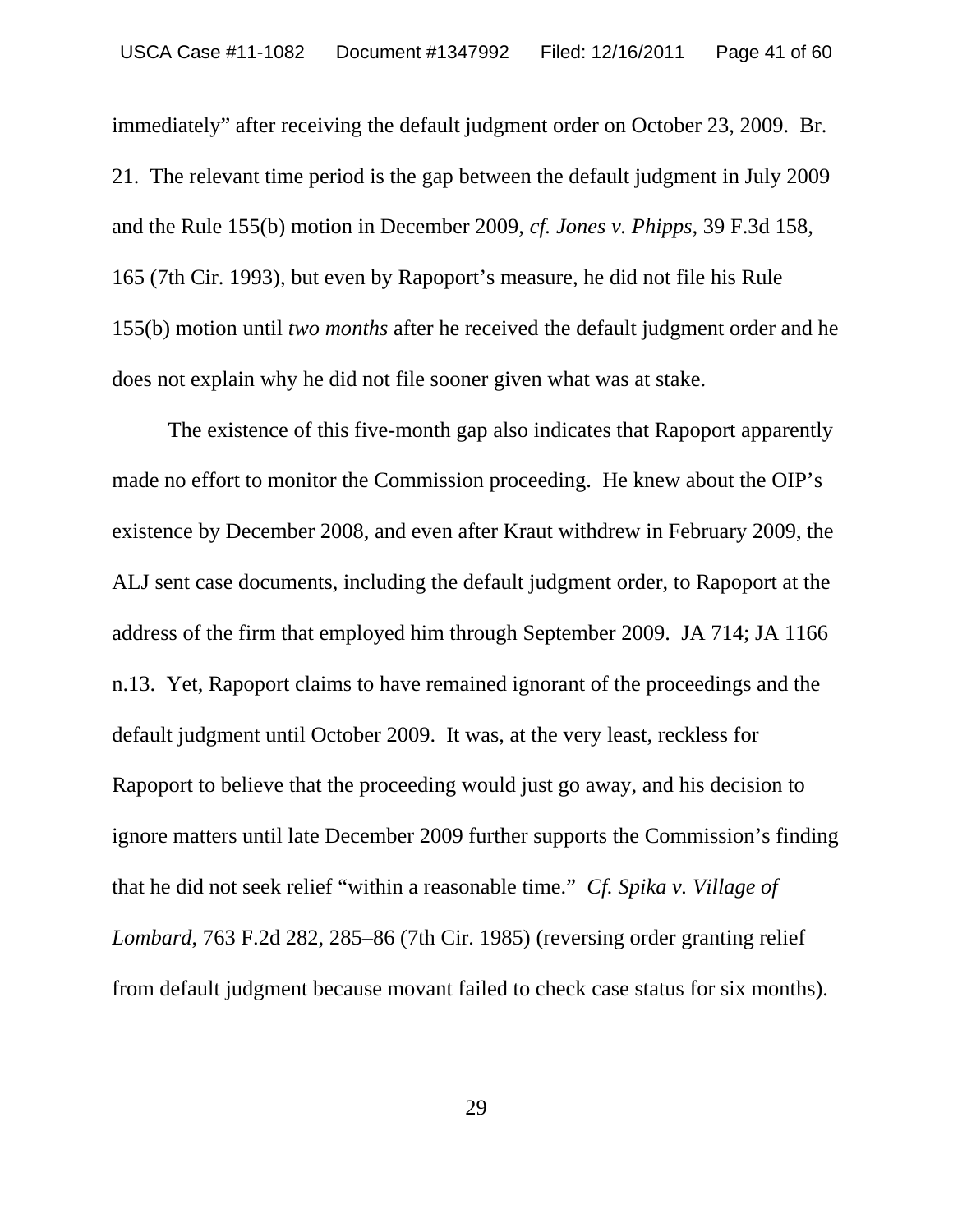**II**. **Even if the Commission were required to consider the "meritorious defense" and "prejudice" factors, and balance them against the willful nature of Rapoport's default and the untimeliness of his Rule 155(b) motion, the Commission's failure to do so was harmless because his only proposed defense lacks merit and his conduct was prejudicial.**

#### **A. Rapoport has not shown that his proposed defense—an exemption under Rule 15a-6—has any merit.**

Rapoport has not demonstrated that Rule 15a-6 would "'constitute a complete defense.'" Br. 19, quoting *Keegel*, 627 F.2d at 374. To begin with, Rapoport misunderstands Rule 15a-6, which exempts conduct by foreign brokerdealers that otherwise would be illegal under Section 15(a). It is not the Commission's responsibility, as Rapoport urges, to allege "how or why Rapoport's conduct failed to meet the exemptions." Br. 6. Rather, it is Rapoport's responsibility to prove that Rule 15a-6 exempts otherwise illicit conduct. *See SEC v. Ralston Purina*, 346 U.S. 119, 126 (1953); *Zacharias v. SEC*, 569 F.3d 458, 464 (D.C. Cir. 2009) (a defendant has the burden to prove an exemption from a registration requirement imposed by Section 5 of the Securities Act of 1933).

Rapoport has not satisfied this burden. Showing compliance with a rule that he describes as "complex" implies a need to provide at least some detailed allegations or facts, but Rapoport presents his defense in a single paragraph that simply quotes selected parts of the rule. Br. 6, 19. He does not show how any of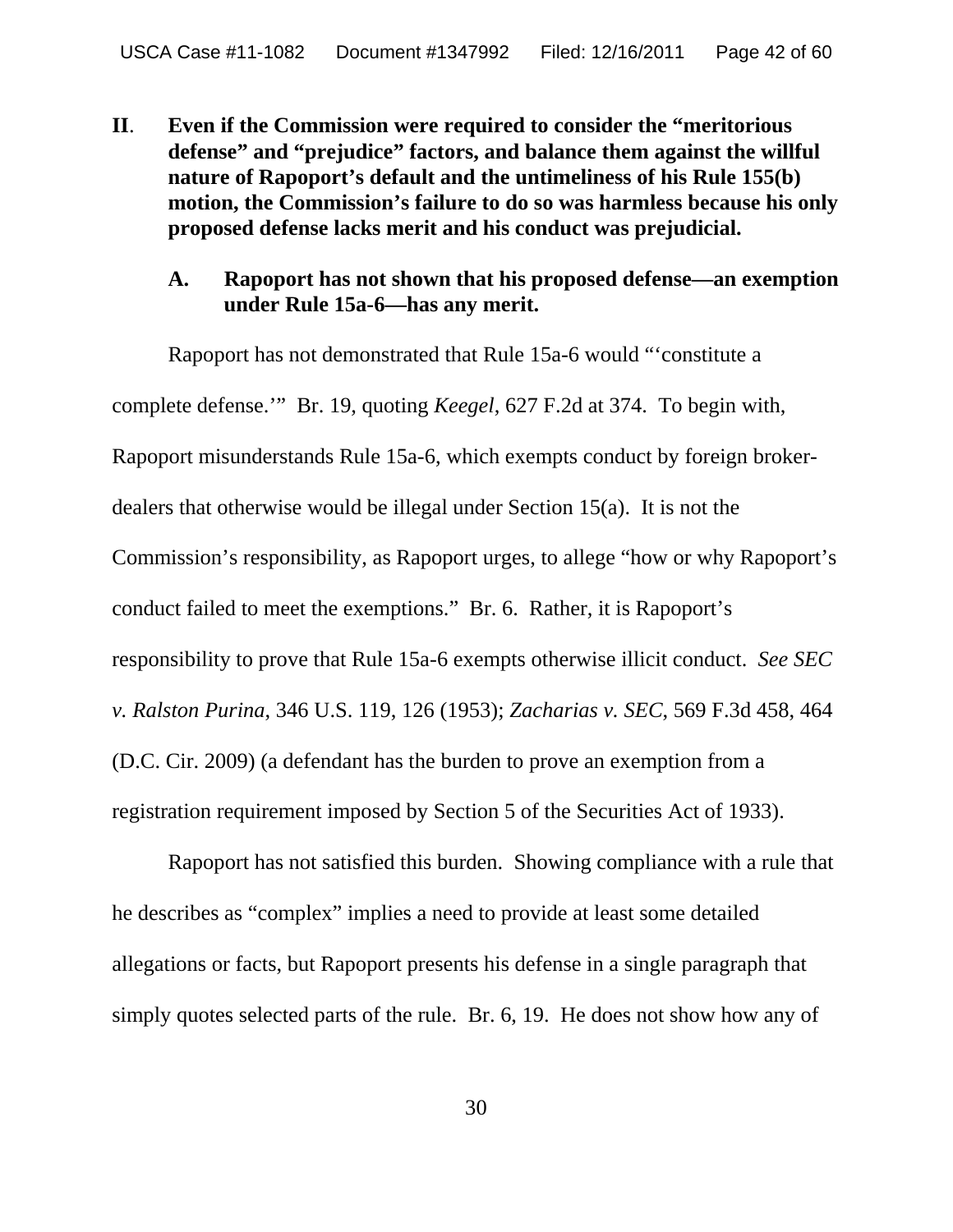the rule's four exemptions apply to any particular transaction. And he does not show that all the conditions necessary for those exemptions have been satisfied here. He simply invokes the rule, which is precisely the type of conclusory assertion, devoid of evidence and factual support, that is insufficient to show a meritorious defense. *Lepkowski v. United States Dep't of Treasury*, 804 F.2d 1310, 1314 (D.C. Cir. 1986); *Enron Oil Corp. v. Diakuhara*, 10 F.3d 90, 98 (2d Cir. 1993).<sup>9</sup> As just one example, Rapoport quotes Rule 15a-6(a)(4), which exempts transactions with various categories of investors, but he does not state that the investors solicited in this case fit into any of those categories, let alone cite supporting evidence. 17 C.F.R. 240.15a-6(a)(4)(ii), (iv).

The record before the Commission, as well as Rapoport's own assertions, demonstrate that no exemption is available. Rapoport cites Rule 15a-6(a)(2) and 15a-6(a)(3), which govern solicited transactions with U.S. investors, but for those exemptions to apply, a foreign-broker dealer must effect the transactions through a

<sup>9</sup> *Accord New York v. Green*, 420 F.3d 99, 110 (2d Cir. 2005) ("[A] 'defendant must present more than conclusory denials when attempting to show the existence of a meritorious defense.'"); *United States v. Kayser-Roth Corp.*, 272 F.3d 89, 95 (1st Cir. 2001) ("Purely conclusory allegations are not sufficient to establish" a defense); 10A Charles Alan Wright & Arthur R. Miller, FED. PRAC. & PROC. § 2697, at 160 (2d ed. 2002) (courts "have refused to accept general denials or conclusory statements that a defense exists; they have insisted upon a presentation of some factual basis for the supposedly meritorious defense").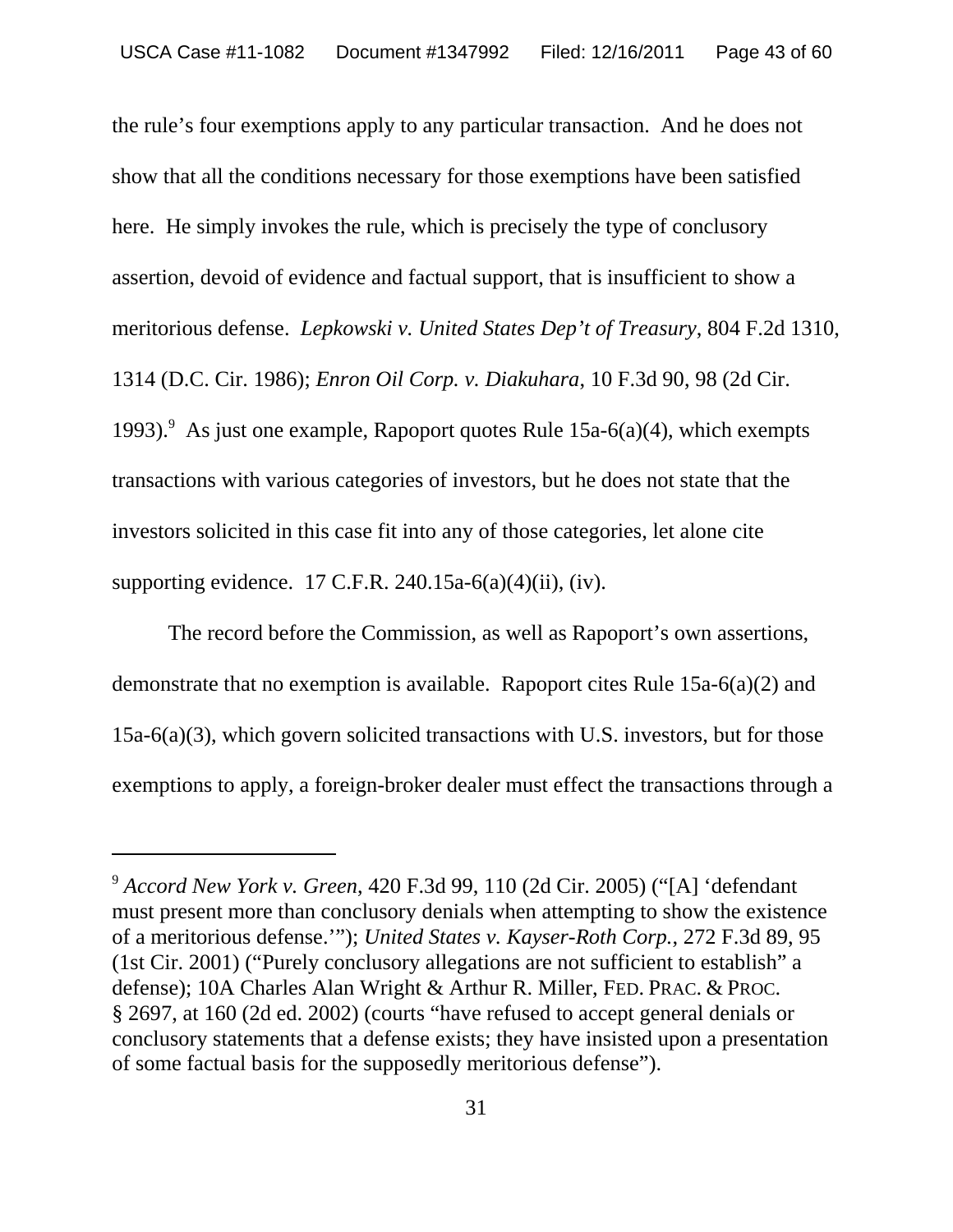registered broker-dealer, and that registered broker-dealer must, among other things, issue confirmations and safeguard funds and securities. 17 C.F.R. 240.15a- $6(a)(2)(iii)$ ,  $(a)(3)(iii)(A)(1),(2)$ ,  $(6)$ . Yet, Rapoport concedes that CI-Moscow executed all transactions with U.S. investors, and the record indicates that CI-Moscow—not CI-New York—issued confirmations and held custody of securities and funds. Br. 3; JA 28(¶ 10); JA 154–55 (¶¶ 14, 17–18), JA 192–99; JA 264–68 (¶¶ 14–24), JA 333–42; JA 374(¶¶ 9–11); JA 398–99 (¶¶ 7–8); JA 367–68  $($ ¶¶ 8–10).

Rapoport stresses that CI-New York advised the Commission about this relationship with CI-Moscow, but CI-New York did no such thing. Br. 3–4, 31 n.22. While mere disclosure to the Commission would not somehow absolve Rapoport or establish an exemption where none otherwise exists, the filings that he cites merely reported CI-New York's audited financial statements and did not mention CI-Moscow, let alone hint that U.S. investors completed transactions through CI-Moscow.10 Rapoport rhetorically asks why CI-New York would have disclosed its arrangement with CI-Moscow if it were improper (Br. 31 n.22), and the answer is simple: no such disclosure was made.

<sup>&</sup>lt;sup>10</sup> Rapoport changes the meaning of the filings (and the ALJ's quotation) by inserting "CI-Moscow" in brackets after the word "Parent." Br. 31 n.22. The filings contain no reference to "CI-Moscow"; they define the "Parent" as Intelsa.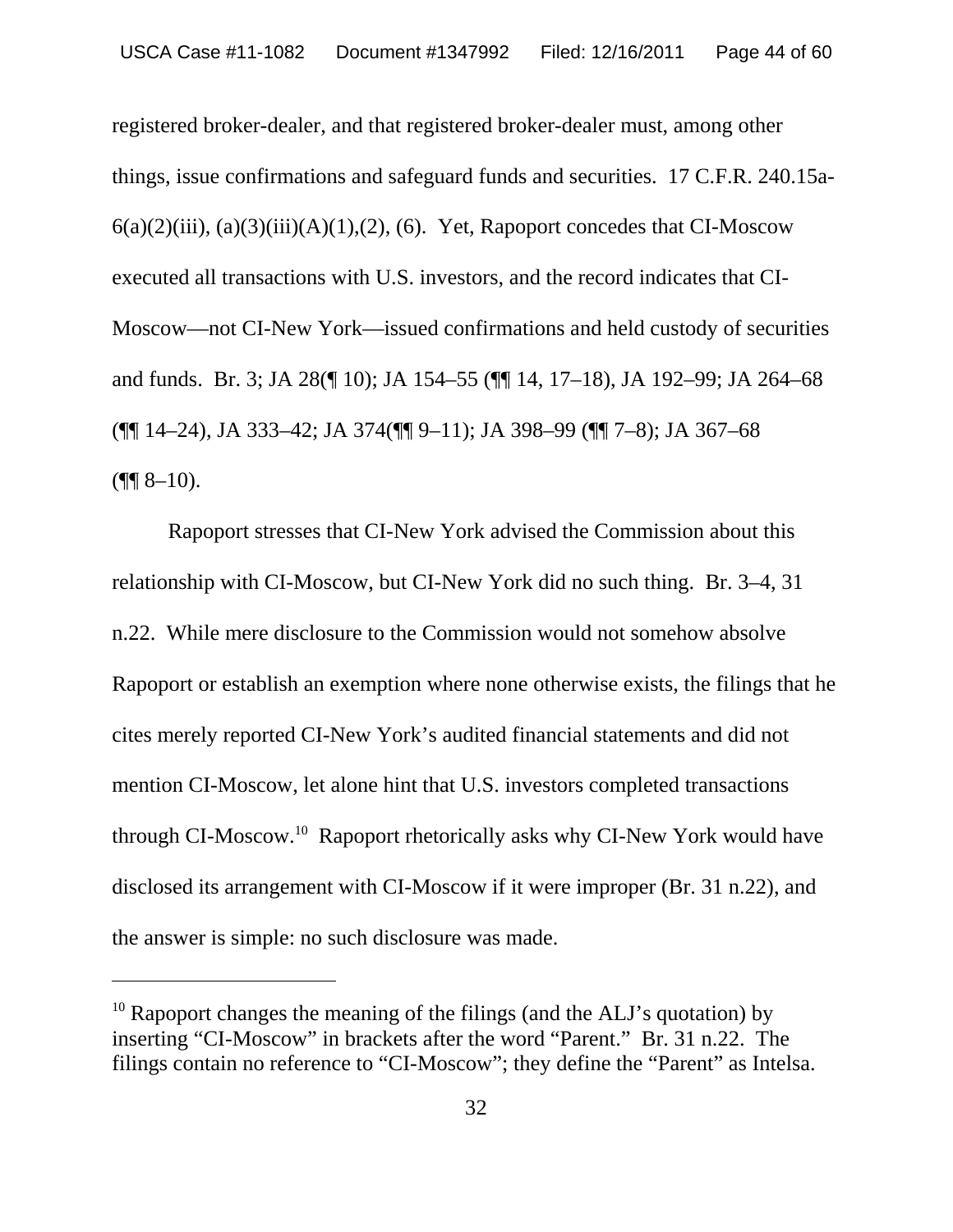The battle over service in this case further demonstrates why an exemption is not available. For an exemption under Rule 15a-6(a)(2) or (3), Rapoport would have needed to give "written consent to" service through CI-New York for any Commission proceeding. 17 C.F.R. 240.15a-6(a)(3)(iii)(D). Had Rapoport given such consent, the skirmish regarding directed service would have been unnecessary, and far from claiming that he gave such consent, Rapoport insists that he did not have to defend the OIP until he was personally served. Br. 21.

Other prerequisites have not been shown. The exemption for unsolicited transactions (Rule 15a-6(a)(1)) does not apply because Rapoport was "regularly involved in communications with and recruitment of investors for the purchase of securities," *SEC v. George*, 426 F.3d 786, 797 (6th Cir. 2005), and made "affirmative effort[s] intended to induce transactional business," *Rule 15a-6 Release*, 54 Fed. Reg. at 30017, through direct contact with U.S. investors and his supervision of the New York and Moscow sales staffs. *See supra* pp. 8–9.

The exemptions for solicited transactions under Rule 15a-6(a)(2) and (3) are also not available here because CI-New York (as the registered broker-dealer affiliate of CI-Moscow) failed to maintain various records, as required by the rule. 17 C.F.R. 240.15a-6(a)(2)(iii) (referring to conditions in (3)(iii)); *id*. at 240.15a- $6(a)(3)(iii)(A)(4)$ , (D). Rapoport blames CI-New York for the faulty record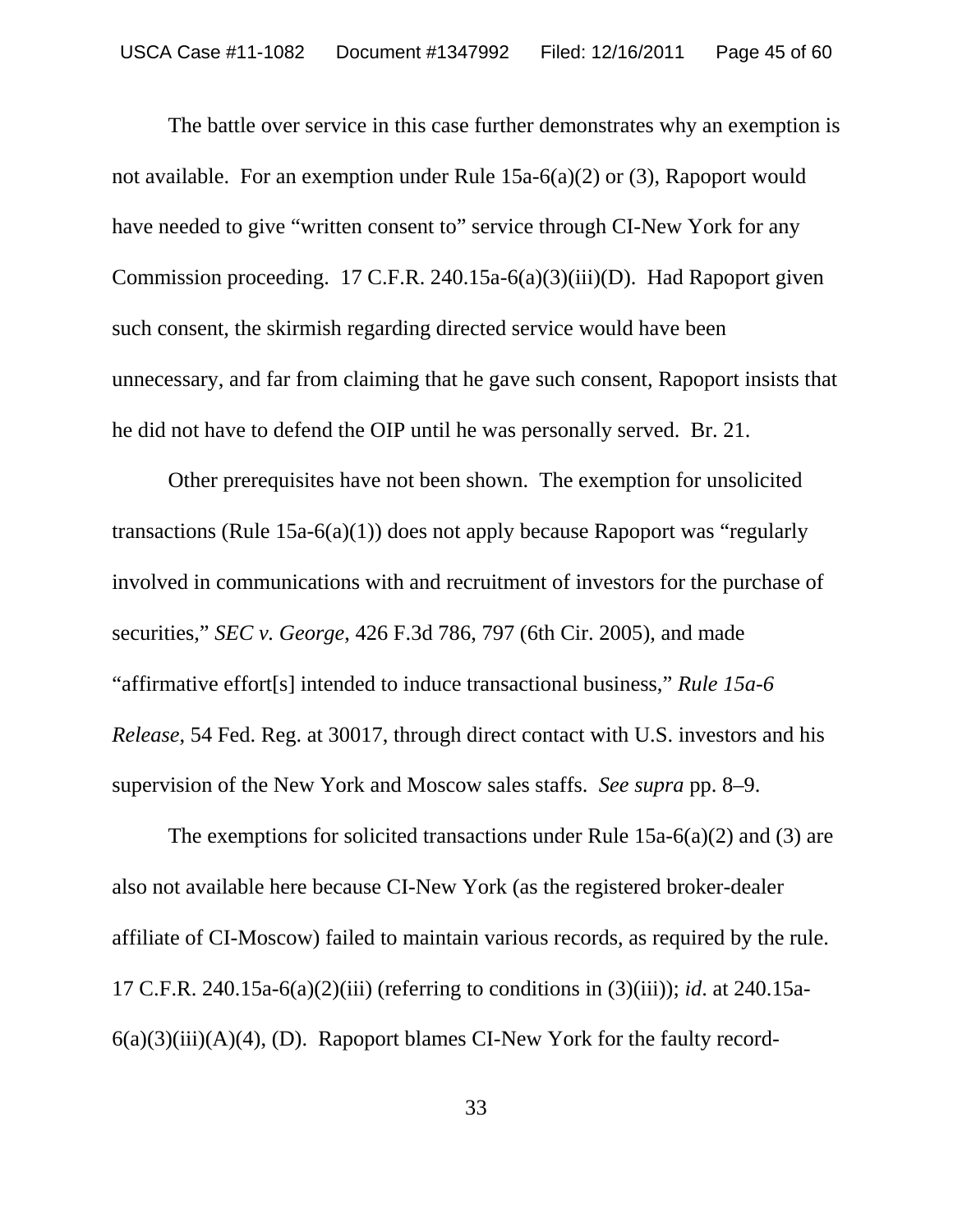keeping (Br. 20 n.10), but regardless of who bears responsibility, CI-New York's failures rule out an exemption under Rule 15a-6.

#### **B. Evidentiary problems would prejudice the Division.**

 Rapoport cannot show that his conduct did not prejudice the Division. *Whelan v. Abell*, 48 F.3d 1247, 1259–60 (D.C. Cir. 1995). Mere delay is not the issue; rather, the concern is the "'loss of evidence'" caused by the delay. Br. 20; *Stephenson v. El-Batrawi*, 524 F.3d 907, 915 (8th Cir. 2008). The years that have passed since the conduct at issue increase the chance that documents will have disappeared, electronic data will have been erased, and memories will have faded. Rapoport's residence in Russia and his refusal to participate in the proceeding thus far—including his refusal to provide an accounting for disgorgement—further suggest that the Division's prosecution would be hampered by evidentiary problems.

#### **III. The Commission properly exercised its discretion when it upheld the sanctions imposed by the ALJ, including the sanctions corresponding to conduct in 2003–2005 and the second-tier penalties.**

Rapoport asserts that the Commission erred by declining to set aside the sanctions because (1) the Commission did not explain its reasoning (Br. 23–25); (2) the OIP did not support the imposition of sanctions for conduct in 2003–2005 (Br. 27–29); (3) the OIP did not allege scienter, which is required for second-tier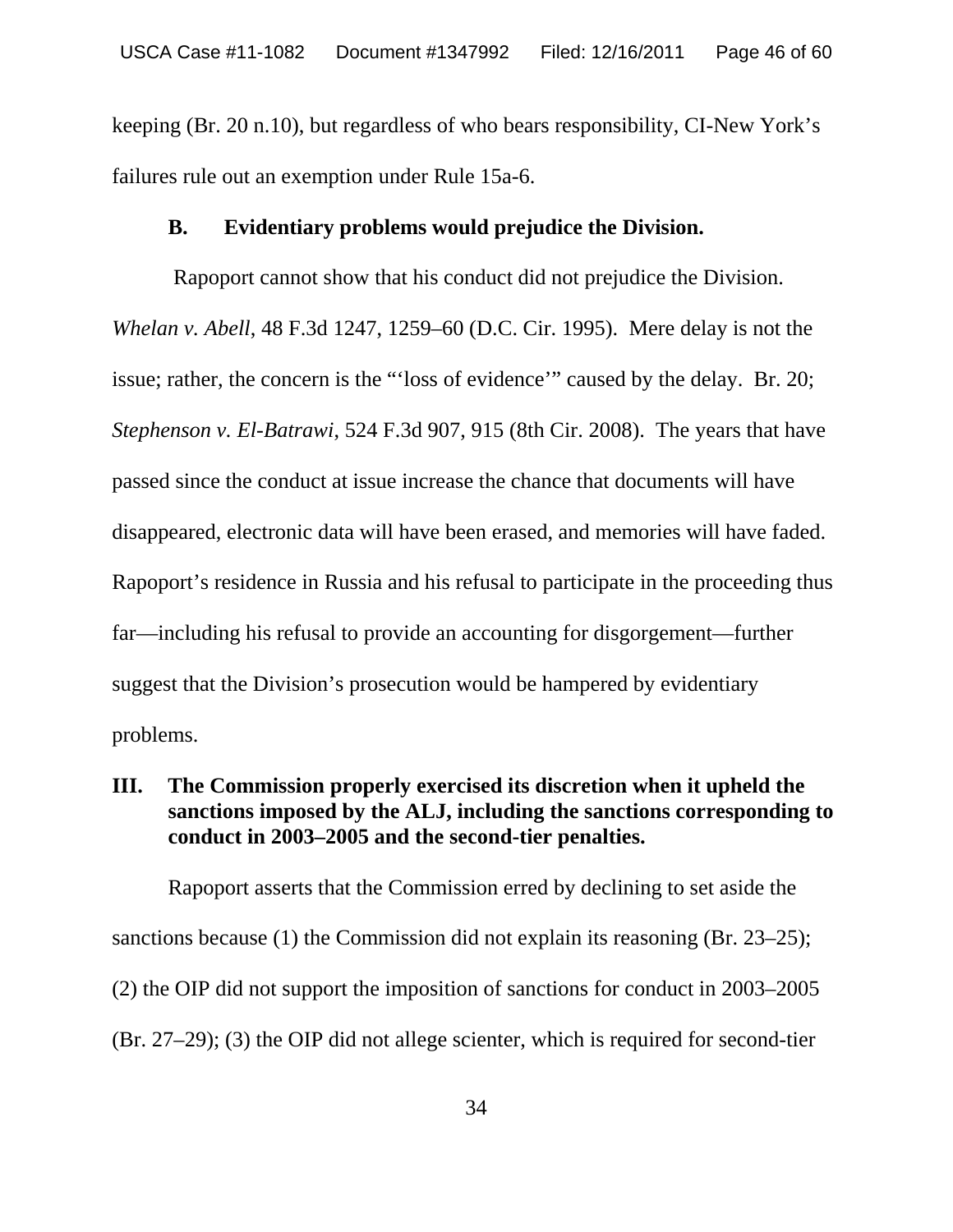penalties (Br. 29–32); and (4) those second-tier penalties were "excessive" (Br.

32–33). These arguments all lack merit, and under this Court's highly deferential review, Rapoport has not shown that the Commission abused its discretion. *Seghers,* 548 F.3d at 135.

#### **A. The Commission adequately addressed, and rejected, Rapoport's challenges to the sanctions.**

Rapoport takes issue with the length of the Commission's analysis, labeling it "perfunctory" and "non-existent," but the Commission provided a clear explanation of why it found that the sanctions were appropriate. Br. 24–25. In his Rule 155(b) motion to the Commission, Rapoport contended, in five short paragraphs, that the sanctions should be set aside "to prevent injustice." JA 732–33. The injustice, he wrote, was that second-tier penalties were unwarranted and there was no factual basis for finding that he violated Section 15(a) in 2003, 2004, and 2005—the same arguments that he asserts here. *Id*.

The Commission disagreed, explaining that "[t]he OIP charged Rapoport with violating Section 15(a) 'from about 2003 through November 2007,'' and "alleged facts sufficient to support the imposition of second-tier penalties." JA 1172. A footnote quoted the parts of the OIP that described Rapoport's conduct in those years and that alleged scienter. JA 1172 n.32, citing JA 1163–64 n.7. Based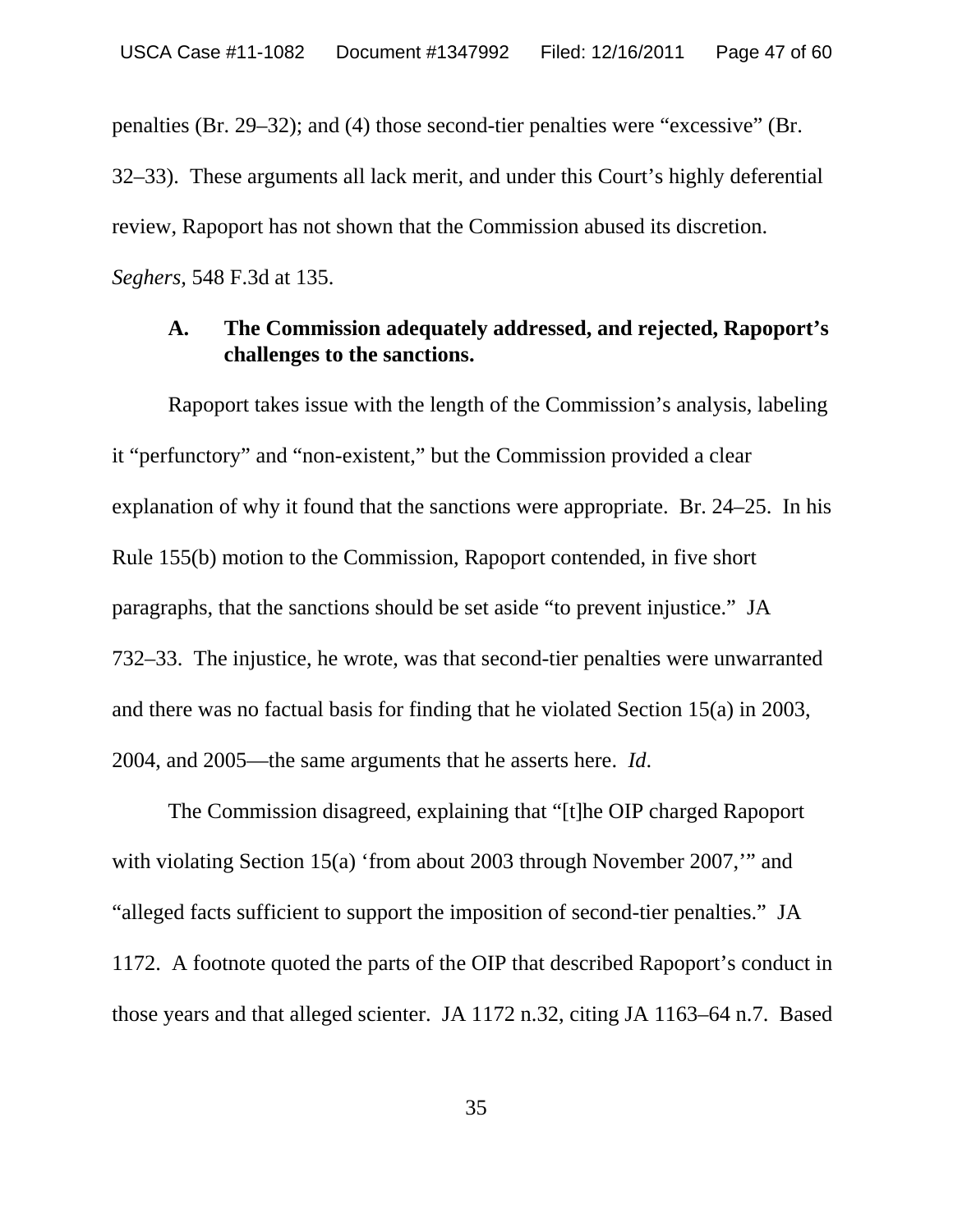on these allegations, the Commission found that "[i]t was not unjust for the law judge to issue the Default Order, which did not go beyond the allegations in the OIP." JA 1173.

The Commission thus explained its reasons, describing how the allegations in the OIP supported the ALJ's findings and responding directly to Rapoport's arguments. Rapoport again confuses the federal rules with Commission practice when he discusses the Commission's obligation "to 'make an independent determination' of damages" and cites cases applying Rule 55(c). Br. 24 n.15. The federal rules do not impose any obligation on the Commission, *supra* pp. 19–20, and in any event the Commission did independently determine that the sanctions were just when it denied Rapoport's motion.

## **B. The OIP supported the imposition of sanctions for conduct that occurred in 2003–2005 because the OIP alleged that Rapoport violated Section 15(a) during that time.**

As to the substance of the Commission's analysis, Rapoport inaccurately contends that the OIP lacked allegations concerning the years 2003–2005. Br. 27–28. As the Commission found, JA 1171, however, the OIP covered those years, charging that: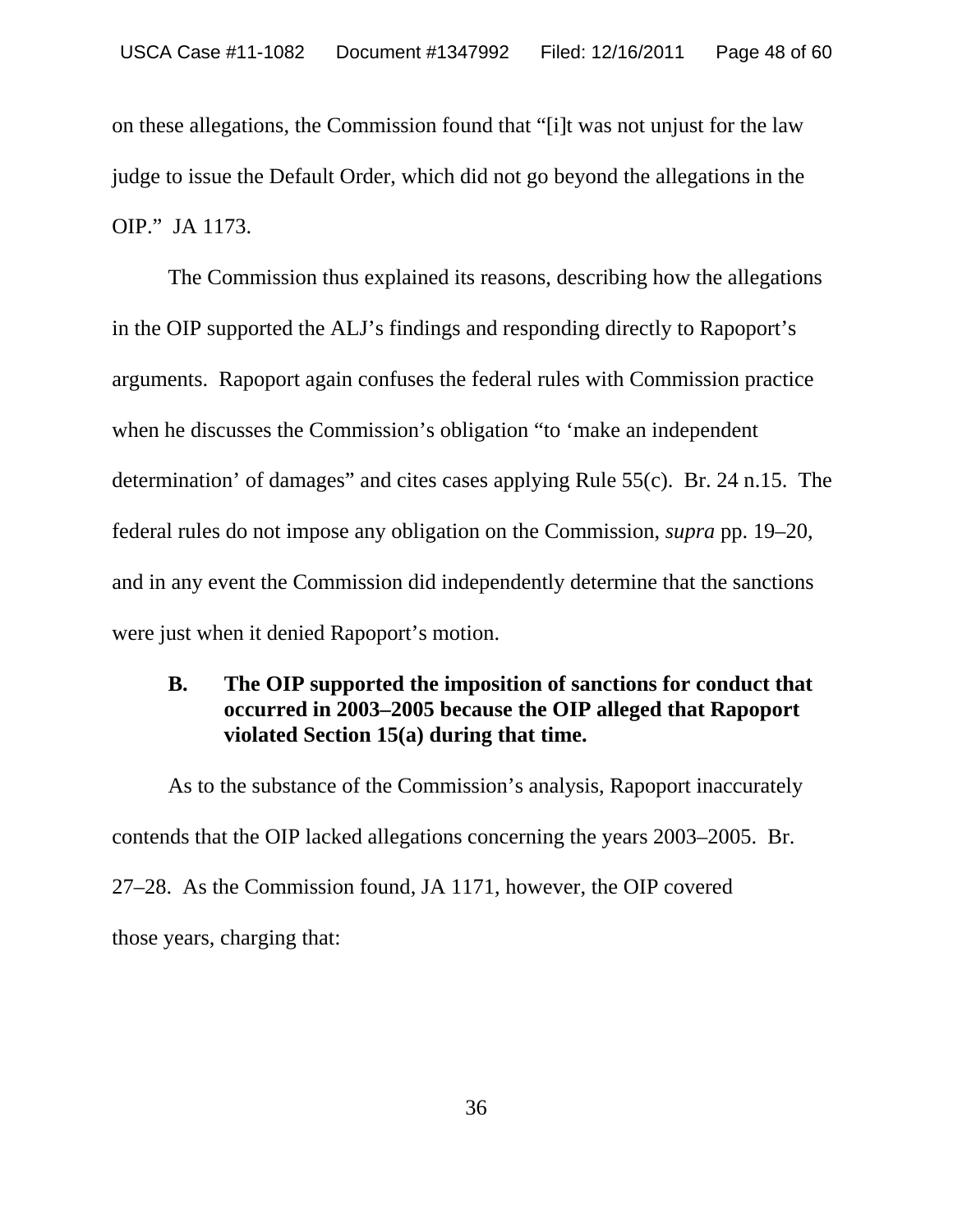"1. *From about 2003 through November 2007*, CI-Moscow and its executive director Rapoport—directly and through CI-New York, Yenin, CI-New York's managing director, FINOP and CFO, Chekholko, its head of sales, and Herlyn, its chief compliance office—solicited institutional investors in the United States to purchase and sell thinly-trade stocks of Russian companies, without registering as a broker-dealer as required by Section 15(a) of the Exchange Act.

\* \* \*

8. *From about 2003 until at least November 2007*, CI-Moscow and its head of brokerage operations, Rapoport, directly and indirectly solicited investors in the United States to purchase and sell thinly-traded stocks of Russian companies—so-called "second-tier," or microcap, Russian companies—without registering as broker-dealers, as required by Section 15(a) of the Exchange Act, or meeting the requirements for an exemption."

JA 26, 33 (¶¶ 1, 8) (emphases added). The OIP thus contained allegations, which were accepted as true pursuant to Rule 155(a), that Rapoport solicited U.S. investors in violation of Section 15(a) from 2003–2005.

Rapoport argues that the five-year statute of limitations (28 U.S.C. 2462) precludes penalties for conduct occurring before December 8, 2003 (the OIP was issued on December 8, 2008), but the Commission did not err when it upheld a second-tier penalty imposed for conduct occurring in the last three weeks of 2003. Br. 28. Second-tier penalties are assessed "for each such act or omission," not for each year. Section 21B(b)(2) of the Exchange Act, 15 U.S.C. 78u-2(b)(2). Rapoport does not cite any authority that forbids the ALJ from imposing a penalty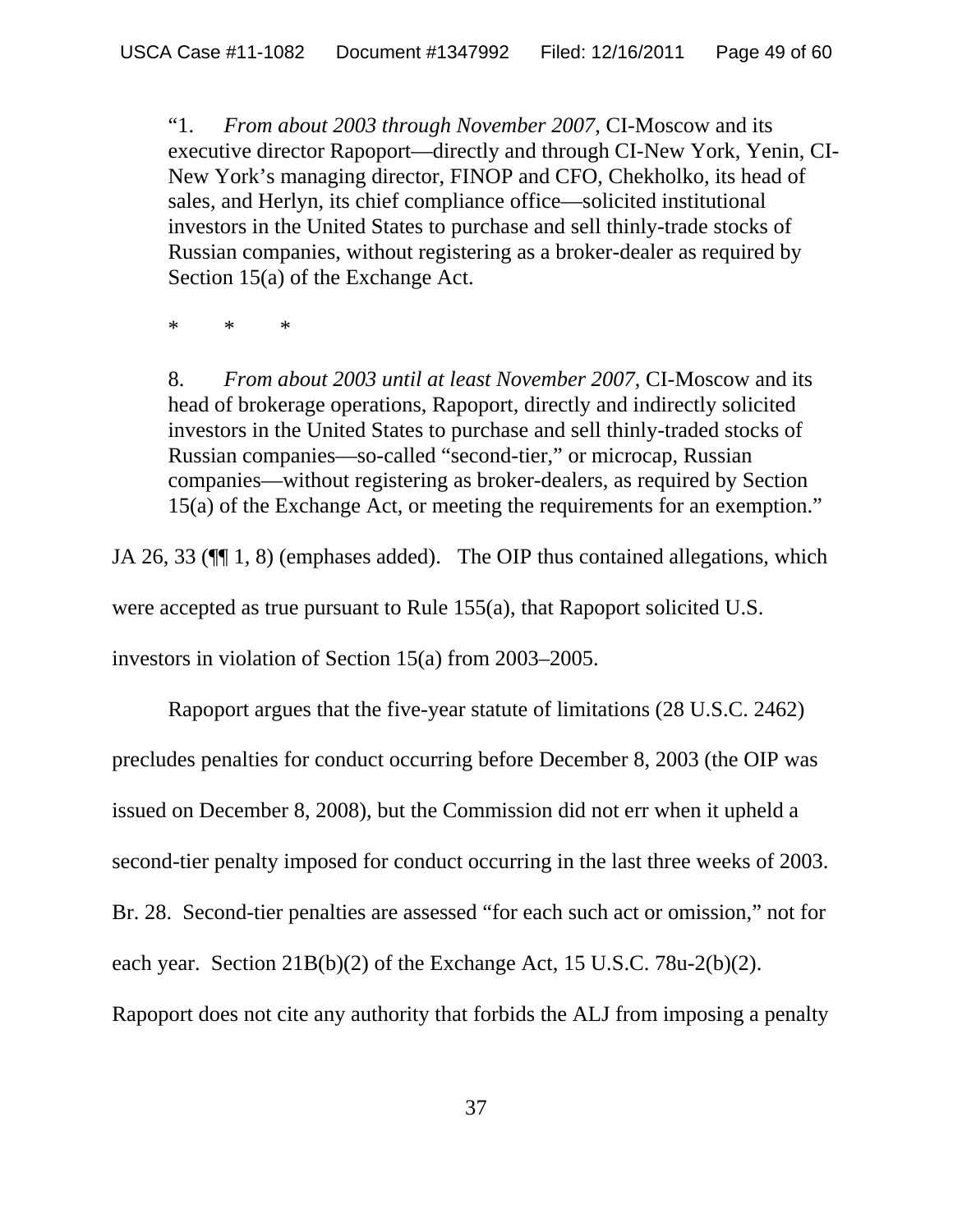because the misconduct occurred in December, as opposed to January or July, or that requires the ALJ to prorate the penalty because the illegal conduct occurred in a single month. $^{11}$ 

Even if Rapoport were correct that the OIP did not justify imposing sanctions for conduct that occurred in 2003–2005, he does not deny that the OIP supported the sanctions imposed for conduct that occurred in 2006 and 2007 (except to the extent he challenges the second-tier penalties, as discussed directly below). Rapoport's conduct in these later years supports the ALJ's finding that the public interest is served by a cease-and-desist order, an associational bar, and an order to provide an accounting for determining disgorgement, which Rapoport still has not obeyed, even after filing his Rule 155(b) motion. JA 462–65.

## **C. The OIP supported the imposition of second-tier penalties because it charged Rapoport with deliberately or recklessly disregarding Section 15(a).**

Rapoport argues that the OIP did not "justify a finding that Rapoport acted with scienter," Br. 29, but the OIP alleged that Rapoport deliberately or recklessly disregarded Section 15(a). Section 21B of the Exchange Act, 15 U.S.C. 78u-

 $11$  The Division has never "acknowledged its complete lack of evidence," as Rapoport claims, and the federal complaint against Rapoport's co-respondent Chekholko hardly acknowledges a supposed lack of evidence against Rapoport. Br. 28.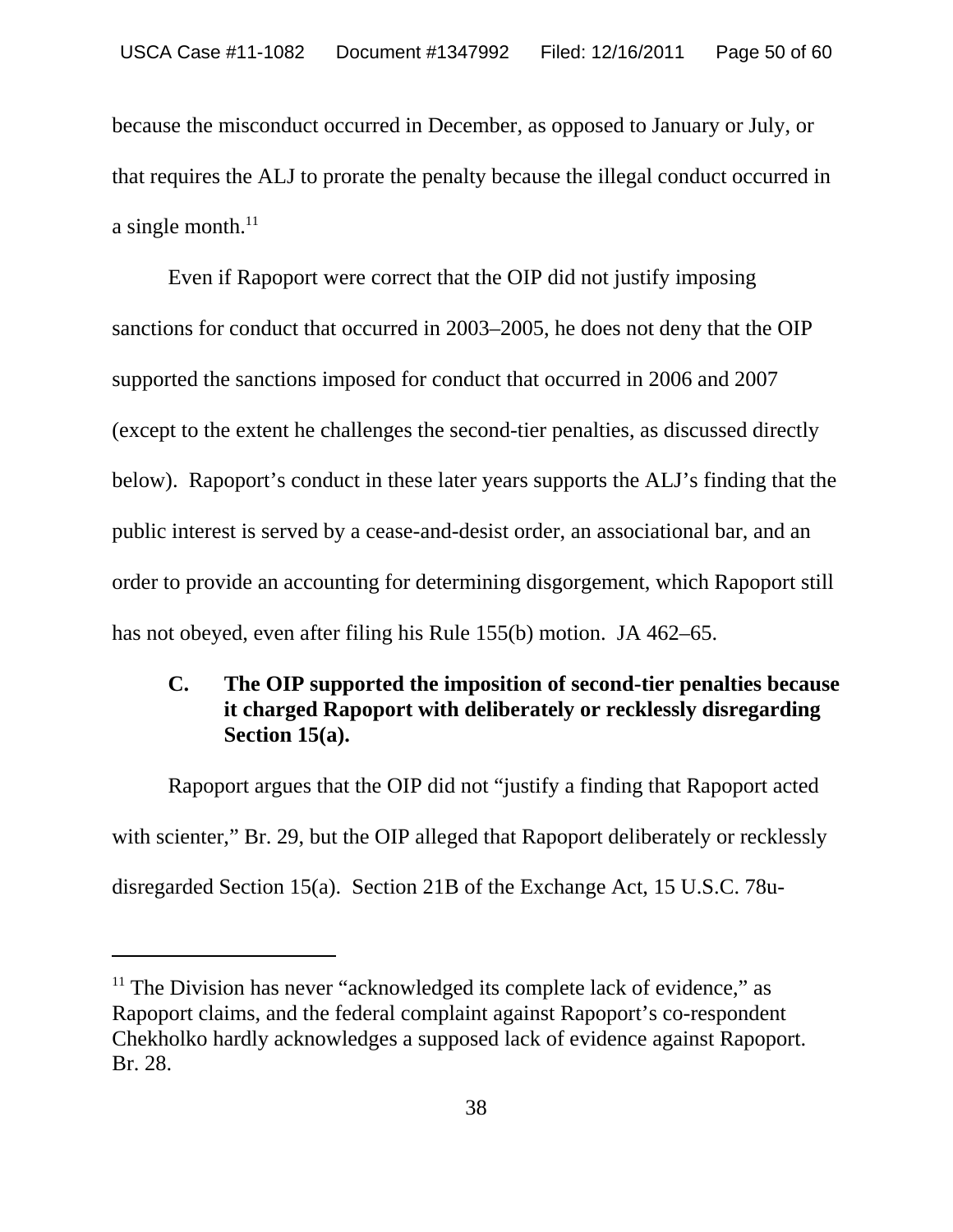2(a)(2). The OIP charged that "Rapoport *knew* that any representative of CI-Moscow who solicited a U.S. investor would have to be licensed and registered with the Commission or an appropriate U.S. self-regulatory organization." JA 28 (¶ 14) (emphasis added). Nevertheless, while he "was responsible for the brokerage operations at both CI-Moscow and CI-New York," Rapoport and other CI-Moscow employees "who were not licensed to sell securities under U.S. law or registered as brokers or dealers under U.S. law and were not exempt from such licensing and registration requirements, solicited U.S. investors directly." JA 27–28 (¶¶ 6, 11). Moreover, "[u]nder Rapoport's direction, CI-New York employees solicited U.S. investors," who were then "referred to CI-Moscow to complete the transaction." JA 28 (¶ 10).

These allegations support the ALJ's finding of scienter, and the Commission did not abuse its discretion by declining to set aside the second-tier penalties that the ALJ imposed. Rapoport inaccurately suggests that the ALJ did not differentiate between him and the other respondents, but the ALJ discussed Rapoport's specific misconduct and the specific charges against him. *Compare* Br. 9, 25, 30 n.21 *with* JA 457–58, 460–61. While the ALJ grouped all the respondents together when it concluded that their actions "demonstrated deliberate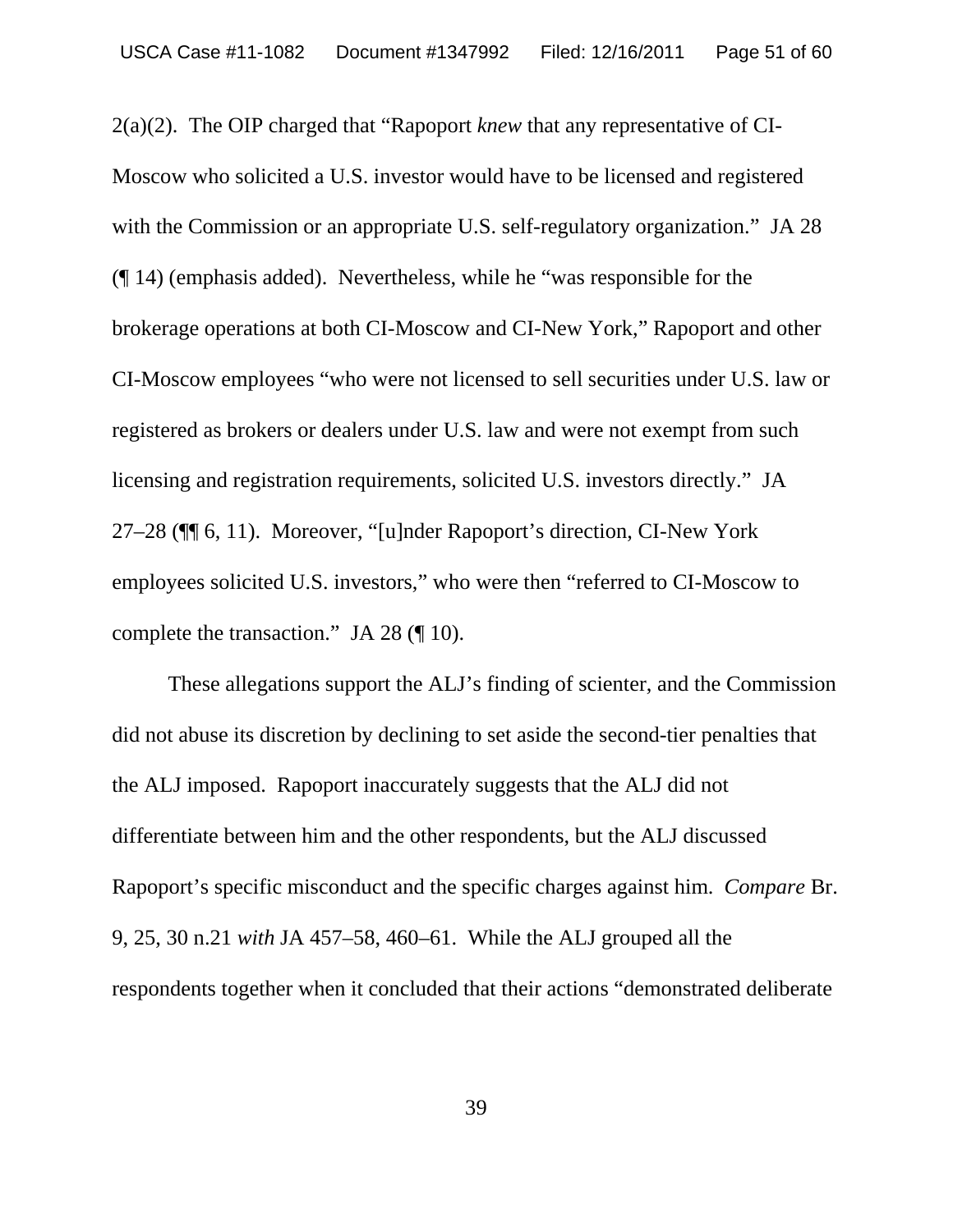or reckless disregard of regulatory requirements," JA 467, it had already described the specific conduct that merited the second-tier penalties against Rapoport.

The purported "complexity" of Rule 15a-6 does not make Rapoport's disregard of Section 15(a) any less deliberate or reckless. Br. 30–31. Rapoport is not eligible for an exemption because, among other reasons, he did not consent to service, CI-New York did not maintain proper records, and CI-Moscow performed tasks that CI-New York had to perform for the exemption to apply (such as issuing confirmations). *See supra* pp. 31–32.12 Rapoport blames CI-New York for these problems (Br. 26), but regardless of who shoulders the blame, the conditions necessary for an exemption were not present. Moreover, Rapoport exercised managerial control over both CI-New York and CI-Moscow, and, at the very least, he knew that he had not consented to service, as required by the Rule. *See supra* p. 33. While he cites "legal opinions" purportedly describing the relationship between CI-New York and CI-Moscow as "in accordance with U.S. law" (Br. 31 n.23), Rapoport has neither produced those "opinions" nor asserted all the elements

 $12$  Rapoport notes that Rule 15a-6 permits foreign broker-dealers "to perform the actual physical execution of transactions in foreign securities" listed on foreign exchanges *if* required by those exchanges. *Rule 15a-6 Release*, 54 Fed. Reg. at 30029 n.185, cited by Br. 31 n.24. But he does not show that CI-Moscow was bound by any such requirement, and regardless, CI-Moscow performed other functions, such as issuing confirmations, that CI-New York had to perform for the exemption to apply. *Id*. at 30029 nn.186–89.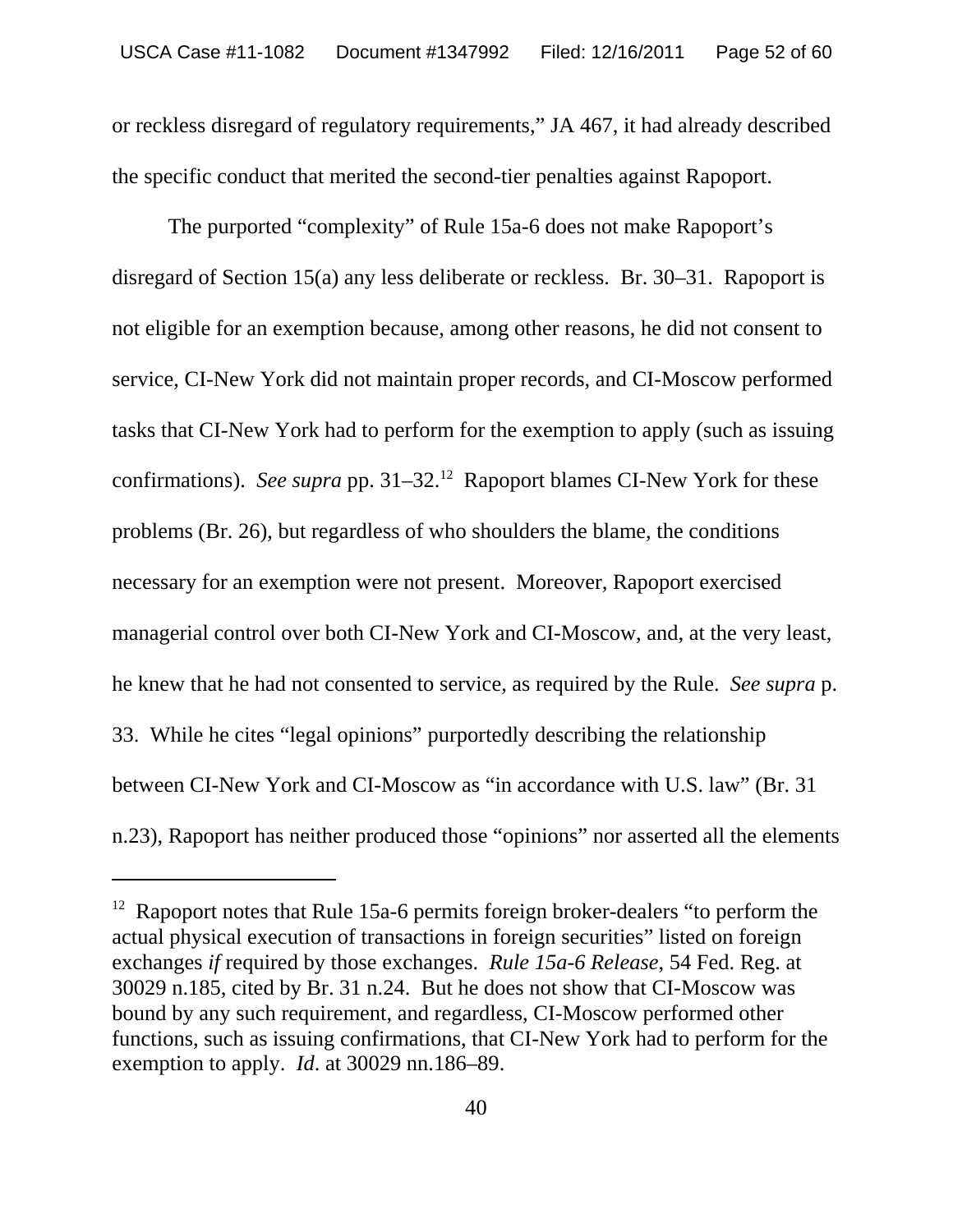of an advice-of-counsel defense, such as demonstrating complete disclosure to counsel. *SEC v. Savoy Indus.*, *Inc*., 665 F.2d 1310, 1314 n.28 (D.C. Cir. 1981).

#### **D. The sanctions imposed were not "excessive."**

As a fallback, Rapoport claims that the second-tier penalties were excessive for several reasons, none of which are persuasive. Br. 32–33. He asserts that he has not previously violated the securities laws, but that does not minimize the seriousness of these violations. *E.g.*, *In re R.B. Webster Investments, Inc.*, 51 S.E.C. 1269, 1278 (1994). He claims that his misconduct did not harm investors, but loss to investors is a relevant factor for third-tier penalties, not second-tier penalties. *Compare* 15 U.S.C. 78u-2(a)(2) *with* 15 U.S.C. 78u-2(a)(3).

Rapoport further contends that the money penalties were excessive because the Division purportedly conceded that Rapoport's conduct *would* be exempt *if* CI-New York had maintained proper records and *if* Rapoport had consented to service. Br. 26, 32. There has been no such concession, but regardless, New York *did not* maintain proper records and Rapoport *did not* consent to service. The Division made no such concession because other necessary conditions for an exemption were not established, including the requirement that CI-New York issue confirmations and safeguard funds. 17 C.F.R. 240.15a-6(a)(3)(iii)(A)(2), (6).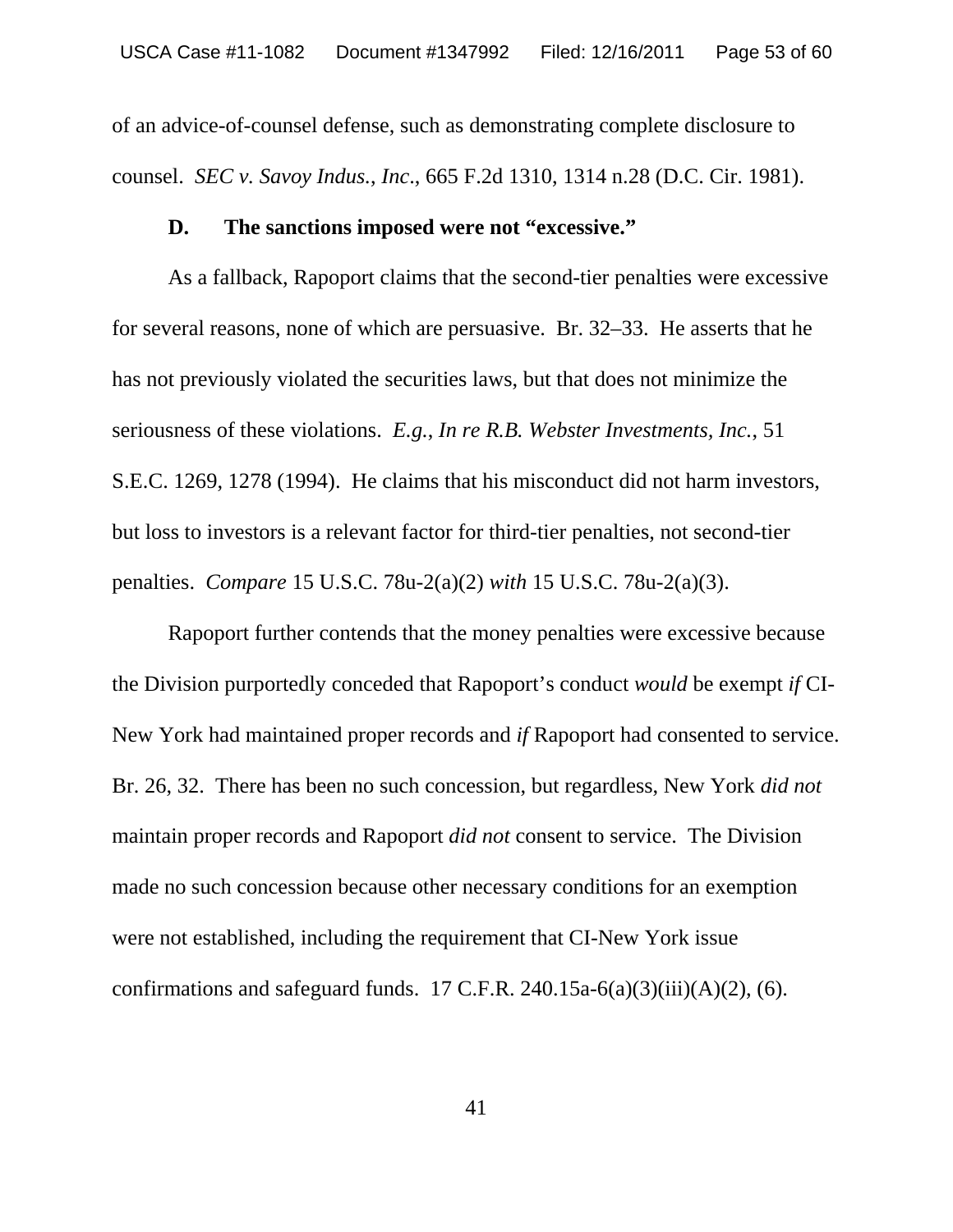Rapoport downplays his violation of Section 15(a), but what he views as "an arcane registration requirement" (Br. 2), this Court views as the "'keystone of the entire system of broker-dealer regulation.'" *Roth*, 22 F.3d at 1109. Rule 15a-6 created limited and "conditional" exemptions from Section 15(a) to "facilitate access to foreign markets by U.S. institutional investors," but it in no way diminished "the fundamental significance of broker-dealer registration." *Rule 15a-6 Release*, 54 Fed. Reg. at 30014.

Rapoport mentions repeatedly that the Commission *proposed* amendments to Rule 15a-6 in 2008, with the implication being that Rapoport's conduct would have been exempt under an amended rule. But, the Commission never *adopted* these amendments. Moreover, Rapoport overstates the breadth of the proposed changes because the Commission neither "criticized" nor "proposed eliminating" the registration requirement imposed by Congress. Br. 2, 7, 32. Rather, the proposed amendments were limited, and because they would have retained the record-keeping and consent-to-service requirements, among others, Rapoport would not have been eligible for an exemption even if the Commission had adopted the amendments as proposed. *Exemption of Certain Foreign Brokers or Dealers*, 73 Fed. Reg. at 39210–11. In the end, Rule 15a-6, as adopted in 1989, remains in effect, and Rapoport has not demonstrated that it applies here.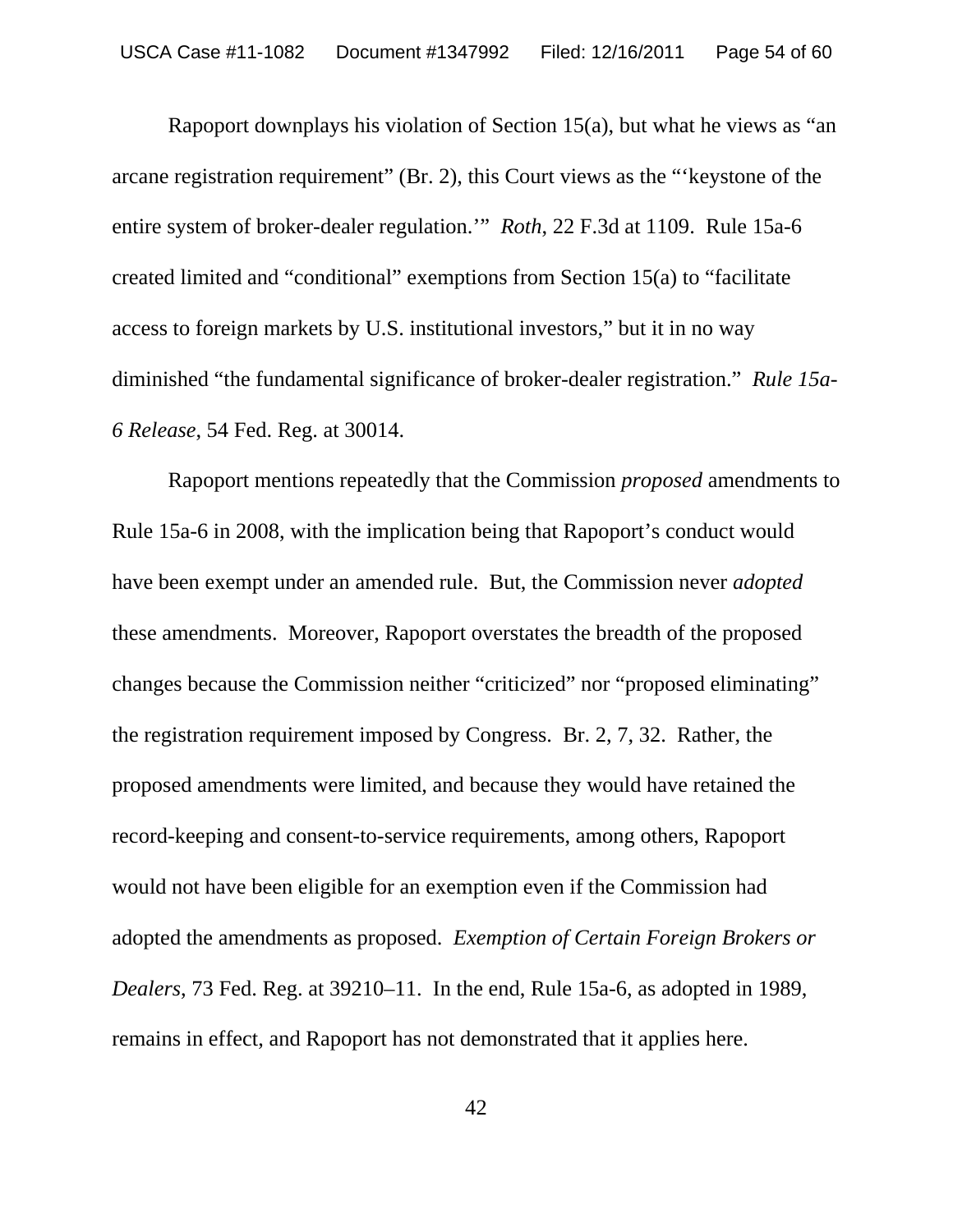## **CONCLUSION**

For the foregoing reasons, the order of the Commission should be affirmed.

Respectfully submitted,

MARK D. CAHN General Counsel

MICHAEL A. CONLEY Deputy General Counsel

JACOB H. STILLMAN Solicitor

JOHN AVERY Deputy Solicitor

/s/ Jeffrey A. Berger

JEFFREY A. BERGER Senior Counsel Securities and Exchange Commission 100 F Street, N.E. Washington, D.C. 20549-8010 December 16, 2011 (202) 551-5112 (Berger)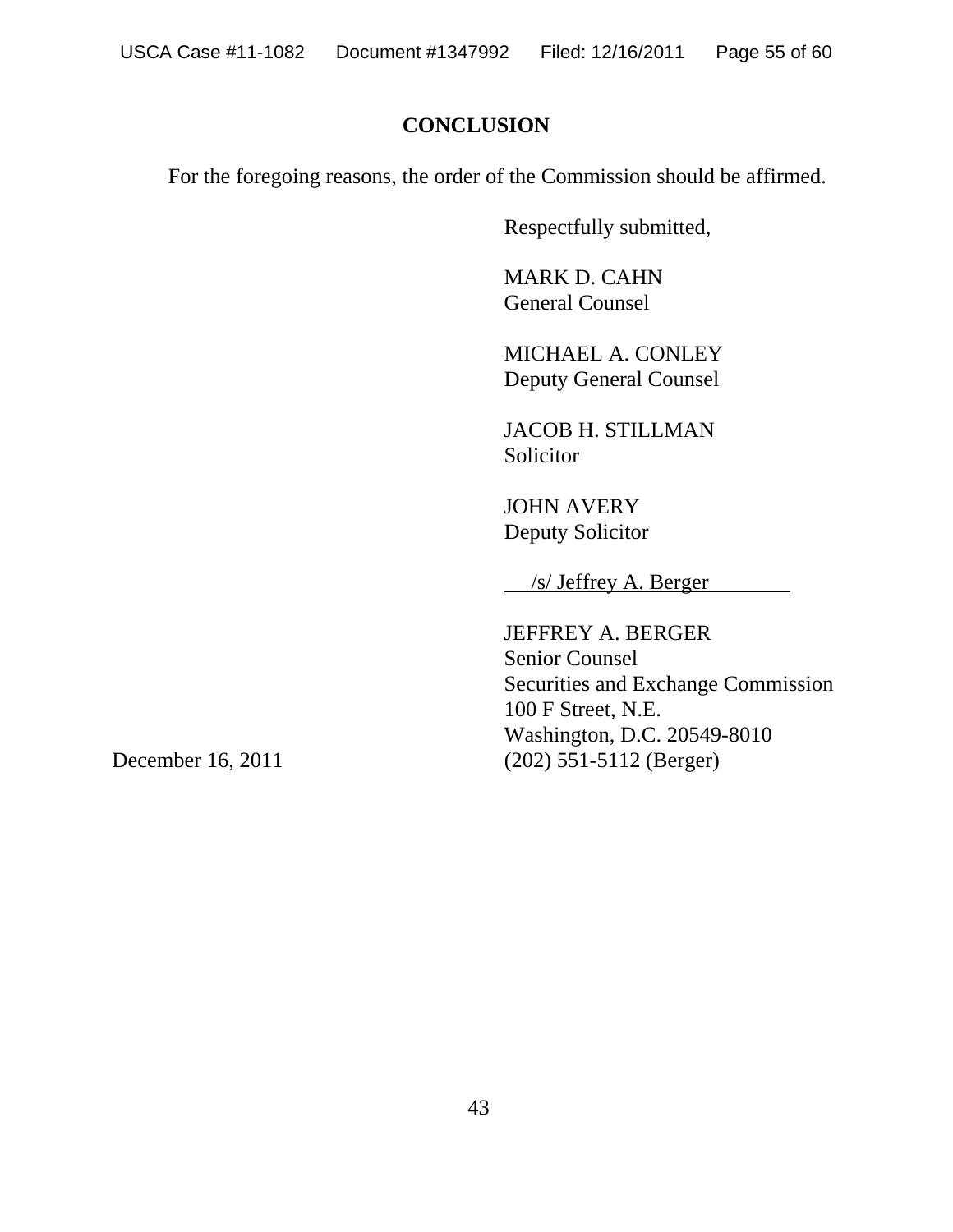#### **CERTIFICATE OF COMPLIANCE**

I certify that this brief complies with the type-volume limitation of Fed. R. App. P. 32(a)(7)(B) because it contains 9,574 words, excluding the parts exempted by Fed. R. App. P.  $32(a)(7)(B)(iii)$  and Circuit Rule  $32(a)(1)$ .

I also certify that this brief complies with the typeface requirements of Fed.

R. App. P.  $32(a)(5)$  and the type style requirements of Fed. R. App. P.  $32(a)(6)$ 

because it has been prepared in a proportionally spaced typeface using Word

Perfect in 14-Point Times New Roman.

/s/ Jeffrey A. Berger

Jeffrey A. Berger

December 16, 2011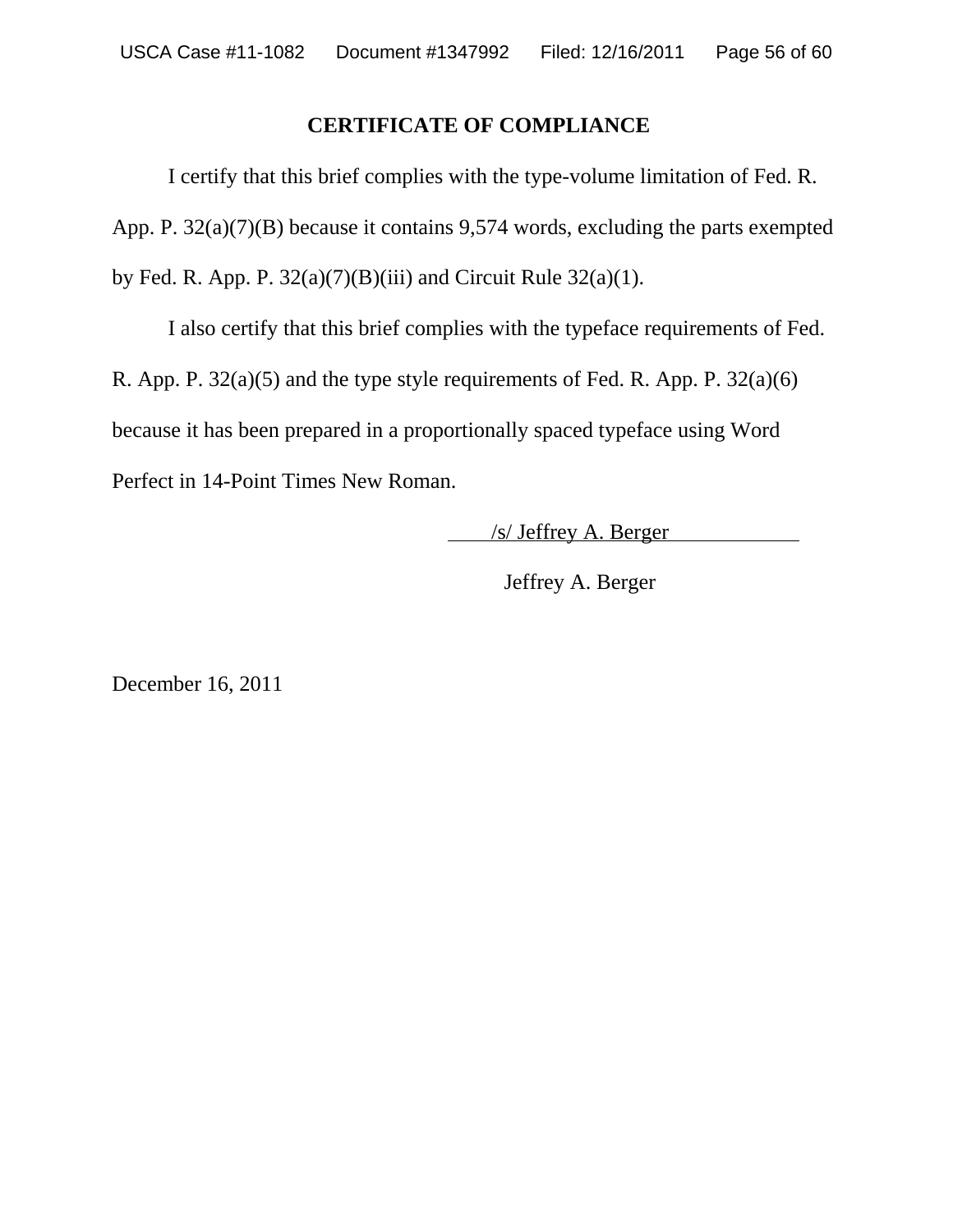#### **CERTIFICATE OF SERVICE**

Pursuant to Fed. R. App. P. 31(b) and Circuit Rule 31(b), I hereby certify that

on December 16, 2011, I electronically filed the original of the Commission's Final

Brief, which was served on all parties via the Court's CM/ECF system, and sent

eight paper copies of this brief to the Clerk of the Court via UPS. Additionally, I

sent two courtesy copies of the brief to the following counsel of record via UPS:

Michael Hanin Kasowitz, Benson, Torres & Friedman LLP 1633 Broadway New York, New York 10019 Tel. (212) 506-1788 Fax (212) 835-5088 MHanin@kasowitz.com

/s/ Jeffrey A. Berger

Jeffrey A. Berger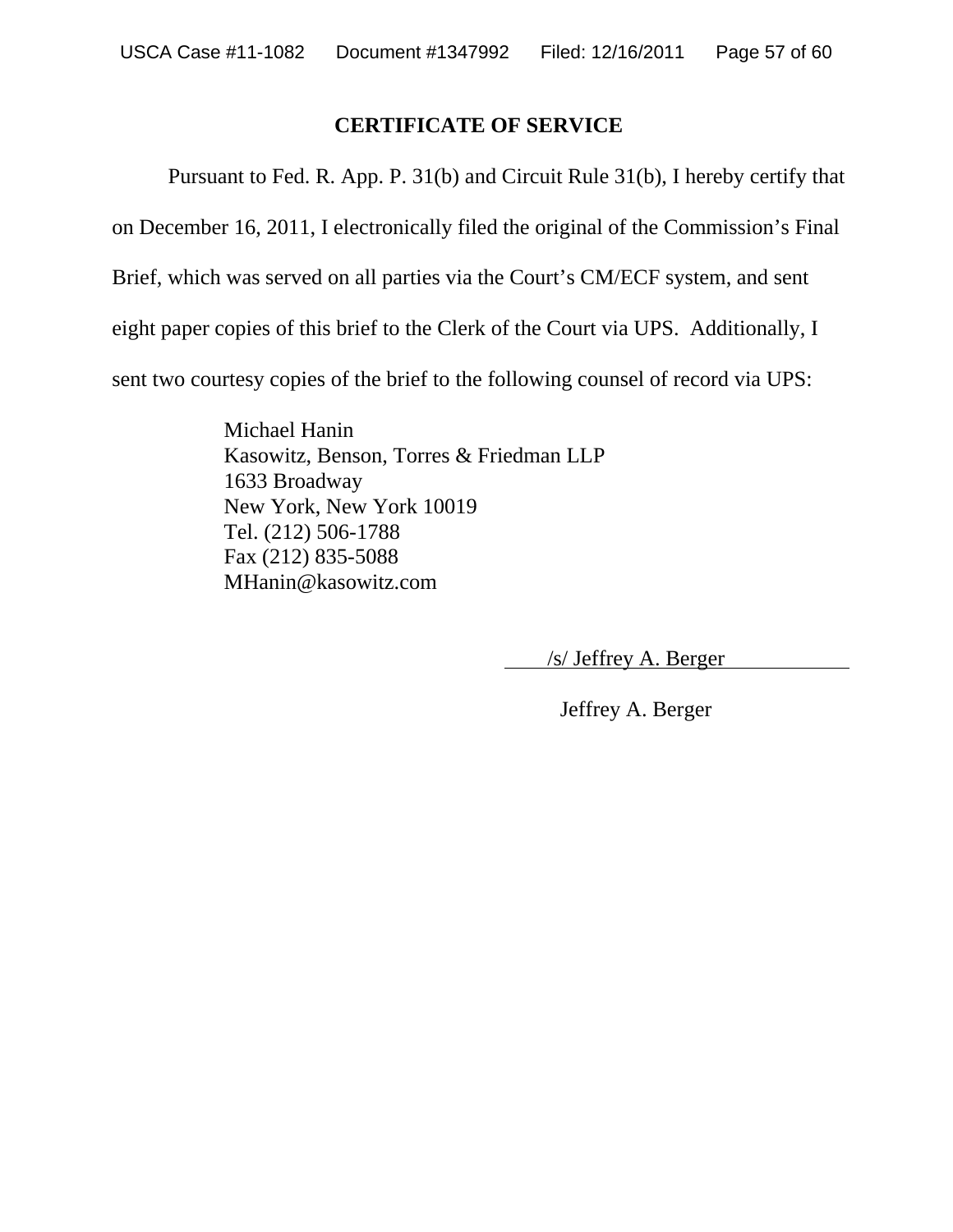# **REGULATORY ADDENDUM**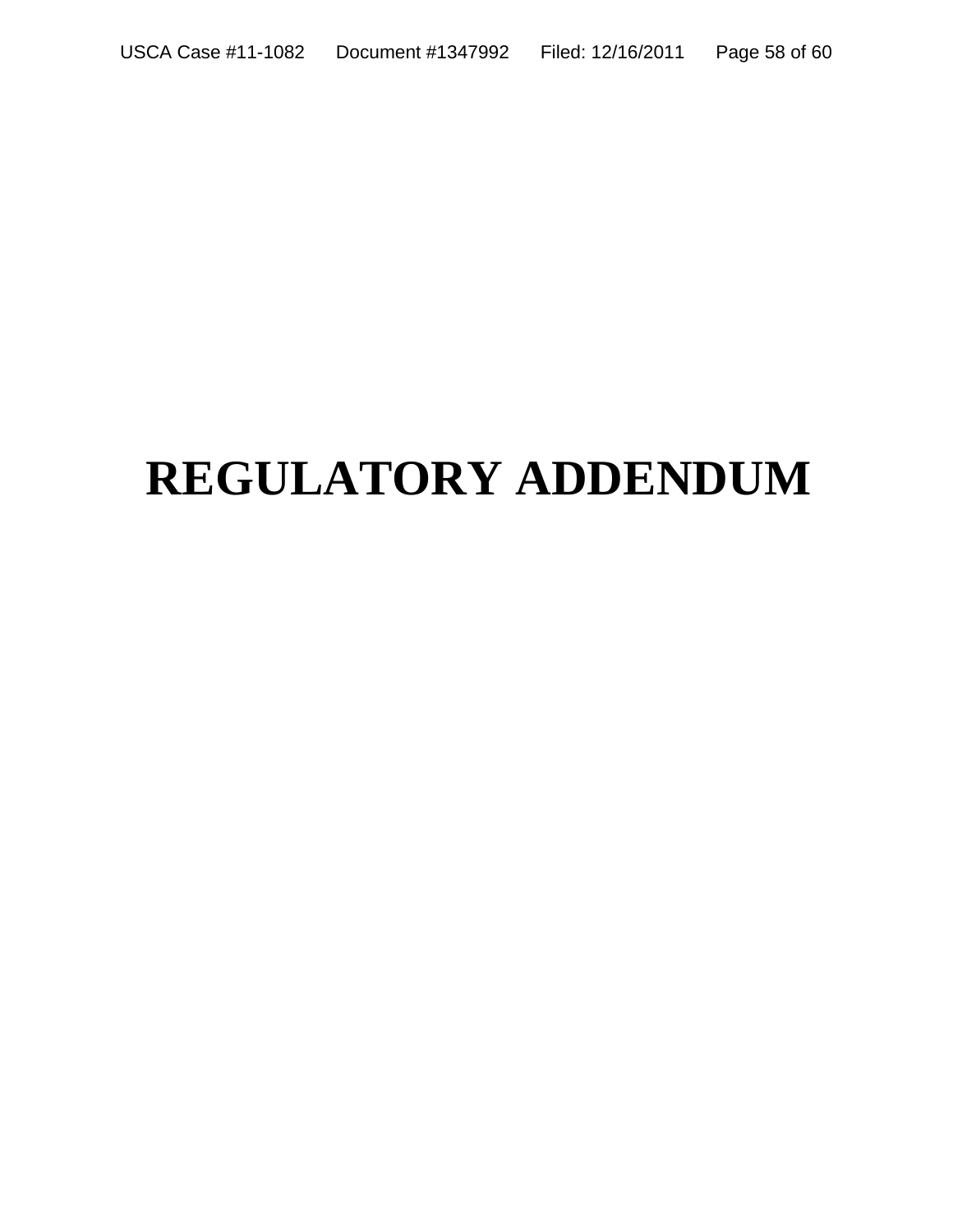#### **Regulatory Addendum**

#### Commission Rule of Practice 141, 17 C.F.R. 201.141

#### "(a) *Service of an order instituting proceedings* —

(1) *By whom made.* The Secretary, or another duly authorized officer of the Commission, shall serve a copy of an order instituting proceedings on each person named in the order as a party. The Secretary may direct an interested division to assist in making service.

#### (2) *How made* —

(i) *To individuals.* Notice of a proceeding shall be made to an individual by delivering a copy of the order instituting proceedings to the individual or to an agent authorized by appointment or by law to receive such notice. *Delivery* means—handing a copy of the order to the individual; or leaving a copy at the individual's office with a clerk or other person in charge thereof; or leaving a copy at the individual's dwelling house or usual place of abode with some person of suitable age and discretion then residing therein; or sending a copy of the order addressed to the individual by U.S. Postal Service certified, registered or Express Mail and obtaining a confirmation of receipt; or giving confirmed telegraphic notice.

(ii) *To corporations or entities.* Notice of a proceeding shall be made to a person other than a natural person by delivering a copy of the order instituting proceedings to an officer, managing or general agent, or any other agent authorized by appointment or law to receive such notice, by any method specified in paragraph  $(a)(2)(i)$  of this section, or, in the case of an issuer of a class of securities registered with the Commission, by sending a copy of the order addressed to the most recent address shown on the entity's most recent filing with the Commission by U.S. Postal Service certified, registered, or Express Mail and obtaining a confirmation of attempted delivery.

(iii) *Upon persons registered with the Commission.* In addition to any other method of service specified in paragraph (a)(2) of this section, notice may be made to a person currently registered with the Commission as a broker, dealer, municipal securities dealer, government securities broker, government securities dealer, investment